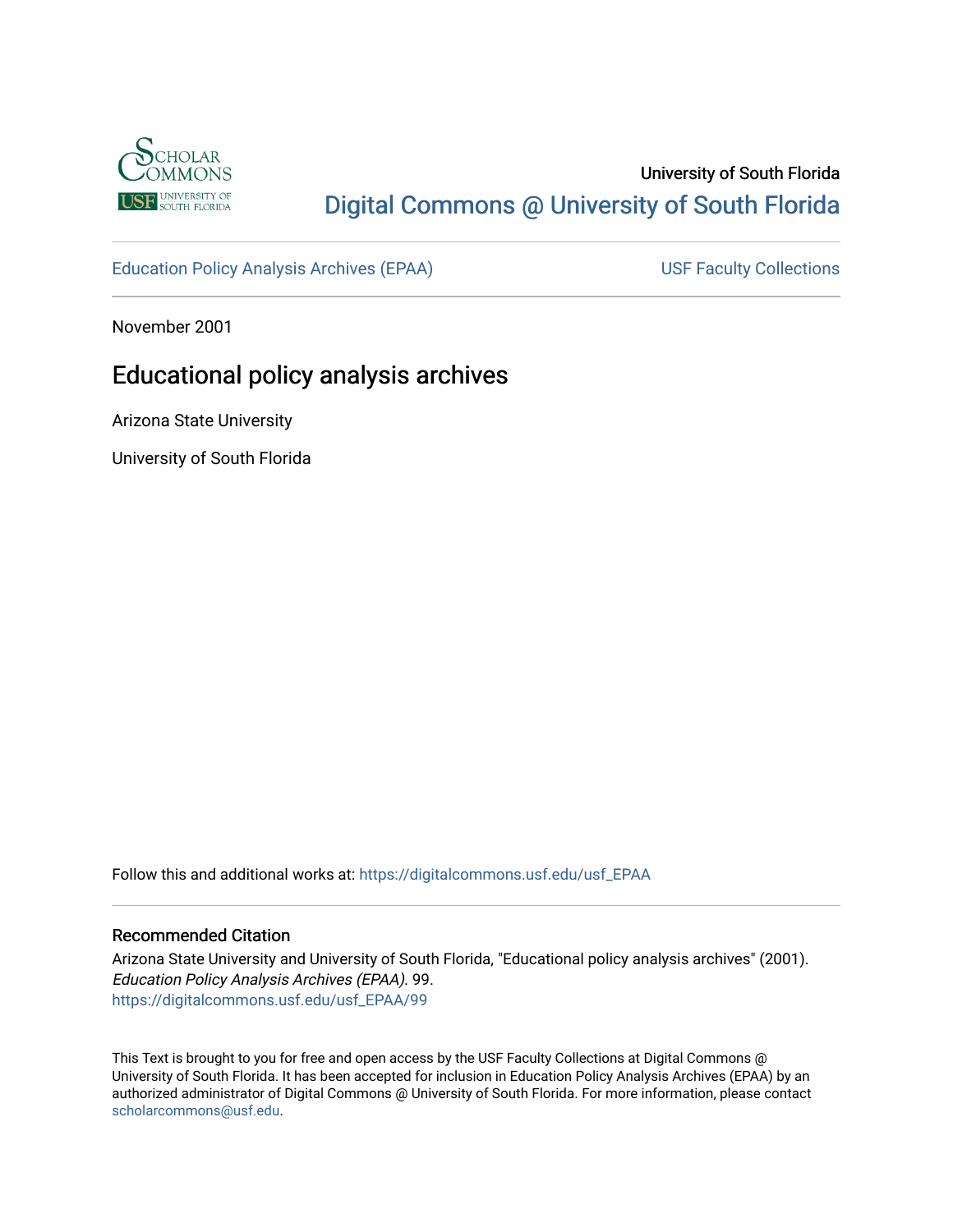# **Education Policy Analysis Archives**

**Volume 9 Number 50 November 30, 2001 ISSN 1068-2341**

A peer-reviewed scholarly journal **Editor: Gene V Glass** College of Education Arizona State University

Copyright 2001, the **EDUCATION POLICY ANALYSIS ARCHIVES** . Permission is hereby granted to copy any article if **EPAA** is credited and copies are not sold.

Articles appearing in **EPAA** are abstracted in the Current Index to Journals in Education by the ERIC Clearinghouse on Assessment and Evaluation and are permanently archived in Resources in Education.

# **School Choice Policies in the Political Spectacle<sup>1</sup>**

## **Linda Miller-Kahn Boulder, Colorado**

## **Mary Lee Smith Arizona State University**

Citation: Miller-Kahn, L. & Smith, M.L. (2001, November 30). School choice policies in the political spectacle, *Education Policy Analysis Archives*, *9*(50). Retrieved [date] from http://epaa.asu.edu/epaa/v9n50.html.

## **Abstract**

This article presents research on school choice. It takes the case of a school district in Boulder, Colorado, through the decade of the 1990s and shows how interest groups took advantage of federal, state, and district policies meant to promote school choice and molded them into a system of schools that met individualistic interests rather than the common good. Extensive interviewing and analysis of documents and media reports served as sources of evidence. The authors argue that district officials accommodated the demands of elite groups of parents to transform the district. The study is framed by revisionist theories of policy, particularly Murray Edelman's theory of political spectacle wherein real values are allocated to a few groups, the allocation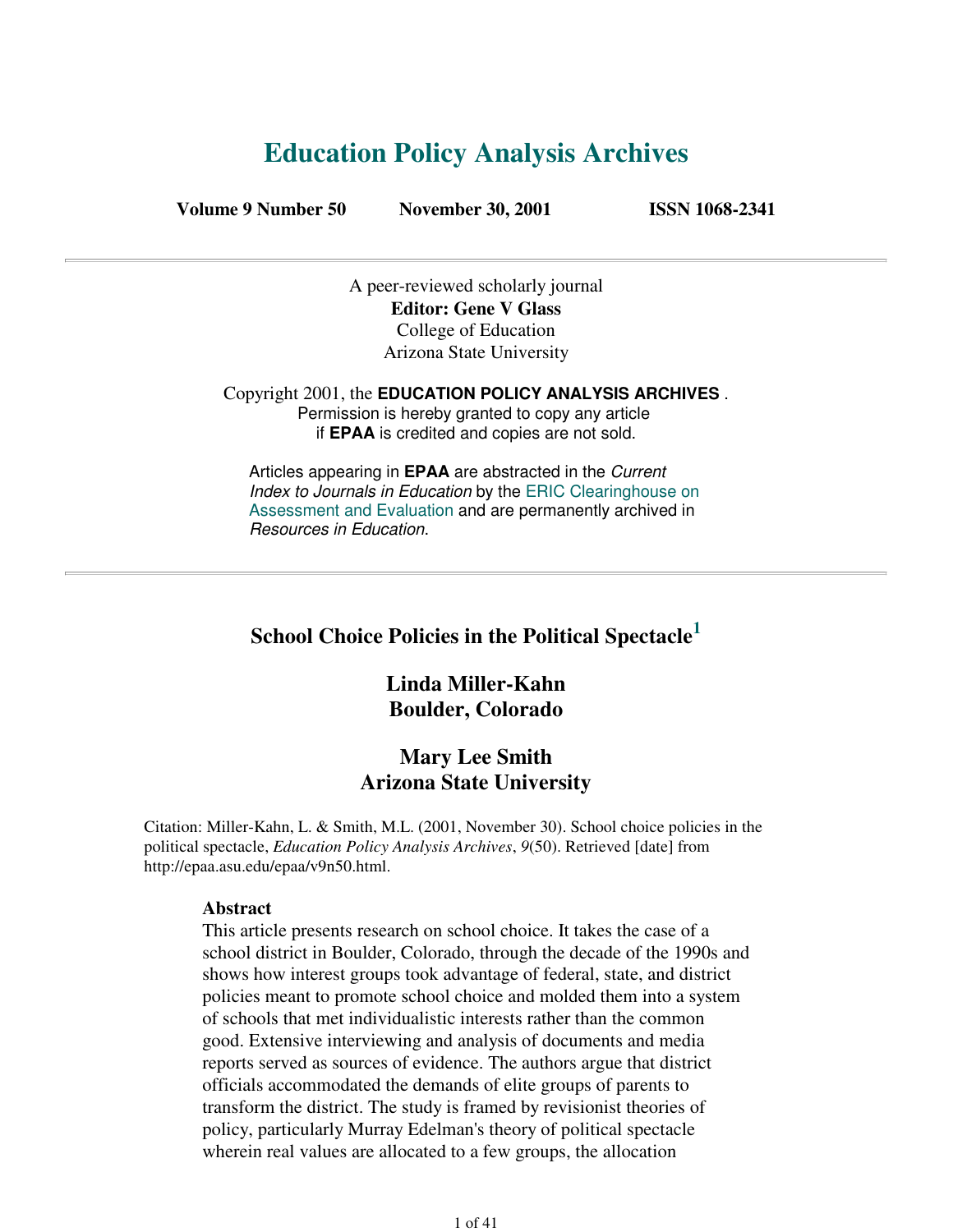occurring largely out of public scrutiny. For most of the public, however, policies are largely symbolic.

When George W. Bush took office in 2001, he proposed legislation that would require all students in grades three through twelve to take a national test. A student's scores would determine whether he or she could pass to the next grade or stay in the same grade for another year. Scores would also determine whether high school students could graduate. Moreover, the average test score of a school's students would be used to determine whether the school itself was improving. Schools that failed to improve would be held accountable to "market forces." Parents of children in failing schools would be given a sum of money (\$1500 is the amount usually mentioned) to spend on tuition at schools of their choice, whether public or private, sectarian or not, other than the neighborhood school that their children would normally attend. In theory this plan would be good for everyone, because parents could opt out of schools that were failing and go to the schools of their choice. Faced with the threat that families might leave, administrators of neighborhood schools would have to take steps to improve. Those that did not respond to these market forces would eventually find the school doors closed permanently, the parents exiting with their \$1500 to spend elsewhere.

 To Bush advisors, it was important that the press refer to this policy as "school choice." To his critics, it was important to call it "school vouchers." Language matters. Choice sounds like a good thing. Choice sounds American. If we can choose a Hoover upright canister from the array of vacuum cleaners on the market, why shouldn't we be

able to choose the schools that satisfy our individual preferences and needs?<sup>2</sup>

 As a policy, school choice has a history, a theory, a community of belief, research, and politics. Milton Friedman, noted economist and advocate for the free market and its application to all aspects of political and social life, introduced the concept of choice as a remedy for underachieving schools. He reasoned that public schools were ineffective because they belonged to the State. As creatures of government they became bureaucratic, entrenched, and unresponsive to parents. Overall, they were inefficient, especially compared to private and parochial schools, producing less achievement for greater cost. Like the U.S. economy of the 1970's public education under performed and underachieved. Conditions were bad enough, he argued, that fundamental reform was only possible by injecting the discipline of market forces. Freed of obligation to send their children to neighborhood schools, parents would educate themselves about options and then select the ones that would best meet the needs of their own children. Public schools, forced to compete, would improve and diversify their programs. Parents with options would be more likely to participate in the education of their children. The key policy issue, however, was to divert public funds for private use. A pupil's state allocation should be given to parents to use as they saw fit. The invisible hand would move across the landscape of education and improve it for everyone. So thought Friedman, who created a large following among neo-liberals. Along with Friedrich Hayek, Friedman's work made a significant impact on Margaret Thatcher, British Prime Minister, and spread to many parts of the world. *A Nation at Risk,* the report released by the Reagan administration (National Commission on Education, 1983), mentioned market choices as a response to the crisis in public schools.

 School choice (as we will call it here) gained adherents in several categories (e.g., Apple, 2001). Together, these groups bought choice policies space in the national discourse about schools: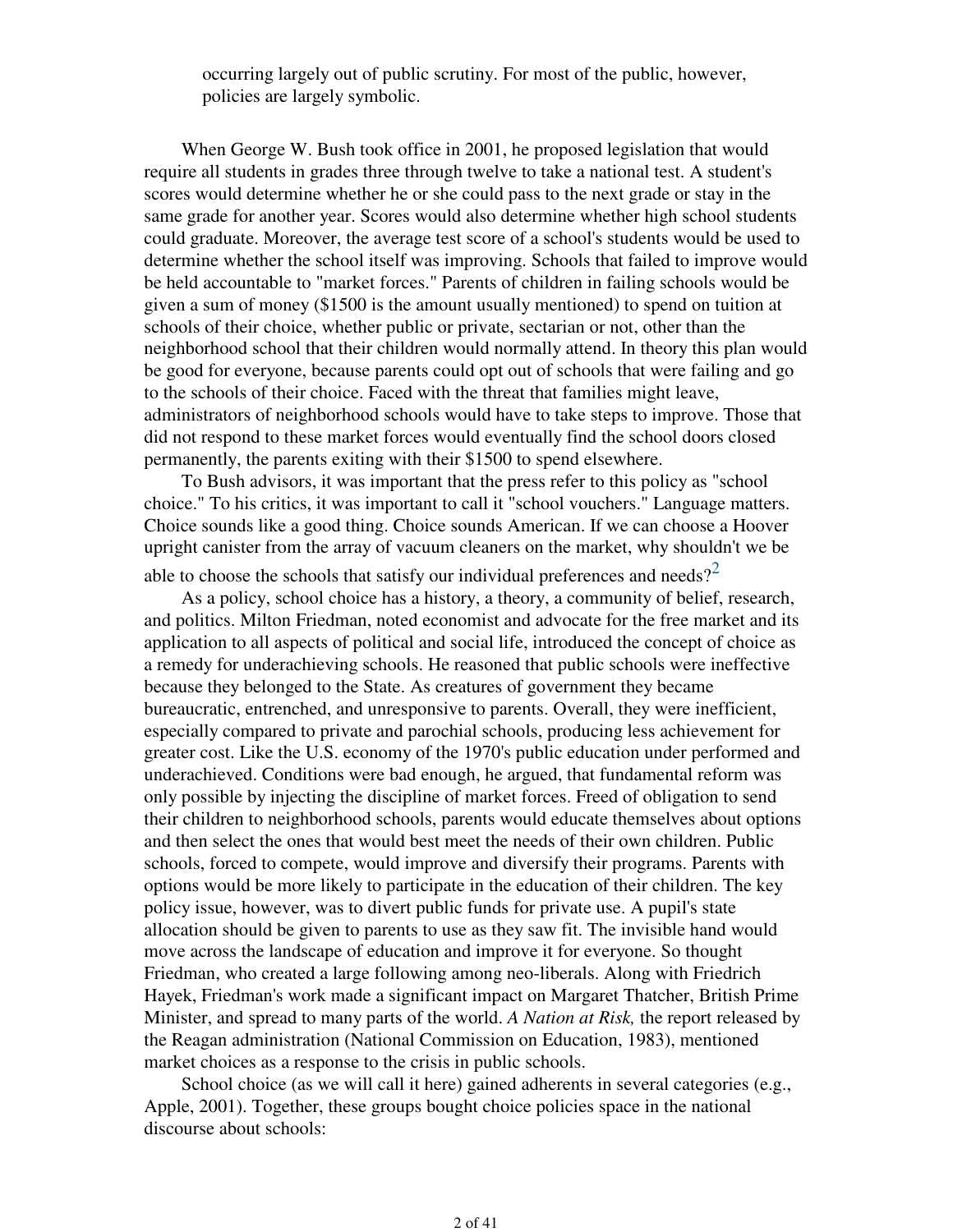- Political conservatives viewed choice policies in light of their general distrust of and antipathy toward all government institutions. Since they believed that the size and power of government should be constrained, they also slanted their discourse, calling public schools "government schools," monopoly schools, or even "socialist schools." They likened the privatizing of education to the fall of the Berlin Wall and the collapse of the soviet states.
- Religious conservatives viewed school choice policies as ways of escaping the wickedness—sex education, secular humanism, assault on family rights and values, absence of school prayer, and promotion of homosexual and other nontraditional life styles, even satanism—that to them was evident in public schools.
- Cultural restorationists (or neoconservatives) such as E.D. Hirsch (whose Core Knowledge curriculum package played a role in the Boulder case), William Bennett (speaking on behalf of the Reagan and Bush administrations) and others viewed choice policies as a way out of the quagmire they believed progressive "educationists" and "educrats" had made of public schools. Advocates of home schooling and traditional pedagogy made common cause with them.
- Existing parochial schools, in light of declining enrollments, identified choice policy as a way for their institutions to survive.
- Activist parents in some predominantly non-white urban neighborhoods, having lost faith in the schools their children attended, identified choice as a way to escape those schools. Groups such as the Black Alliance for Educational Options in Milwaukee often received funding from foundations such as the Friedman and

Walton Foundations to press their case.<sup>3</sup>

Entrepreneurs and corporations that desire to construct private schools for profit as well as those that want to market products and services to public, choice, and private schools alike.

 Although the aims of these groups sometimes diverged, they forged an effective coalition to provide political support, funding, and discourse in favor of various policy instruments under the school choice umbrella. A number of conservative think tanks provided strong communication networks for these groups to pool their ideas and resources. The same networks funded research, which resulted in studies that seemed to provide an intellectual justification for choice.

 The choice coalition favored vouchers as the most effective instrument of school choice and the closest to the free-market ideal. However, it also pushed for several "second best" alternative policy instruments including charter schools, magnet schools within districts, tuition tax credits, inter-district and intra-district transfer policies, as well as incentives for education corporations that arose from the private sector. As states turned down legislation and referenda on voucher programs, advocates pursued these other alternatives. Even outside the choice coalition, some people who believed that vouchers would undermine public schools also advocated charters as a way to avoid them.

 But is school choice, particularly embodied by charter schools, a rational means to save public schools? Will charters make the school system more effective? Or will charter schools simply open the way to more extreme forms of privatizing them? Is there any way of knowing whether any such contradictory claims could be answered at all?

 In this article, we present a case of school choice policy. We consider policies in general through the theory of political spectacle, which contrasts radically from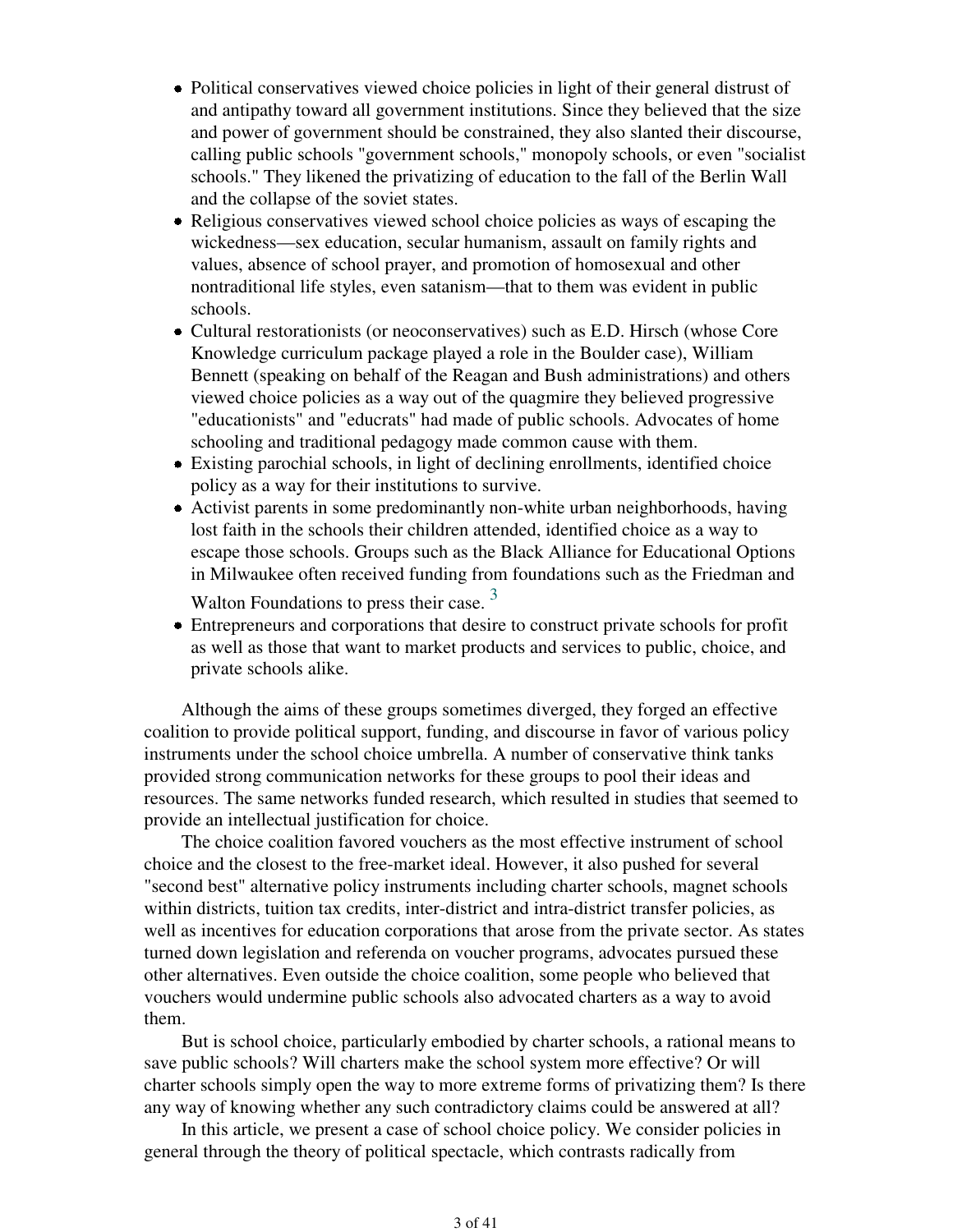conventional notions about policy and politics. Anne Schneider and Helen Ingram's (1997, pp. 3-4) definition of politics fits our sense of deep contradictions:

The term "politics" is associated in the popular vernacular with the strategic manipulation of power to serve personal or narrow special interests at the expense of more legitimate concerns. This construction has eclipsed the classic understanding of politics as the means through which collectivities make decisions to serve the general (public) interests of the entire society.

 Most people and many scholars define policy as the authoritative and rational allocation of values. That is, policies arise as sensible responses to public needs. A consensus about the common public good develops out of citizen and political debate; administrative authorities develop regulations, instruments, and programs that are likely to meet those needs. These means are enacted and the public learns about the relationship of means to ends—how well the instruments and programs meet the needs and goals of the policy. The conventional view conceives of the policy process as relatively linear and straightforward. Politics, the struggle for relative power among constituent groups, is in the background. Deborah Stone called this "the rationality project." To counter the conventional, rational view of policy, Stone argues that a conception of policy with politics in the foreground provides a better fit with the experience of history. As an alternative to the rationality project she offers the study of policy within the "polis," or political community. The model for studying policy should "account for the possibilities of changing one's objectives, of pursuing contradictory objectives simultaneously, of winning by appearing to lose and turning loss into an appearance of victory, and ... of attaining objectives by portraying oneself as having attained them" (Stone, 1997, p. 9).

 She goes on to argue that the production model in the rationality project "fails to capture what I see as the essence of policy making in political communities: the struggle over ideas. Ideas are a medium of exchange and a mode of influence even more powerful than money and votes and guns" (Stone, 1997, p. 11).

 The case we present here can be understood as a case of political spectacle. Political spectacle theory holds that contemporary politics resembles theater, with directors, stages, casts of actors, narrative plots, and (most importantly) a curtain that separates the action onstage—what the audience has access to—from the backstage—where the real "allocation of values" takes place.

Murray Edelman describes it thus:

[There] is a distinction between politics as a spectator sport and political activity as utilized by organized groups to get quite tangible benefits for themselves. For most men most of the time politics is a series of pictures in the mind, placed there by television news, magazines, and discussions. The pictures create a moving panorama taking place in a world the public never quite touches (Edelman 1985, p. 5).

 Edelman identifies seven elements of the theory: symbolic language; casting political actors as leaders, allies, and enemies; dramaturgy (staging, plotting and costuming); the illusion of rationality; the illusion of democratic participation, disconnection between means and ends; distinguishing action on stage versus action backstage.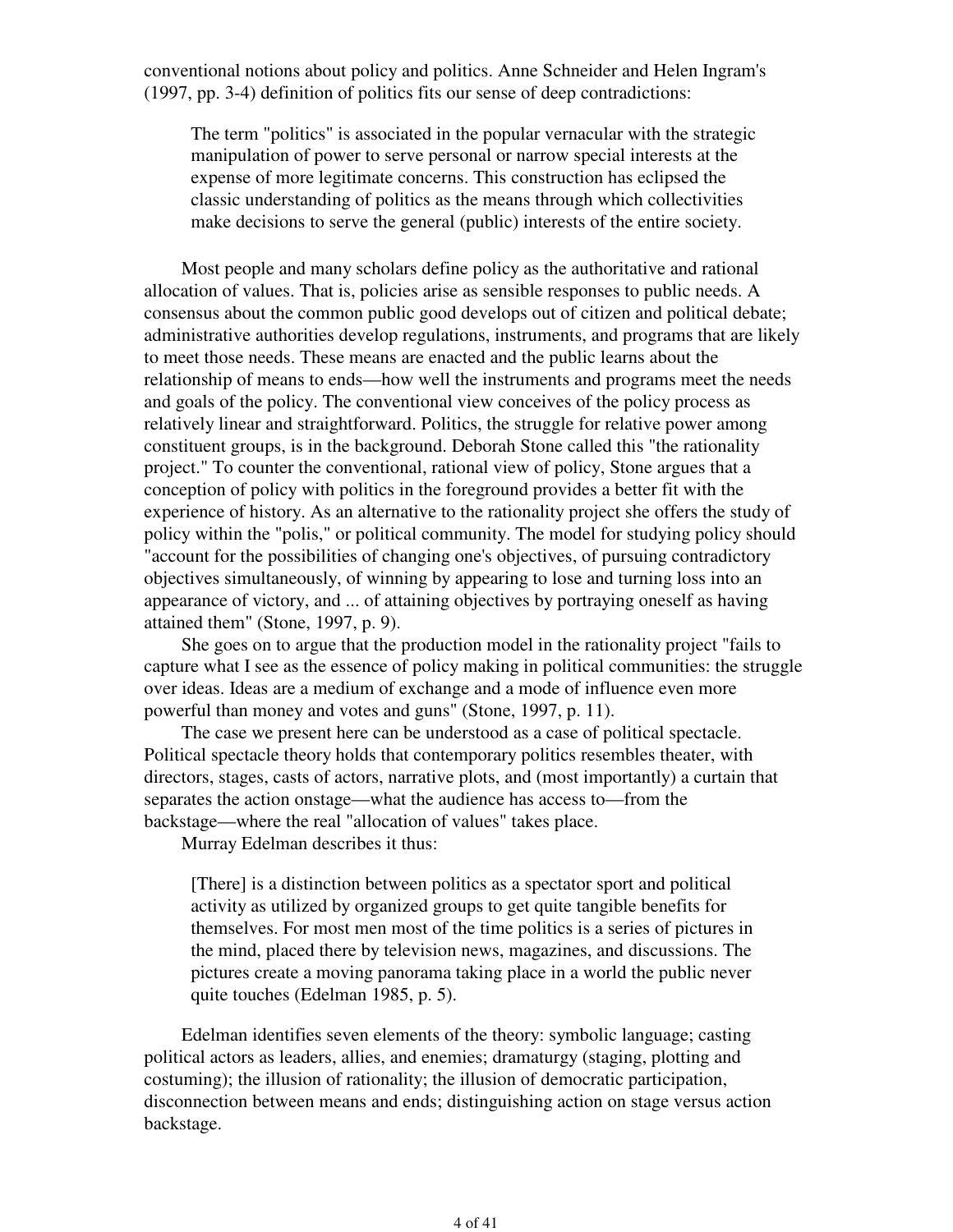### **Symbolic Language**

 Language is at the heart of political spectacle, and language is always ambiguous. In political campaigns, the use of such words as patriotism, democracy, and compassion is metaphorical. So is the use of such words as "accountability," "high standards," "freedom of choice", and the like in conversations about school policy. Concrete referents to these abstract words are lacking, so that no tether exists to tie them to the world of experience and intractable, concrete details. Or rather, there are so many different mental pictures that form in the minds of the public when these words are spoken that one can scarcely pin down the specific meaning of the person who spoke them. According to Edelman, "[D]ictionary meanings are operationally close to irrelevant" when words are used for political purposes" (Edelman 1985, p. 139) .

 Such linguistic ambiguity creates a kind of fog. It holds the public in a thrall. Politicians use ambiguous language to unite a public and create an impression of consensus that does not exist. For example, "accountability" suggests something quite different to accountants, to educators, and to testing experts. When teachers hear the word, they might be imagining professional and moral responsibility for the welfare of their students. In the corporate world, people might imagine something different, a mechanism for tightening controls over teachers' actions.

 Ambiguous, multivalent meanings create anxiety in the public when politicians use words to evoke crisis. The paradigm case of using lurid language in educational policy is *The Nation At Risk*. Its author claimed that the decline in educational achievement was so drastic that had a foreign power done to our country what our schools have done it would be considered an act of war:

[T]he educational foundations of our society are presently being eroded by a rising tide of mediocrity that threatens our very future as a Nation and a people. (National Commission on Education, 1983, p. 1)

 This use of graphic, metaphorical language made a connection in people's minds between academic achievement and national defense and between achievement and economic competitiveness. Such language evokes images of a depleted, diseased, and failed public school system, and one that endangers U.S. economic health and even its security. These images have been engrained in the background assumptions the public hold, evidence to the contrary notwithstanding. The metaphors used in political spectacle have long since lost any concrete referents they might have had. Whether or not the crisis in *A Nation at Risk* and subsequent reports is realistic, it serves the political spectacle in two ways. First, it serves as a pretext for radical actions offered by policy makers to correct the alleged problem, and secondly, it arouses emotional rather than critical responses in the public.

 Political language is banal (the public has heard the words so often) and ritualistic. Political language is strategic (officials use it to advance a political goal). Political language generates emotional responses rather than critical responses or concrete actions. Political language bemuses, obfuscates, befogs, mystifies, lulls, glosses.

#### **Casting Political Actors as Leaders, Enemies and Allies and Plotting Their Actions.**

 In the second element of political spectacle, characters are cast to play certain roles. The constituent groups construct and then take on roles such as leader, ally and enemy.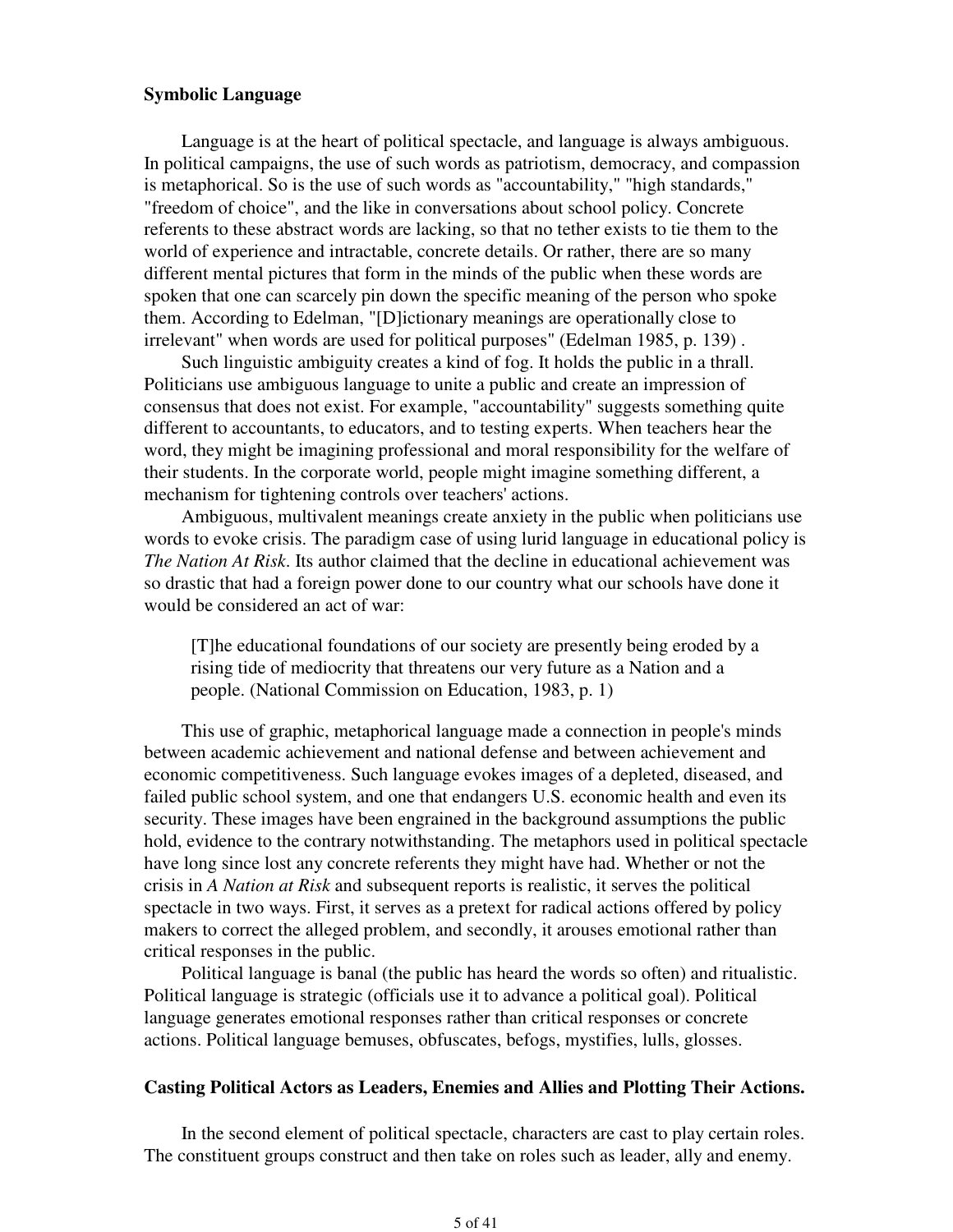The public generally believes that such roles are natural and inevitable and fails to recognize them as social constructions. The public believes that leadership is a trait that people have more or less of, based on their genetic endowment or early upbringing. This is the cult of personality.

 A belief that better fits political spectacle theory is that leadership is a role that certain individuals take on and shape themselves to fit. Politicians in the policy arena take advantage of the common ideology that some people are born leaders and thus are different from the rest of us, according to Edelman. Persons who would be seen as leaders reinforce images of themselves as leaders by acting in formal, public settings, as leaders are supposed to act, that is "through a dramaturgical performance emphasizing the traits popularly associated with leadership: forcefulness, responsibility, courage, decency, and so on" (Edelman 1985, p. 81).

 The defining of policy actors as leaders functions to insure quiescence and justify unequal privileges and authority. In the political spectacle leaders identify crises and must launch programs that can produce dramatic outcomes in a short period of time. The public seldom has the chance to judge a program by its long-range benefits and burdens. Because the leader accentuates the dramatic response, the success or failure of the acts of the leader can seldom be traced. Often, the leaders are long-gone before the effects become clear, if they ever do.

 Likewise, leaders create enemies and stage battles for dramaturgical effects. Media reinforce the aspects of spectacle rather than substance. According to Edelman, "Because politics involves conflict about material advantages, status, and moral issues, some people are always pitted against others and see them as adversaries or as enemies... They help give the political spectacle its power to arouse passions, fears, and hopes..." Leaders have much to gain by exaggerating the threat the enemy poses and by distorting the facts of the enemy's record. The leader has much to gain by discounting the arguments of enemies and portraying them as irrational and ideological (while the leader is rational and fair-minded)" (Edelman 1988, p. 66, p. 73).

 Stone states that "Symbolic devices are especially persuasive and emotionally compelling because their story line is hidden and their sheer poetry is often stunning.....The most important feature of all symbols, both in art and politics, is their ambiguity [because a] symbol can mean two (or more) things simultaneously.... Ambiguity enables the transformation of individual intentions and actions into collective results and purposes.... [A]mbiguity allows leaders to aggregate support from different quarters for a single policy.... [A]mbiguity allows leaders of interest groups and political movements to bring together people with wishes for different policies.... (Stone, 1997, pp. 152-158).

### **Dramaturgy: Political Stages, Props, and Costumes**

 According to Edelman, political acts take place in contexts that suggest that a few individuals are actors and most are spectators. These formal settings reinforce and justify the social distance between the two groups and legitimize " a series of future acts (whose content is still unknown) and thereby maximizing the chance of acquiescence" (Edelman, 1985, p. 98). Policies announced from in front of the presidential seal, rules handed down from a Federal Court bench or from other formal or evocative settings have this function. <sup>4</sup>

## **Democratic Participation as Illusion<sup>5</sup>**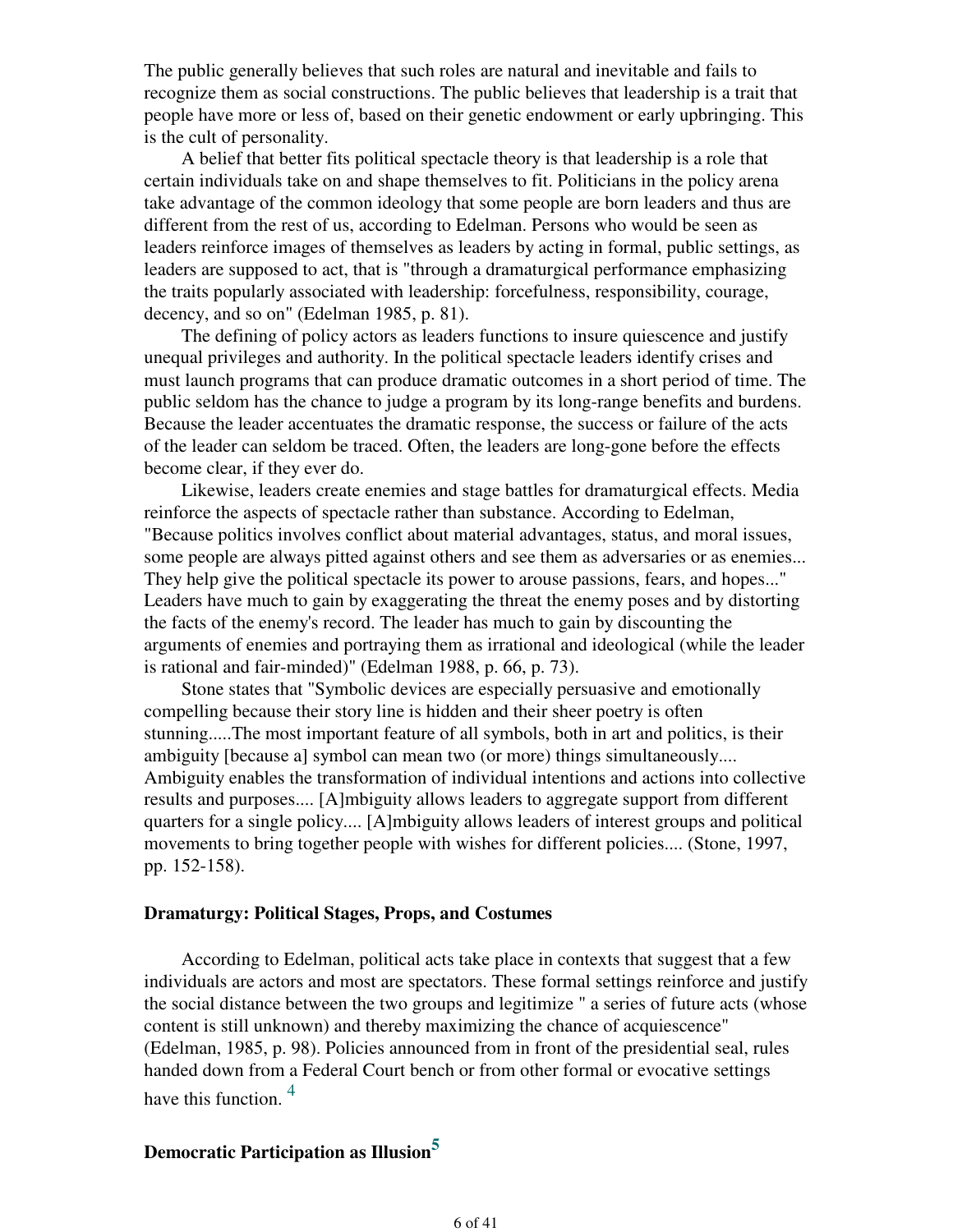The conventional model of the policy process conceives that the public, once informed of the objective facts about the details of a policy, will be in better position to participate in the policy process. They can deliberate in a more informed way. But Edelman argues that " the public is constantly reminded that its role is minor, largely passive, and at most reactive. The intense publicity given to voting and elections is itself a potent signal of the essential powerlessness of political spectators.... an individual vote is more nearly a form of self-expression and of legitimation than of influence and that the link between elections and value allocations is tenuous" (Edelman, 1988, p. 97).

 In the political spectacle, leaders act. Others react. Most people believe they participate in democracy by voting or at most by testifying at hearings where policies are under consideration. According to Edelman, however, in politicized policy making the actions of the public amount to mere rituals—highly formalized and far removed from where the real decisions are made. The broad visions and fine details of policies are worked out backstage.

 Realizing that participation is a formality creates a self-fulfilling prophecy. If a person believes she lacks control over government and policy making, she then takes less active interest in it and rarely takes action in relation to it. Passivity and cynical or resigned detachment exacerbate political spectacle.

 The widespread use of opinion polls has largely displaced authentic participation in policy decisions and the allocation of educational values. Indeed, political actors look to the results of polls to formulate a set of symbolic gestures. For example, politicians often point to the results of polls that show the majority of the public favors "ending social promotion." The findings of polls thus provide a justification for such policies.

 Politicians also use polling results to indicate what kinds of symbols best promote themselves. They then adopt hair styles, hand gestures, and slogans that the polls show would be popular.<sup>6</sup> Susan Herbst (1993, p. 50), in her book *Numbered Voices*, emphasized the hypocritical use of polling results: "Machiavelli believed that if a rule was to gain control over the populace, he must seem humane to the masses regardless of his true feelings for them.... Superficial appearances matter most of all."<sup>7</sup>

 Polls distance the public from authentic political action. Over time, as the extent of polling increased, public cynicism toward government has also increased, along with general political alienation. "[R]esponding to polls is a *reactive* form of political expression…. Because of its routinized procedures [polling] does not demand the same level of emotional (and physical) intensity as does [sic] striking, demonstrating,

door-to-door canvassing or attending meetings." (Herbst, 1993, p. 153)  $8$ 

 Since the questioning takes place privately and anonymously, a person can answer without fear of being held accountable for consistency over time or among issues. The respondent may speak without having any information or thoughtful reflection and conversation about the topic. Since polling takes place privately, citizens lack the chance to discuss issues with others, thereby having the chance to learn more about the issues and perhaps modify them. Private polling tends to atomize the pubic, isolating them from one another and therefore disempowering them. It tends to diminish the kinds of grass roots collective action that requires social interaction among people.

### **Illusion of Rationality**

 In the rationality project, policy analysts would like to think that their concepts are above politics, but this is not possible. Instead, policy analysis is "itself a creature of politics; it is strategically crafted argument, designed to create ambiguities and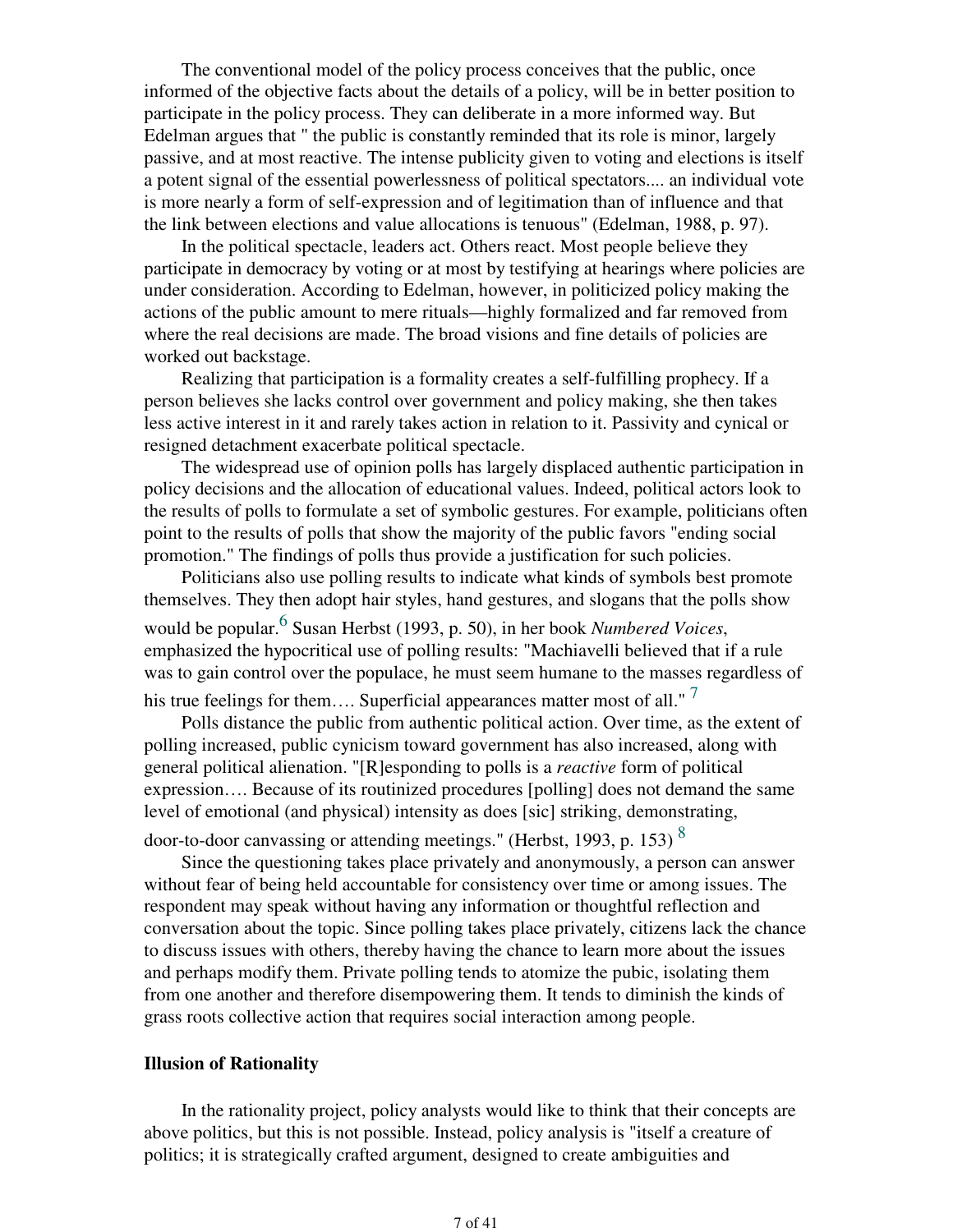paradoxes and to resolve them in a particular direction" (Stone, 1997, p.7). Edelman adds, "any political analysis that encourages belief in a secure, rational, and cooperative world fails the test of conformity to experience and to the record of history" (Edelman, 1988, p. 4).

 According to Edelman, "complete rationality in decision-making is never possible... because knowledge of consequences of any course of action is always fragmentary, because future values cannot be anticipated perfectly, and because only a few of the possible alternative courses of action ever come to mind" (Edelman, 1988, p. 68). In political acts, actors evoke symbols of rationality. They point to the results of public polls, census statistics, or declining test scores to justify actions they want to take on political grounds. <sup>9</sup>

 Although rationality is an illusion, the public must believe in the rational and ethical underpinning of the action or else it will fail the test of credibility and authority. Thus do policy researchers become political actors or pawns of politicians by producing studies and statistics that appear objective and rational.

 In the rationality project, people are believed to be rational actors who make reasoned choices. But Stone points out that in the political world, actions come about for emotional reasons. Social reasons may govern who cooperates with and who fights with whom. Building coalitions, taking sides, and negotiating deals replace or stand equal to reason in explaining actions in the political spectacle.

#### **Disconnection of Means and Ends**

 One can distinguish instrumental from symbolic policies by judging whether their goals have credible relationship to the means provided or suggested to achieve them. Is there a technology or research base that connects programs to desired outcomes? Are teachers equipped to deliver the programs? Have enough time and material resources been provided to develop and implement them? Is there any provision for monitoring implementation or assessing effects? If not, one suspects a primarily symbolic policy. Symbolic policies reinforce the leadership image of those that proposed them and instill quiescence among others—a dulling of critical response. Calling for a reduction in class size positions the political actor as a friend of education and defender of high achievement standards. The public is lulled into acquiescence: something seems to be done to address the problem that worried them. People in such a state are unlikely to ask about the potential side effects on teacher supply and classroom availability (or what children are most likely to be taught by uncertified teachers as a result) (e.g., Fetler, 1994). The high costs of the program may make implementation prohibitive. The leader symbolically benefits while material benefits for children will be unequally distributed and largely out of sight—or entirely absent.

 Even the notion of means and ends assumes rationality in politics that is seldom present. Problems and courses of action (policy goals and policy instruments) are themselves social constructions. That is, some political actors view poverty as a problem to be solved, others as an inevitable part of the natural order and thus beyond the means of policy to remedy.

 According to Edelman, "The language that constructs a problem and provides an origin for it is also a rationale for vesting authority in people who claim some kind of competence. Willingness to suspend one's own critical judgment in favor of someone regarded as able to cope creates authority.... People with credentials accordingly have a vested interest in specific problems and in specific origins for them" (Edelman, 1988,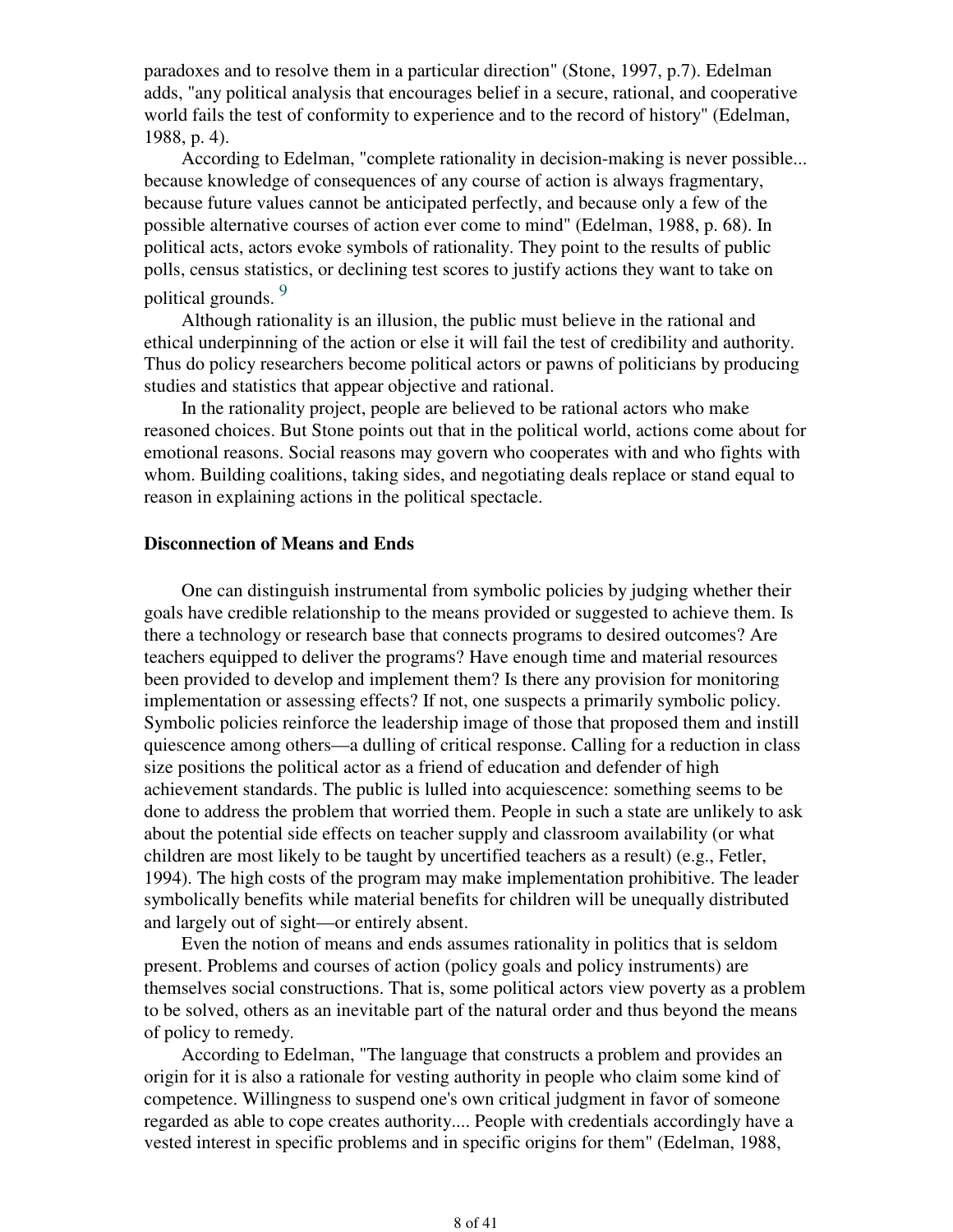pp. 20-21). "A 'policy' then, is a set of shifting, diverse, and contradictory responses to a spectrum of political interests" (Edelman, 1988, p. 25).

 But symbolic policies still have effects, though they are not necessarily related to the problem they were set to solve.

The construction of problems sometimes carries with it a more far reaching perverse effects: it helps perpetuate or intensify the conditions that are defined as the problem, an outcome that typically stems from efforts to cope with a condition by changing the consciousness or the behavior of individuals while preserving the institutions that generate consciousness and behavior.... Imprisonment may help perpetuate crime by exposing prisoners to knowledgeable criminals who teach them techniques. It also eventually releases most prisoners into a society from which they have become even more estranged than they were before their imprisonment and in which they lack resources to cope in any way other than renewed resort to crime. (Edelman, 1988, p. 68)

#### **Distinction Between Onstage Action and Backstage Action**

 The conventional view of policy asks the key question: who reaps the benefits and who bears the burdens and costs of a policy? The traditional view defines policy as the authoritative allocation of values. Of an educational policy one ought to ask how it affects the resources and opportunities of students, educators, and the public as a whole; how it spreads the risks and cushions the blows that sometimes attend to policies and programs.

 In the political spectacle there is a sharp distinction between those values allocated to the general public and those values that are allocated to a favored few. Edelman believes that only a few members of society reap real benefits. These benefits include material profits—dollars and cents, contracts and tax abatements. But they also encompass opportunities for political office and administrative posts, such as ambassadorships. In addition, we would include real benefits to the status or public relations image of a person or organization (which then can be parlayed into material benefits). Finally we include benefits to special interest groups with particular ideologies and contacts with the politician. Benefits such as these are negotiated behind the scene and out of sight.

 Political spectacle theory such as Edelman's and revisionists theories such as Stone's challenge our perspectives on school policy. In the following case history we record not only the radical changes in one district experienced in a single decade and more importantly, the process by which the changes were made. No conventional theory of policy change explains it. Each element of political spectacle theory shapes the changes that occurred.

# **School Choice in the Perfect Town<sup>10</sup>**

 Boulder, Colorado, ought to have been the last place where unhappy parents should seek escape from the public schools. In 1989, Boulder Valley School District could boast that it had responded to the full program of progressivism. Scores on achievement tests were high, as one would expect from the district's demographic profile. Up to that time, the public was generally satisfied with the quality of schools (or at least complaints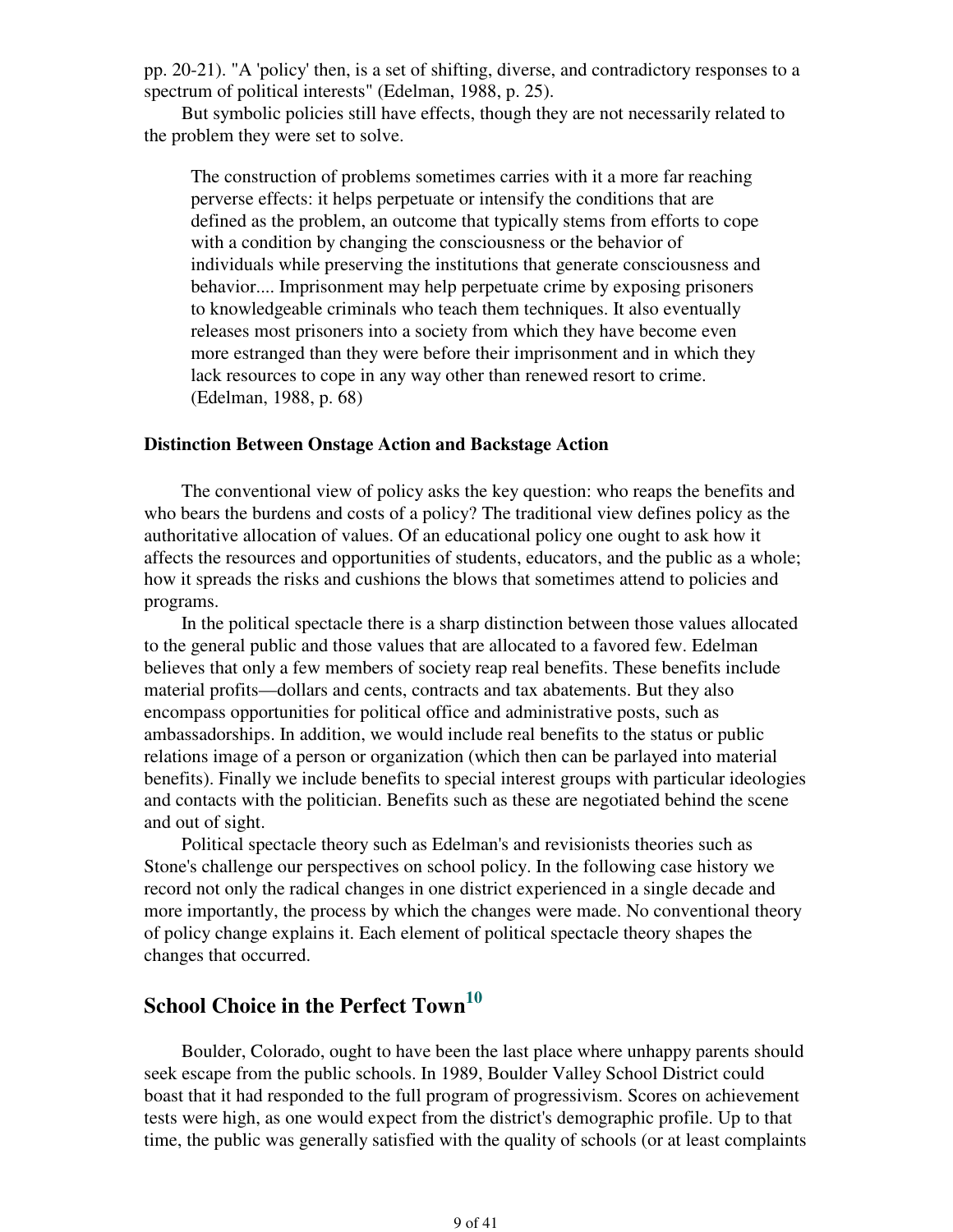were no more than what one would typically expect in suburban schools) and demonstrated this satisfaction by passing most bond issues the district proposed.

 Typical students in the valley attended public schools in their neighborhoods. Two small, expensive and elite private schools, one parochial school, and a residential school for problem students drew only a tiny percentage of eligible students away. The town of Boulder proper had long ago reached icon status, a desirable place to live, a place of natural beauty and liberal politics. Years of focusing on the preservation of its environment and quality of life had led city councils to adopt open space ordinances and control growth.

 Demographic trends, including in-migration from the west coast and ordinances to control growth inside the city, infused new money and contributed to vast expansion outside of the city in surrounding communities east of Boulder, filling existing schools and pressuring the district to build new ones. Housing costs skyrocketed inside the city limits. Young, middle class families soon found the costs too high, so that, as the children in city schools grew up, no new children took their desks. City schools soon found themselves short of students and at risk of being closed. Increasingly, students from one neighborhood were bused to another. It sometimes seemed that kids from the mobile home parks or low-income housing were most often the ones on buses. In the schools with the most affluent parents, the periodic threats of closure were successfully fought off even when many of its chairs remained empty.

 Deep currents of social change began to threaten the apparent consensus on education. The small university town of the 1950s and 60s and the laid back liberal sanctuary of the 1970s and 80s had begun to give way to a much more affluent and conservative population, people with different ideas and expectations for the education of their children. Conspicuous consumption altered the previously egalitarian social landscape. The school district, however, did not yet feel this local social current as it occupied itself with implementing a complete package of progressive reforms.

## **Progressive School Restructuring**

 In keeping with its progressive policies and in response to nationwide restructuring efforts in public education, the Boulder Valley School District (BVSD) adapted a middle school philosophy in 1989. The middle school restructuring, to be phased in by fall 1992, followed the report of the Carnegie Commission entitled *Turning Points.* That policy document recommended that schools for young adolescents be reorganized so that students from sixth through eighth grade could be placed, not in homogeneous ability groups but mixed with students of all types and levels of prior achievement. Instruction should be delivered in blocks, so students could spend longer periods of time with teachers who covered multi-curricular areas. The centerpiece of the philosophy was its focus on practices appropriate to the developmental needs and characteristics of young adolescents. The resulting programs would feature thematic and integrated instruction that followed student interests. In the plan for district restructuring, the aim would be to make schools more effective for all students. Most teachers and parents who participated in restructuring plans called this "the middle school philosophy." Conflict over the middle school philosophy would soon erupt into broad institutional changes over the next decade in Boulder.

In January of 1990, the district hired Dean Damon,  $11$  a known innovator and progressive educator, as superintendent. Damon set up School Improvement Teams (SIT), the Institute for Development of Educational Activities schools (IDEA), and Site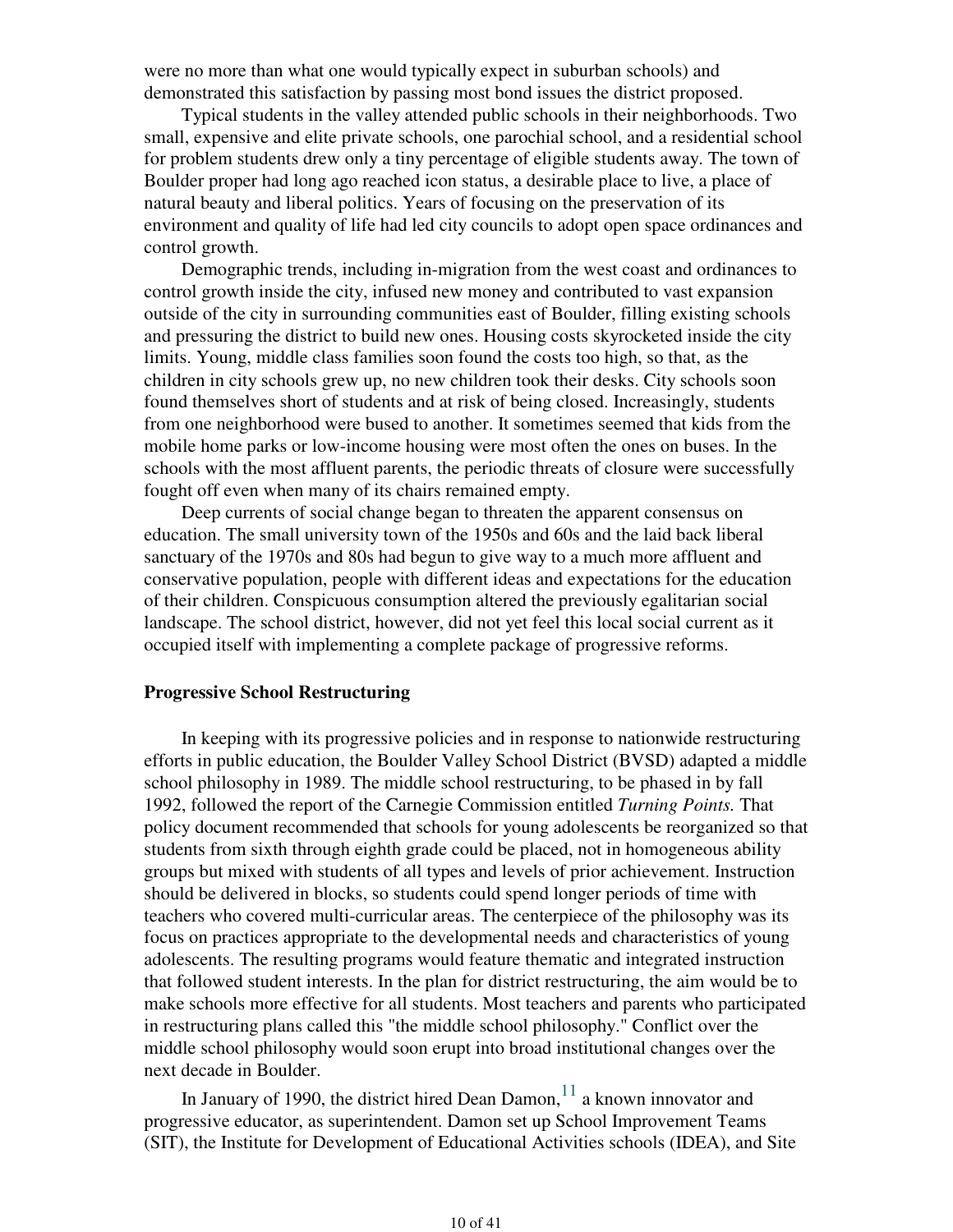Based Management (SBM). All of this alphabet soup of restructuring consisted of teachers, parents and administrators at schools throughout the district. They met regularly to envision a new direction for education with a focus on site-based decision-making and progressive reforms. By that time the district had a full staff of specialists on various aspects of progressive curriculum and a thoroughgoing program of professional development for teachers. Things seemed to be going well and going in a particular direction.

### **Choice Options Introduced by the District**

 The initial school choice options that the district launched matched its vision for progressive education. For nonconformist students the district had already opened, in 1988, an alternative school based on William Glasser's philosophy of reality therapy and integrated pedagogy. For its patrons who favored a wholistic and student- centered program, the district opened an elementary school in 1991. For parents wishing bilingual education for their children, the district opened an elementary school in that same year, where Spanish-speaking children would learn English (and English-speaking children could learn Spanish) along with their academic subjects. Each of these schools operated as a magnet school that any parent in the district could select over their neighborhood schools. And in each instance, designing, planning, and implementing were conducted by professionals in concert with the parent groups, with rich contributions from the experts in curriculum and pedagogy from the district office.

#### **First Sounds of Discontent**

 Those initial forays into choice by the local district ignored or contradicted the discourse about schools at the national level, exemplified by *A Nation at Ris*k. Whatever the condition of public schools elsewhere, Boulder schools were not in a state of crisis. The message of national school crisis was first brought to the Boulder consciousness by Janet Jones, a parent from the affluent southwest corner of Boulder. She believed—and a considerable number of other parents believed with her—that the district plans would de-emphasize rigorous academic preparation. She focused her attention especially on the plan for converting junior high schools to middle schools. She believed that this reorganization would reduce the already declining academic performance of Boulder schools, and, more especially, would end up detracting from her own children's education. She based her complaints on her analysis of district achievement test scores. Not receiving any attention or satisfaction from the district, she next took her statistics to the local newspaper, the *Boulder Daily Camera*, which not only published her analysis but also endorsed its findings and recommendations:

The excellence of Boulder Valley schools is widely taken for granted, but this analysis by a parent and informed critic suggests a deepening mediocrity. Her prescription: Take the system back from the education "experts" and restore a real commitment to academic excellence.

## **Media Creating Spectacle**

 If the *Camera* had taken a balanced position on the subject of school achievement it would have reanalyzed test scores to confirm or disconfirm Jones's interpretation. Or,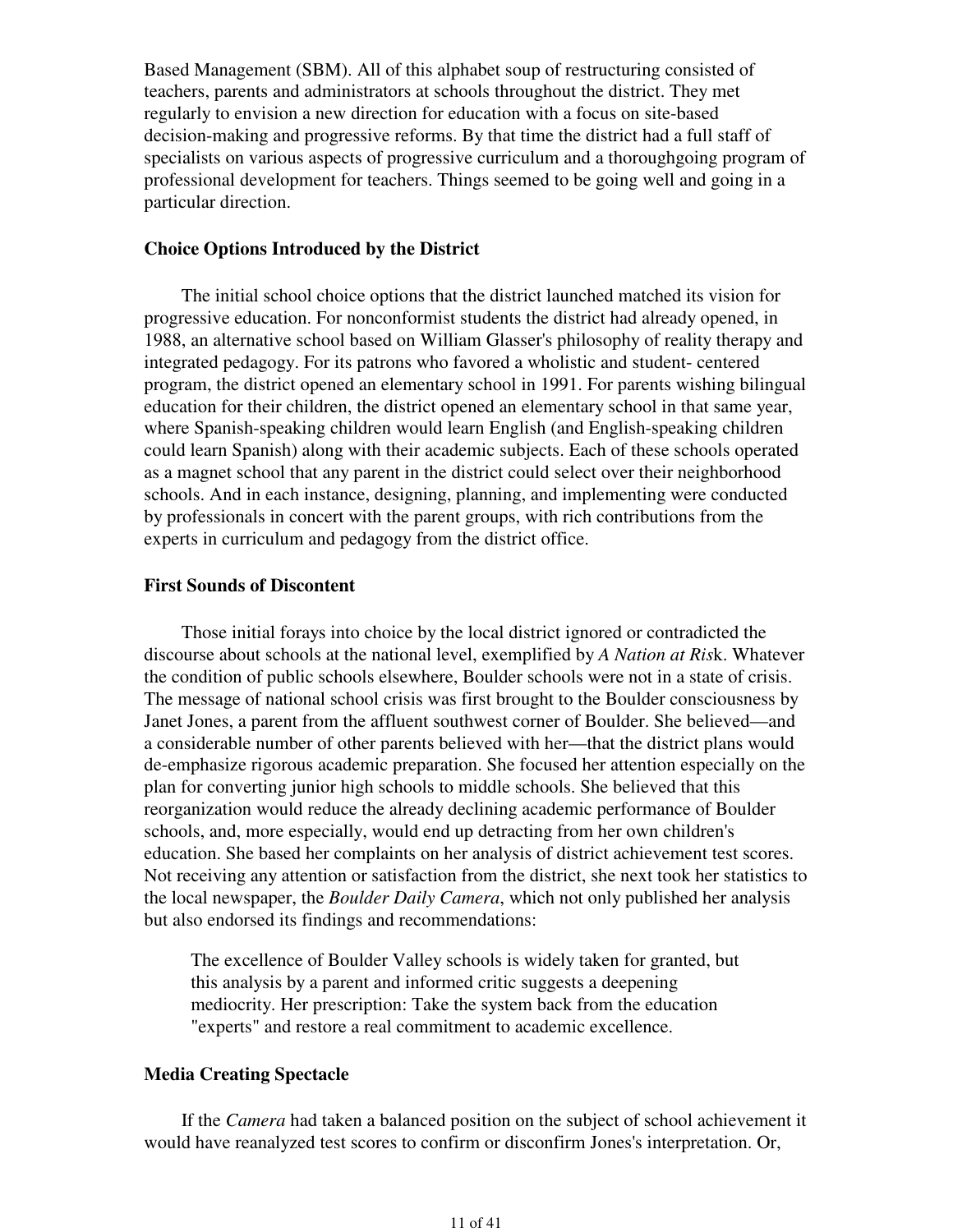newspaper staff might have interviewed internationally recognized experts in testing who worked at the university. It might at least have requested clarification and reinterpretation by the appropriate district officials. The *Camera*, however, did none of these things. Instead it accepted Jones's claim that achievement was declining in Boulder and even referred to her as an "informed critic." It punched up the message of discontent and crisis by printing a half-page cartoon depicting a student with a dunce cap in one hand and a mortarboard in the other. Although the *Camera* printed a variety of letters to the editor on both sides of this debate (more perhaps of the critical ones), a response from Superintendent Damon did not appear until a month later. When he did respond, Damon defended the district restructuring and the goal of improving education for all—for the common good. In his op-ed piece, he claimed Jones's analysis was wrong and showed that, by using the correct metric recommended by the test publisher, most of Boulder schools exceeded expectations and were high over all. In contrast with the torrid and emotional language of Jones and her group, Damon's language was measured, rational, and tepid—almost offhand.

 Aware of the threat that lay behind Jones's analysis of Boulder school achievement, the district hired Lew Romagnano, associate professor from Metro State University, to analyze math achievement test scores from 1987-1995. His analysis showed that, contrary to the Jones conclusion, "the district's efforts to improve the mathematics education of its students have already begun to show positive results."

 But you cannot un-ring a bell. By the time Professor Romagnano pointed out the fallacies of Jones's analysis, the picture of mediocrity she constructed had impressed itself on the public consciousness.

 The Jones episode illustrates some principles of political spectacle theory and the role of media. First, a political agenda is usually launched by an actor who bases his or her message of crisis by reporting statistics more dramatic than technically accurate. The apparently scientific reports provide the illusion of rationality so necessary to policy makers. In this case, Jones intended for her analysis to provide the pretext for adoption of school choice policies as well as exclusive programs for the top students. Second, newspapers construct and reinforce a sense of crisis in policy matters. As noted above, the *Camera* could have checked to see if her analysis created or reflected a factual decline in district performance. Third, media reduce complex situations to simple sound bites and visual symbols, such as the mortarboard cartoon and the table of scores that Jones created. Fourth, media take strong perspectives on policy issues and craft news articles and select or solicit opinion pieces that reinforce those perspectives. It seems clear that Jones's opinion piece reflected a point of view that was held by the *Camera*. From 1991 to 1997, few articles and opinion pieces that the *Camera* published were favorable to district schools. Fifth, the perspective that local newspapers take is often

consistent with corporate interests nationally rather than local concerns.<sup>12</sup> During these years the *Camera* took an anti-public school and pro-choice perspective that echoed the national discourse about the decline of schools. In addition, the newspaper seemed to align with the elite critics, irrespective of local evidence to the contrary. Paraphrasing David Berliner and Bruce Biddle, choice advocates and the local media had "manufactured a crisis" (Berliner and Biddle, 1995). Political spectacle thrives on a sense of crisis even when a fair reading of the local facts shows otherwise.

#### **The Rise of the Local Elite**

Scholars define "elites" in various ways. For example Harold Lasswell defined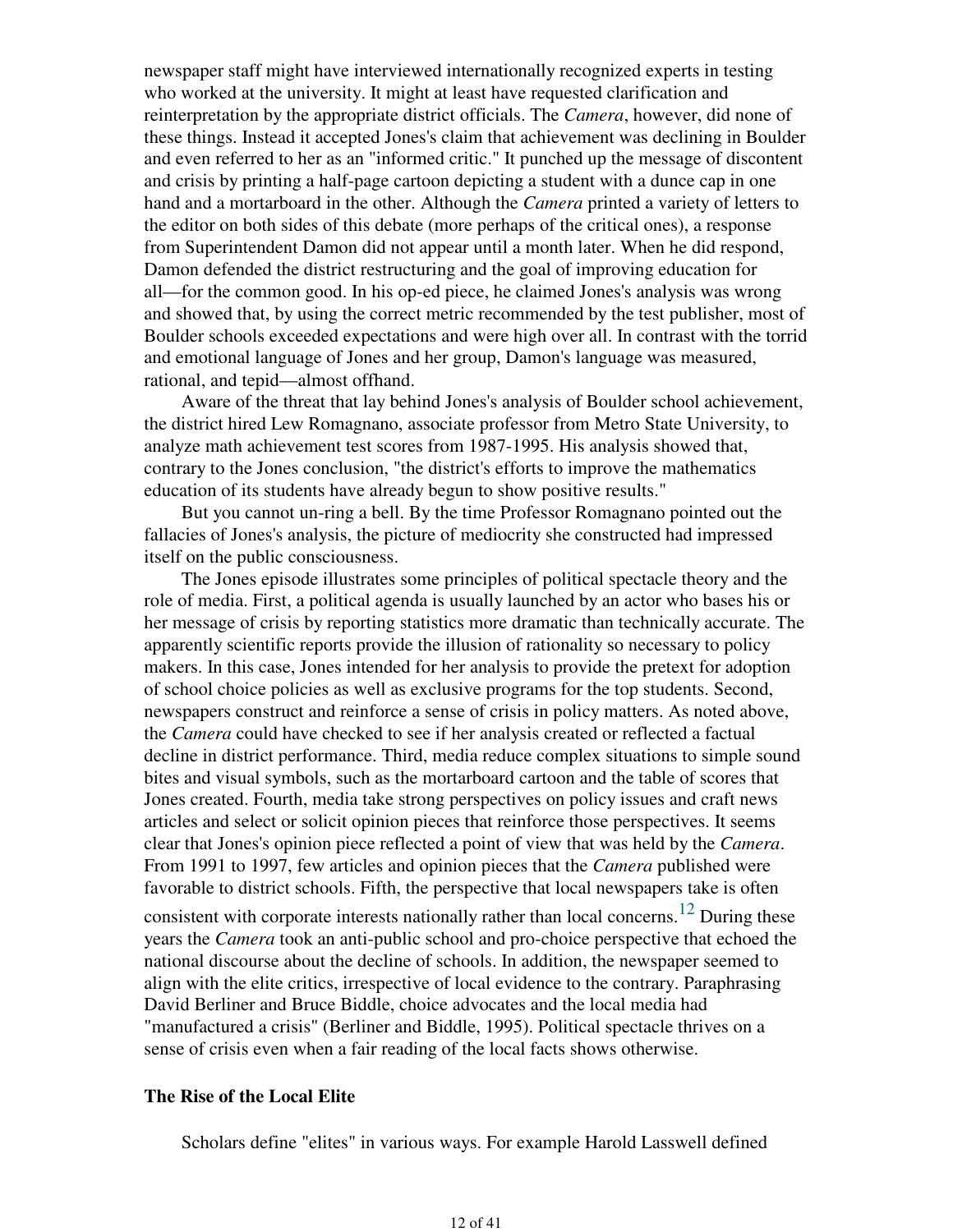elites as the "influential" (Lasswell, 1965). Amy Stuart Wells and Irene Serna defined local elites as "those with a combination of economic, political, and cultural capital that is highly valued within their particular school community" (Wells and Serna, 1996, p. 94).

 Many people who fall into these categories would object to their inclusion. But, as Edelman argued, it is essential in the political spectacle to appear to be both democratic and rational, even though one's true intentions and actions point toward private benefits backstage and out of sight. In the conflict that followed, critics of choice often used the word elite to refer to the programs that Parents and Schools (the group that formed to resist Superintendent Damon's progressive reforms) created. The elites, meanwhile, rejected the label and jeered its use. For example,when choice parents crowed about high test scores, choice critics attributed those scores to the privileged status of "elite" students. Angry choice parents countered:

This is misinformed at best, and a deliberate lie for the purposes of political attack …. Their [Adams parents'] xenophobia is the true elitism and prejudice."

 No one active in his or her child's education, whether through Parents and Schools, a school committee, a booster club, or otherwise, needs to apologize for trying to "get what they want for their kid." Many of the interests of each of our children are not for everyone, but this fact should certainly not diminish our commitment. If the school district has a problem with that, so be it.

 On the other hand, some members embraced this designation, as one can see from the following letters to the *Camera*:

The argument for denying the option for hard academics seems rooted in the notion that a sense of inferiority will be engendered in those students who do not avail themselves of the opportunity. The entire program thereby grovels for inferiority…. The above observation will draw charges of elitism. Yes, and the world is based on elitism, delineated by those who can and those who can't process and communicate information (Smith, 1995a, 3B).

Our goal should be singularly directed at assuring every BVSD kid the opportunity to end up at the upper end of the food chain (Smith, 1995a, 3B).

Radical egalitarianism has become the basis for a scorched earth policy when it comes to academic rigor. Something happened to public education a few decades ago, around the time that the federal government injected itself and social engineering into the process. A cannibal joined the family picnic and calmly began to eat the children. Perhaps in a couple of decades … we will all conclude that certain things, like war and public education, are too important to be left to the experts and politicians (Smith, 1995b, 4C).

 Credit Janet Jones for tapping into a reservoir of discontent among affluent parents, particularly about district plans to convert junior highs to middle schools and to eliminate tracking students by ability. Among the well-educated and affluent parents whom Jones enlisted was Nobel prize-winning chemist Tom Cech, a professor at the University of Colorado. Cech added his voice and prestige to Jones's group and recruited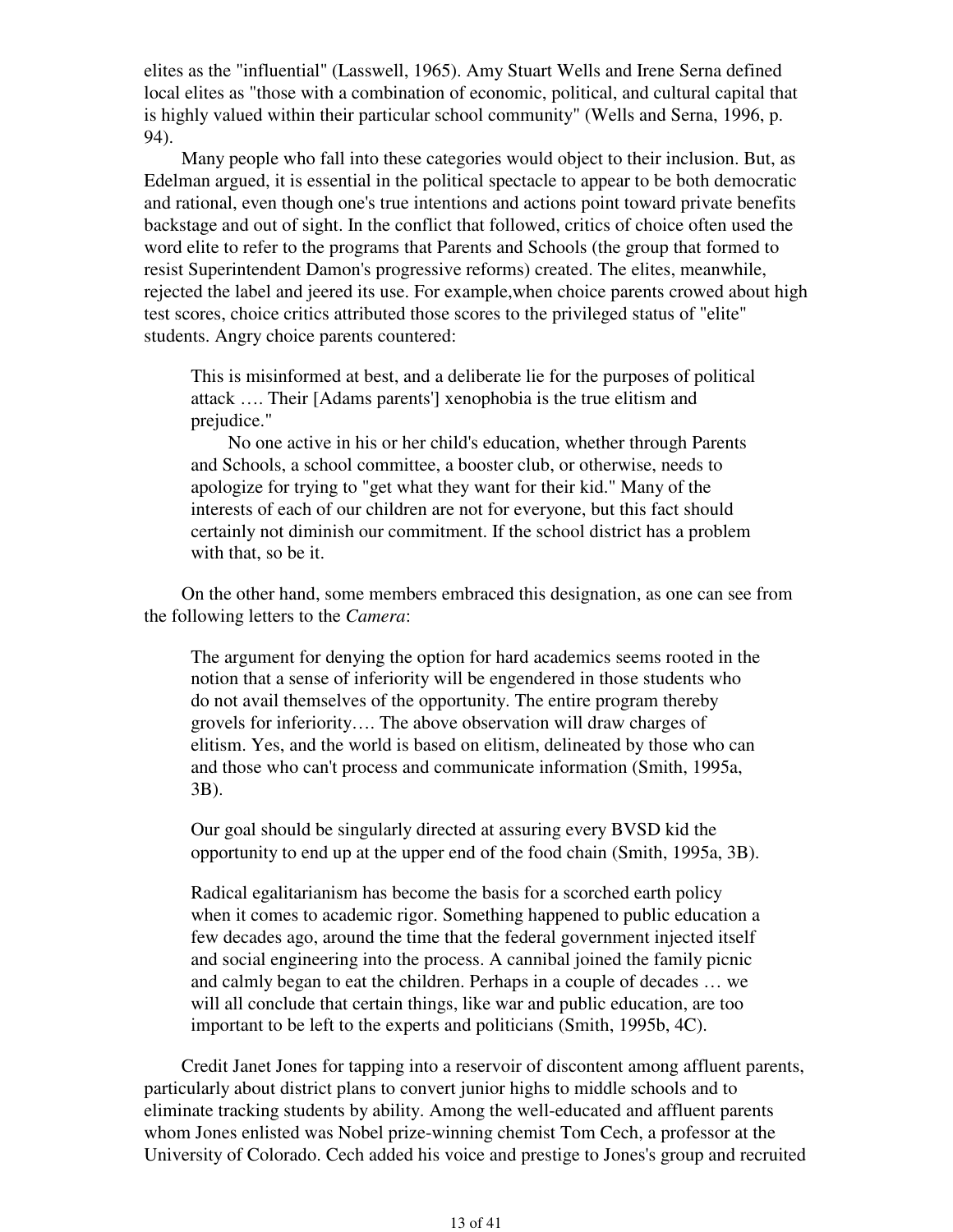other well-educated, powerful parents, many from the scientific community. This core group called a meeting in March of 1992 to challenge Superintendent Damon and the board of education. Five hundred people, almost all critical of district programs, attended this meeting. The core group administered a questionnaire. The results of this poll showed that the majority in attendance favored academic rigor, doubted the middle school philosophy and claimed that the district was unresponsive to the concerns of parents. Thus the activists formed the group called group Parents and Schools. Soon the group was making headlines. For example, a *Camera* headline read, "District is under siege: Organized Parents Posed to Change the School System." Local and national political and educational experts said that the group possessed the characteristics of a "powerful political movement:"

Its message is broad. It uses both passionate rhetoric and quantitative research. Its leaders are well known and have captured community attention.

 In April, Parents and Schools circulated a petition that reflected the themes of the March poll. It presented this petition, with over 3000 signatures, to the school board. The board, however, refused to back away from its plan for middle school restructuring. Undaunted by the board's decision, the activists continued organizing.

 Parents and Schools aimed first to organize political action that would force the district to offer school choice. To this end the group began a campaign to recruit and expand its membership to others who were critical of schools. Indeed, the rhetoric of Parents and Schools was almost exclusively critical, even damning and derisive. With Jones as its leader, Parents and Schools put together an e-mail network. It regularly published a newsletter that disseminated reports and letters critical of the schools and promoting their slant on curriculum and school organization. Through this communication network members were encouraged to speak out to the district administration, school board members, teachers and the public about the lack of academic rigor in the school system. One Parents and Schools newsletter solicited "horror stories:"

Stories Sought: What is your favorite example of the lack of challenge to students in our schools? Please send your 'horror story' to Parents and Schools.

 A letter writing campaign was organized, and the *Camera* published dozens of letters critical of the district's plans. Parents and Schools enlarged its power through networking. Many members also participated on school governance groups and site-based teams. They used these groups as platforms to express their complaints about the district and recruit more parents. Through extensive media coverage, the group had convinced many that the public schools in Boulder were failing and that immediate action was necessary. One of its first action items was to pressure the district to institute an International Baccalaureate (IB) program at one of the high schools. The IB program would offer students a rigorous curriculum and an internationally recognized diploma. For Parents and Schools, this program was an antidote to what they saw as the watered-down district curriculum and just the thing to provide an edge for their children into the most desirable college. Always the group used the threat of voucher legislation and charter schools to push their agenda of academic rigor.

 Finally realizing the heat of dissatisfaction but suspicious of its extent and distribution across the entire district, Superintendent Damon asked the League of Women Voters to solicit a broader range of views from the community as a whole.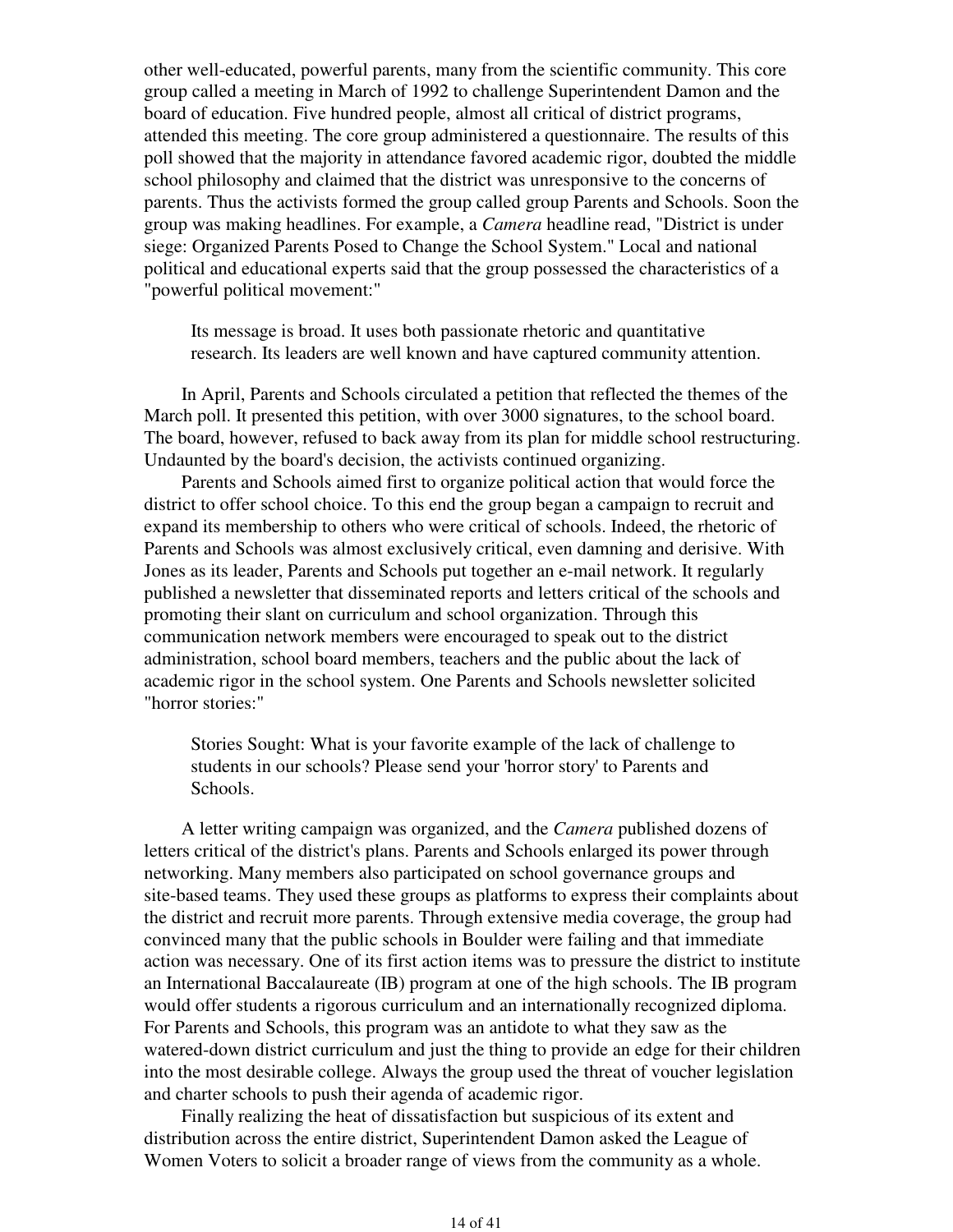Meanwhile the district fulfilled its plan to open the middle schools by the fall of 1992. It assigned ninth graders (who previously would have been assigned to junior high) to high school and students in grades six through eight to middle schools. Among other consequences, the restructuring decreased elementary school enrollments by 15%—a decrease in enrollment that would later prove to be significant in arguments about school choice.

 A comment from Superintendent Damon illustrates the district perspective at the time.

The whole issue of focus schools was begun in this community as a way of being responsive and at the same time, good stewards of resources, responsive to a community that increasingly sees value in choice in public education. They (the board) have done a number of things to try to accommodate the community's interest in choice. One of them is the open enrollment policy which has been liberalized incredibly in the last three years because of legislative interest as well.

#### **Choice and Political Spectacle**

 So far this story reflects positively on the arguments in favor of school choice. Perhaps the "government" schools of Boulder were less than responsive to the demands of parents. But the story can also be told through the lens of political spectacle.

 Parents and Schools adopted the rhetoric of national achievement crisis, even against the evidence of the local test scores. Edelman points out that policy makers and political actors often invoke crises — whether real or not — to justify actions on behalf of private rather than public values. In this case the parent group wanted schools to return to homogeneous ability grouping and the most advanced and accelerated academic courses. They wanted these options so that their children would receive the most advanced and accelerated curriculum and preparation in academic subjects that would pay off, they believed, in higher college entrance test scores and enhanced transcripts. Parents and Schools lobbied the district to initiate a weighted grade system so that students who took advanced classes could still attain perfect grade averages.Whether the consequence of their proposed policy changes disadvantaged anyone else's children was not their concern. They wanted to return to the way things were before the progressive restructuring. This was cultural restoration, writ small.

 Was the reaction of the elite parents rational in its pursuit of individual interests? Probably. Would attaining private goods accrue to the common good, as market theorists claim? Would it not be more valuable for the society as a whole for the best students to attain the best and highest academic slots? Would it not be more efficient? In the political spectacle, one always must speculate about differences between on stage and backstage benefits of policy decisions. Parents and Schools regularly claimed that the common good would be served if the group attained its goals. After all, they reasoned, every parent would have the right to choose, so everyone would benefit. Based on their private words and actions, however, it seems clear that its members pursued private, individual goals through the manipulation of public policy and public institutions.

 David Labaree argued that a retreat from broad public interests toward private ones is a feature of a society that is driven by the values of social mobility rather than democratic equality or even human capital. At a time when the number of people attaining any given level of educational credential (junior high graduation, high school diploma, junior college certificate, college graduation, and so on up the educational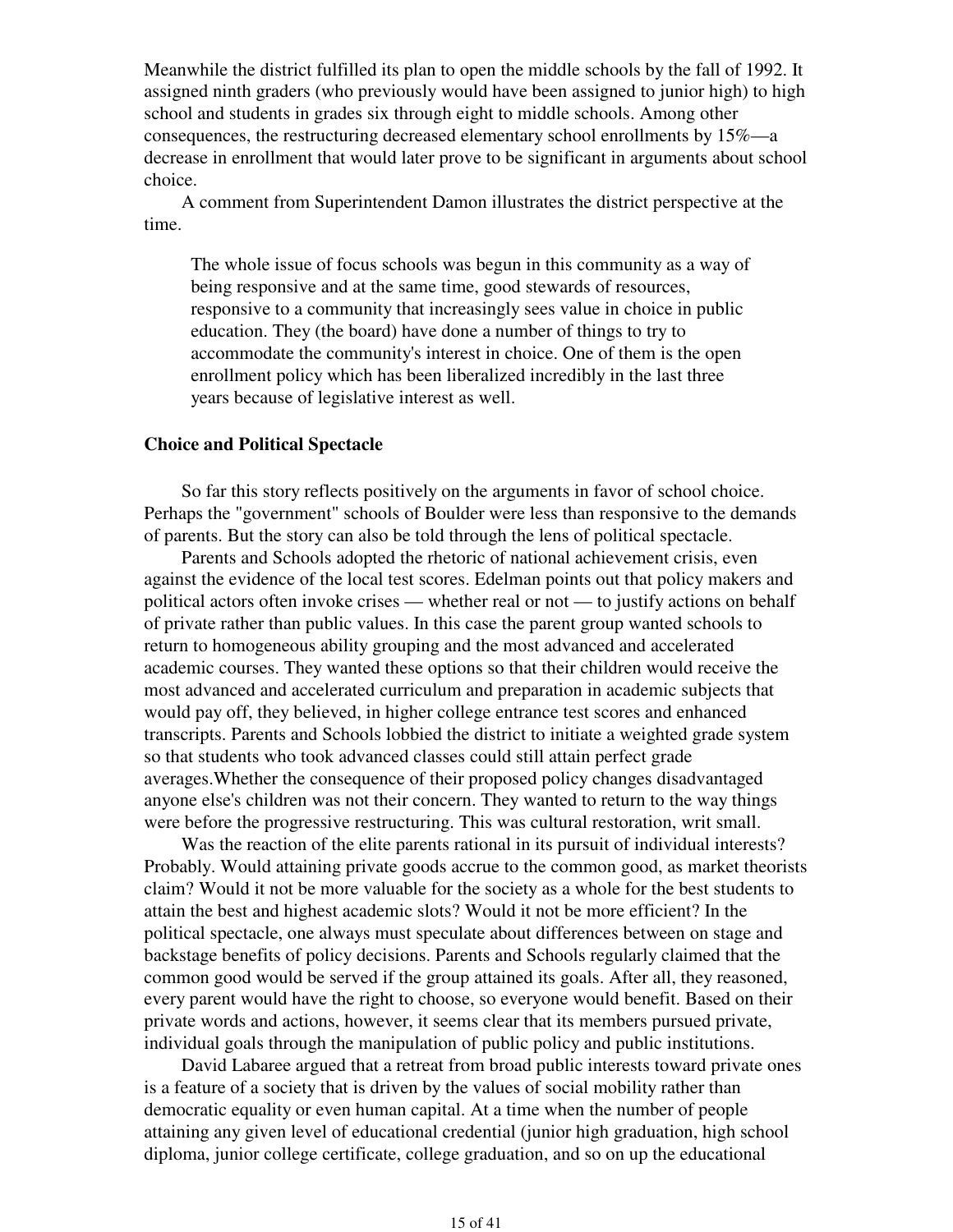pyramid) is increasing, the market value of that credential goes down. The newly dominant perception in American society identifies education as a commodity that individuals can acquire and then use to exchange for better positions in the occupational or educational world. Furthermore, the credential race is a zero-sum game; one person only gains relative to another's loss. As more people gain a credential, the elite of society press for higher standards and more selectivity at the next level, because they want to preserve their existing standing in a hierarchical social order whose topmost places become ever more scarce as the population size increases (Labaree, 1997).

 Labaree's argument implies that elite parents in Boulder were trying (whether intentionally or unconsciously) to position their children more favorably to compete for the best spots at the next educational level. A rigorous and exclusive academic experience at junior high might get their children into the honors track at Boulder High, which would position them to gain admission to a prestigious university, which could then lead to better law schools, and so on. But acquiring these commodities for their own children also had the consequence of denying them to other children. Pursuing credentials to the detriment of others, however, was not part of the discourse onstage.

### **Local and Non-Local Discourse on School Choice**

 By 1992, Parents and Schools had tapped into an abundant source of pro-choice discourse. Communication and consultation networks provided advice, canned arguments, and "research" that supported "solutions" to "crises" of school achievement—more educational options—different choices. It tapped into both national and local advocacy papers, for example, a report by Professor Richard Kraft of the University of Colorado. The Independence Institute, (a conservative think tank designed to do the political work of the Coors family) published and distributed the report, which recommended that Colorado adopt a choice policy. The purpose of the paper was to influence state legislators who were then considering various plans including vouchers. Citizen groups had brought forward several initiatives, and in spite of its conservative origins, this paper and many others galvanized support for choice across the political spectrum.

 In November 1992, Colorado voters defeated a measure that would have provided school vouchers statewide. Heeding polling results, advocates for choice realized that sufficient support for vouchers was lacking, they instead concentrated on the next best alternative: Charter schools. Advocates showered legislators with papers and briefs put out by various foundations and think tanks. They pushed newspapers to promote the values of choice. They sponsored a Charter School conference designed to win over enough legislators to pass the bill. Through their efforts, a long list of legislators in both houses sponsored the bill, which passed in 1993 with strong majorities.

 Unlike charter school legislation in, for example, Arizona, Colorado's was not particularly permissive (or, as choice advocates usually describe it, "strong"). The law in fact placed charter schools within district governance. That is, private groups or individuals inside district boundaries could propose charters, but the local board would have to approve those proposals. A result of this devolved decision-making about charter schools created substantial variation among districts in both the number of charter

schools they approved and the extent of oversight each district imposed.<sup>13</sup>

### **Suborning Participatory Democracy in Boulder**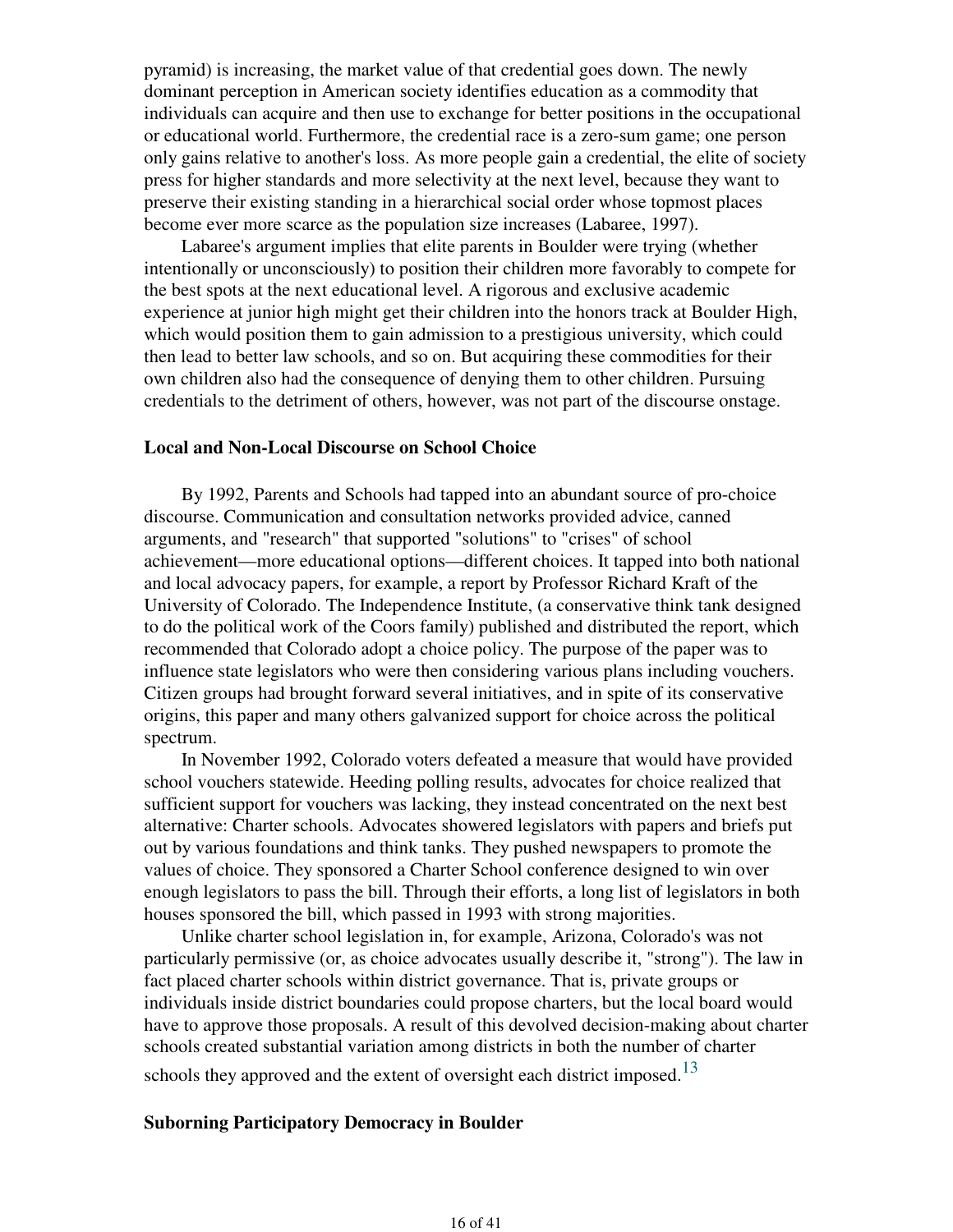In his attempt to get a handle on the extent of the public's criticism of the progressive reforms underway, Damon asked for help from a respected outside agency, the League of Women Voters. The League attempted to address this request by hosting aconference to discuss the direction of public education and propose a new plan. They wanted democratic participation by all the community, every constituency. To accomplish this the League appointed parents and educators to a planning committee. After the initial planning sessions, however, Parents and Schools staged a protest, withdrew its members from both the planning committee and threatened to withdraw its members from the conference itself. In a letter to the League president, Parents and Schools stated that the proposal for the conference was the work of the superintendent and "smacks of the kind of manipulated, impotent "process" that has frustrated many parents and contributed mightily to the district's current plight."

 Apparently, the League's efforts were too democratic for Parents and Schools, which then began planning a conference of its own. Despite its earlier withdrawal, when the League-sponsored conference finally commenced in February of 1993, Parents and Schools people turned out in force.

 The conference agenda called for dividing into small groups, each with a separate issue to discuss in regard to the future of education in Boulder. One of those groups was "Choice Vision" whose assignment was to discuss the possibility of choice schools in the district. More than one third of the members of the group of 33 was affiliated with Parents and Schools, including Janet Jones and her husband. After the conference, a spin-off of the Choice Vision group was formed, made up of primarily Parents and Schools members. The stacking of the committee precluded open debate about both the pros and the cons of charter schools and other choice options. The self-selected composition of the subgroup co-opted the agenda and transformed itself into an advocacy committee. Thereafter, this subgroup was absorbed by Parents in Schools, but still retained the semblance of a League and district sponsored, fair-minded free-speech deliberation.

 The spin-off Choice Vision Action group planned a second conference three months later that they called the Conference on Magnet Programs for BVSD. The district name was part of the conference title that made it appear to be district sponsored, but it was not. This time there was not even the semblance of district involvement that might have assured a broader perspective or any voice for the good of all. To symbolize its autonomy from the district, the group invited the superintendent to attend as just another conferee, like the parents or other invited guests. Because the Choice Vision Action group relied on Parents and Schools to publicize the Conference on Magnet Programs with its well-organized network of parent volunteers, the composition of the magnet school conference, its agenda, and guest speakers were all controlled by Parents and Schools. The mailing address for the conference was also the Parents and Schools mailing address, the home of Janet Jones. The group prepared summaries and full news releases for the media. Most of the names listed as further contact resources were Parents and Schools members. Two of those members were employees of the Colorado Department of Education. Another member sat on the Governor's Advisory Council for Math and Science. Nineteen days after the Conference on Magnet Schools was held in Boulder, Governor Roy Romer signed the Colorado Charter School Act of 1993.

#### **Focus Schools in Boulder: Threats and Opportunities**

 The district was already changing. The hard work and diligence of Jones and Parents and Schools paid off when the district approved adoption of the International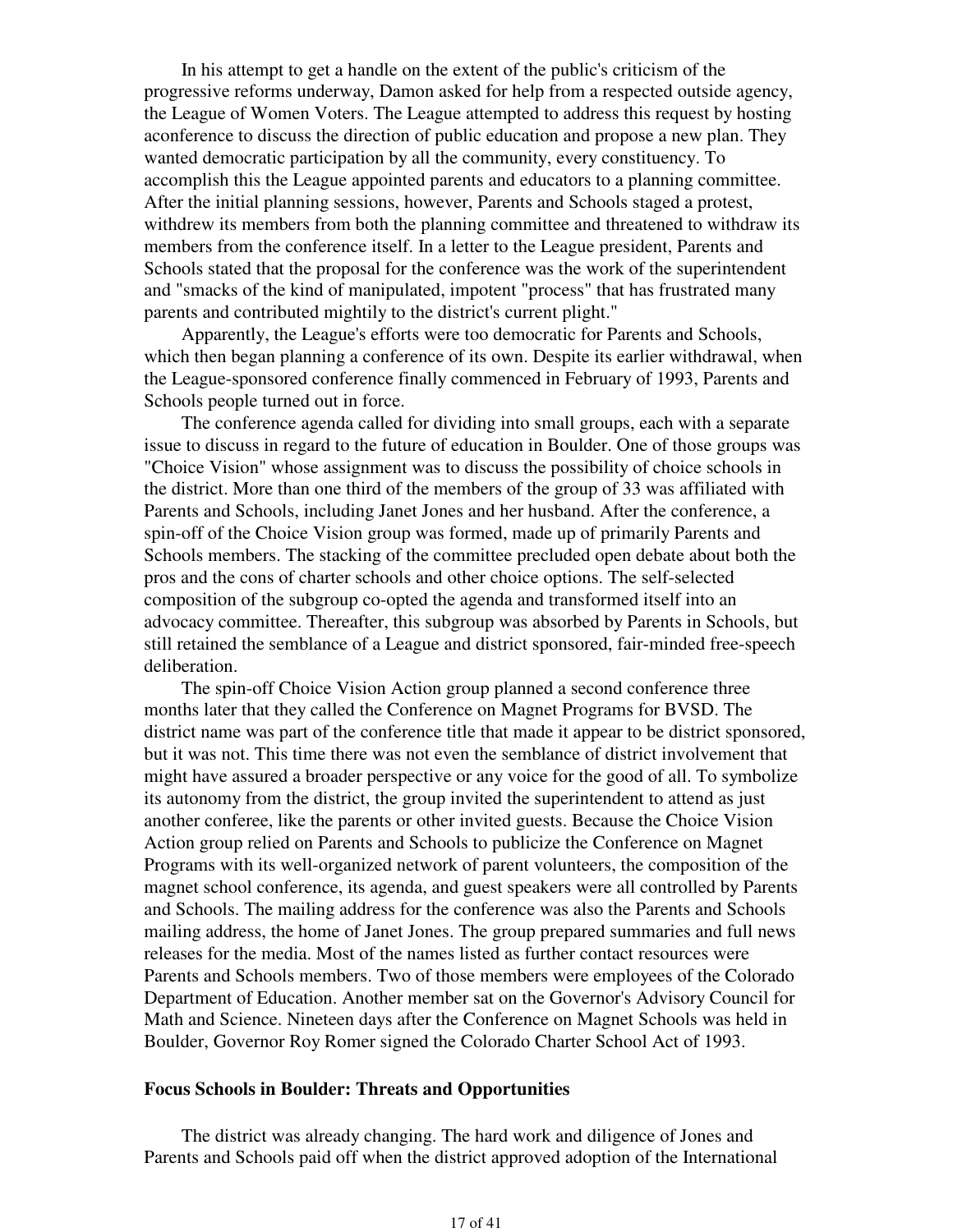Baccalaureate program at Willowbrook High School. To Parents and Schools, "this is just the beginning."

 In the summer of 1993, anticipating the effects of the new charter school legislation, Lydia Swize, Executive Director for Administrative Services for the district, assembled a group of parents and administrators. Their task was to design a process by which schools or private groups could apply for a new kind of school: a Focus School. Focus schools would function much as magnet schools (like those that operate in other parts of the country, primarily to desegregate urban districts). Like magnets, focus schools would draw students from throughout the district to schools with a specific curricular emphasis.

 Both district administrators and choice advocates defined focus schools as alternatives to charter schools, but they imagined different kinds of functions. District employees imagined that focus schools would satisfy advocates of charter schools (the more extreme solution) as well as redistribute students to under-enrolled schools. Choice advocates, on the other hand, imagined that focus schools would be the thin edge that would eventually widen toward charters.<sup>14</sup>

 The contrasts between charter and focus schools were ones of relative autonomy and application of market ideology. In the public arena choice advocates concentrated on those values. A charter school had to be approved by the district, and if approved, the district had to fund it. Once the money was assigned to the charter school, the district would have little control over day-to-day operation. A charter school could waive the district policies and contracts. In contrast, to establish a focus school in Boulder, the parties did not have to adhere to state oversight, and the application process was much simpler and more streamlined than what one had to do to apply for a charter. Once approved, the focus school would have to provide students with the district curriculum as well as any specialized curriculum inherent in the focus application (e.g., Montessori or Core Knowledge). It would be funded by the district, would have to comply with district policies and the teacher contract. The budget of the two options differed as well. Funding for focus schools remained under the authority of the district. Students who joined charter schools, in contrast, took the amount of their expenditure with them. In retrospect, it is easy to see why the district favored focus schools.

 Five administrators, three parents, and one teacher sat on the Process Design Committee for Focus Schools in late summer 1993. In addition to these members, Dr. Lydia Swize functioned as the group's facilitator. Although charter schools were intended to allow teachers and parents to design effective schools, the focus school committee had only one teacher member, the president of the Boulder Valley Education Association (BVEA). In any event, all three parents were active members of Parents and Schools—including Janet Jones. The group constructed a process that individuals would need to follow to design a focus school.

## **"Designing Our Dream School"**

 Looking back two years, while the political movement for choice developed to influence district governance, Parents and Schools served as a focal point for individuals disenchanted with their neighborhood schools for various personal reasons.

 Jane Barillo disliked whole language and blamed this progressive approach for her daughter's inability to spell or write. When she asked her daughter's teacher to provide spelling instruction, she was told to buy her daughter a spell checker. Later, Jane's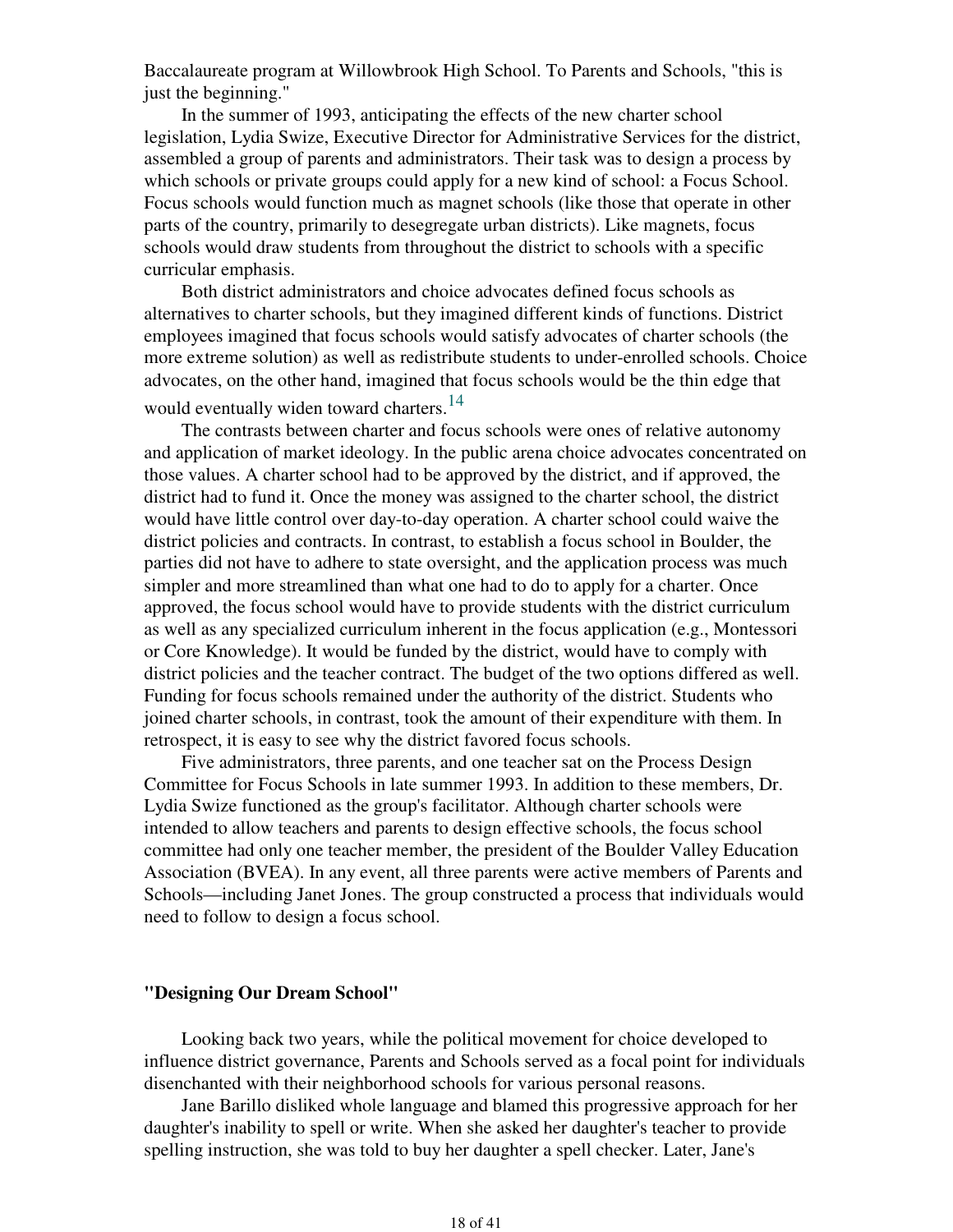husband Jeff campaigned successfully for membership on the School Improvement Team in the hope of influencing school practices and found the staff intransigent on the question of basic skills versus whole language. The staff seemed to feel that instructional decisions should be made by trained professionals but Jane began to dwell on what she and her husband defined as absence of accountability—to her family—of the school, principal and teachers.

 Jane's neighbor happened to be Janet Jones, the founder of Parents and Schools, who shared her analysis of test scores with Jane and Jeff. This seemed to confirm their growing belief that district schools were declining. Jones also gave them information about the emerging options of school choice in the district and state.

 Jane ran into Maria, an old friend, while shopping for groceries. Maria had been frustrated by the district's failure to provide the services required for her gifted child. Maria had to fill in the void with academic activities at home. She had complaints about the music teacher. Since the school would not remove the teacher, Maria removed her daughter from music class and even showed up during music period to supervise her daughter. She campaigned to remove a principal she didn't think was effective.

 Together the two friends discussed their frustrations and the declining test scores. They began meeting periodically to discuss what could be done. Jones put them in touch with Kay Harbruck whom Jones had pegged as a critic of the district, but in her case it was the vocational programs that she deemed a failure.

 Dot Enwall was a well-respected teacher, having taught foreign language at the secondary level in BVSD for 14 years. For a frustrating year and a half she had worked as the foreign language coordinator for the district. She believed that teachers had too much autonomy and not enough accountability and that they jumped too quickly on any new fad that came their way. Now that her daughter neared school age, she began to pursue the idea of an alternative school. Janet Jones introduced her to Dot and Jane.

 After much discussion, they decided to propose a focus school rather than go through the tedious work of applying for a charter. The group then turned to curriculum and teaching methodology. Although the four parents seemed sure of what they didn't want for their children, formulating a plan for what they did want was more difficult. Reasoning that the district would be more likely to respond favorably to a program with a national cachet, they fixed on Core Knowledge, a program that Parents and Schools targeted as promising. As the group studied the literature that Jones provided, Core Knowledge sounded promising. Their beliefs matched those of its creator, E. D. Hirsch, that there were facts that every student in America should know. The package that Hirsch sells focuses on basic skills. After the skills are mastered, the program takes them to ever higher levels of knowledge. The women began to think of themselves as the Core Knowledge group. With the help of Parents and Schools they arrived at a school name, Apex Elementary School. News of their plans spread through the affluent southwest corner of Boulder where they all lived.

 In summer of 1994, district Executive Director Lydia Swize met with Apex founders and seemed satisfied with its proposal for Core Knowledge. Now came the question of where to put the school. Swize suggested that the founders hold meetings to gauge which schools might be interested in inviting Apex to share its facilities. Of course, the founders would have preferred their own building, but this did not seem to be a reasonable possibility. Swize named the buildings that were then or would soon be under capacity: Stonegate, Franklin, and Adams Elementary schools, all on the south side of town.

 Capacity was a central issue in the district, which had to balance the demand for new schools in the east suburbs with the needs of each city school to survive. In the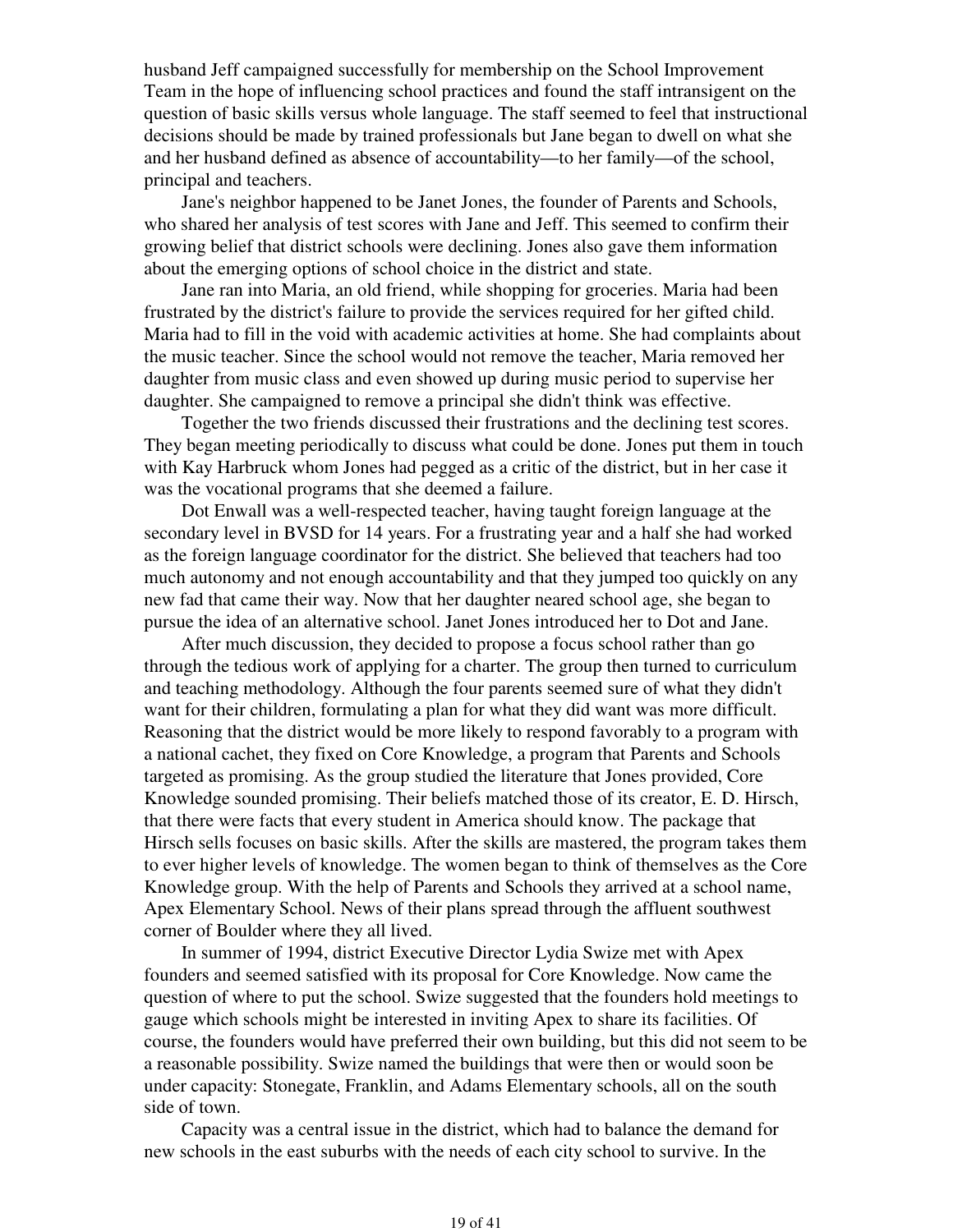previous year, in fact, Swize had met with the staff of each school in the district that threatened to fall below the dreaded ratio of enrollment to number of seats. When she met with Stonegate staff and parents, she let them know that closure was a distinct possibility. To prevent that eventuality, Swize said, the staff and parents might consider the possibility of inviting a Focus School into its building. The school would operate as two different entities within a single school building. She hinted that a group of parents were in the process of designing such a focus school for south Boulder.

 Versions differ about what happened at that meeting, whether Swize had merely hinted about or in fact had formally notified the staff and parents that the board had already pegged Stonegate as the primary contender to site Apex.

 Apex founders held its initial meeting in August 1994, at Stonegate. The meeting was well attended. Although its stated purpose was to provide information about the proposed focus school, the Stonegate community believed it had been targeted. The defenses went up.

 Stonegate staff and parents strongly opposed any action that would threaten the integrity of their school. They had explored, since Swize's meeting the previous spring, alternative means for increasing enrollment or otherwise warding off this, as they saw it, attack. By October, when the board announced that Stonegate was a likely choice for siting Apex, a full counter offensive was under way.

 Stonegate's well-educated, affluent corps of active parents held neighborhood meetings, gave short speeches at school board meetings, wrote letters and phoned members of the school board and Superintendent Damon. They engineered a letter writing campaign to the *Camera* and distributed flyers and letters to all the homes in the neighborhood. In addition, a "Town Meeting" was held at Stonegate two days before the board was scheduled to consider the Apex and Montessori proposals for focus schools. When the board met on October 25 most of Stonegate's teachers and parents were there to press their case. Thirteen of them spoke, relating their concerns: that Stonegate had been left out of the planning phase of placement; that plans for placement had been rushed through; and that sharing the building would have a negative impact on both programs. They also brought with them a plan to turn their whole school into its own focus school, operating as a magnet for families throughout the district to choose. In contrast with the Apex focus, Stonegate Focus would retain its identity as a student-centered school with progressive curriculum and pedagogy. It would remain as a neighborhood but attract students from outside its boundaries to its progressive curriculum. More importantly from their point of view, this focus would be planned and implemented by teachers with parents rather than by parents alone, as was true of Apex.<sup>15</sup>

 The board decided to find another place for Apex. It cited several reasons, but Stonegate's successful defense lay mainly in the economic and political clout of the families in the neighborhood who overwhelmingly supported Stonegate as it was.

With its new insights about allegiances between staff and parents of neighborhood schools, and without any guidelines to follow for siting focus schools, the school board turned its attention toward other schools with unfilled seats. Franklin Elementary, which was part of the less affluent part of south Boulder proved to be an inviting target. Enrollment at Franklin had been declining for years, but the board had kept it open to provide temporary housing for the overflow from the suburbs. Trying not to repeat the Stonegate mistakes, Swize convened meetings between the Apex planners and Franklin staff and parents (which were no less unhappy than Stonegate had been about the prospect of siting Apex there).<sup>16</sup> By then the board was fully aware that, although few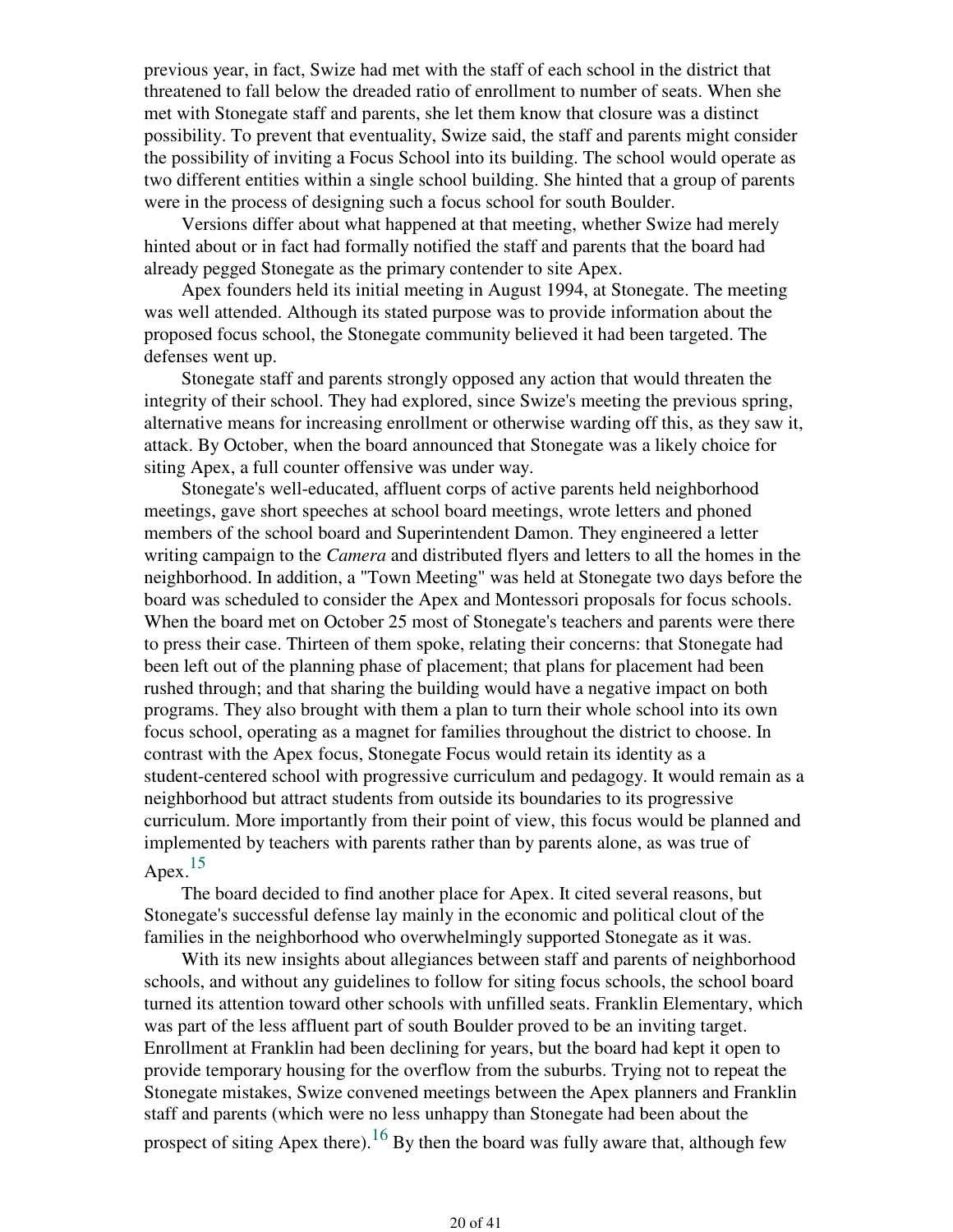had ever raised objections to the idea of choice, the siting decisions were turning into political nightmares.

 Finally a solution was proposed. The first two focus schools approved (Apex and Montessori) would be sited at an annex of Madison Elementary School. The annex would be empty the following fall. The Madison community had planned to add new language programs to be housed in the annex for its considerable population of children of foreign students at the university as well as a magnet bilingual education program for children bused in from the rest of the city. Last minute notification prevented the Madison community from pressing its case.

 The board's next move foreshadowed problems to come. It appointed Claire Sauer as principal of both Apex in the Annex and of Adams Elementary School. The board reasoned in public that Adams would soon lose its bused children from the eastern suburbs to their new neighborhood school. As a result, Adams enrollment would then shrink by half. Clare Sauer could surely handle both assignments.

 Following months of planning and staffing, Apex and Montessori focus schools opened their doors at the Madison annex. But everyone acknowledged that neither school could stay there for long. Both were filled to their capacity and already planning to expand, and the Annex had no more space. So the politically charged process of siting them more permanently began again. But this time, Apex had an advantage: a sympathetic principal it shared with Adams.

 To the school board, siting Apex at the Adams building made sense. Nevertheless, it put off the political conflict until the election in November.

 In September, a new east side school opened and 300 previously bused children who lived in its catchment area, along with their prized teachers and fund-raising parents, moved out of Adams. As eagerly as the Apex group looked to its future, Adams staff and neighborhood somberly contemplated its own. Sensing the inevitable course of policy, Clare Sauer, shared principal, suggested that the Adams School Improvement Team meet with the Apex group, as a friendly, welcoming gesture. The early meeting went well as the three parent leaders discovered what seemed to be similar goals for their children. There was no reason to believe that the two schools could not form a productive relationship.

 Sometime before the November school board election, however, Adams parents had a change of heart. Principal Sauer hinted about the desire of Apex founders to maintain a "separate identity" from Adams. Ensuing phone conversations between representatives of the two schools confirmed the rumor that Apex parents did not want the two school populations to mix. To the Adams parents, the phrase "separate identity," was really a code for segregation of children from the two schools. Mutual wariness and suspicion clouded subsequent relations. With little time to spare before the school board made its final siting decision, Adams parents attempted to organize its opposition. They wrote letters to the school board, superintendent, and the *Camera* and held neighborhood meetings, but it was really too late. Unlike the parents at Stonegate, Adams parents possessed little ammunition—what some writers refer to as cultural capital—to effect the course of politics in the district and city. <sup>17</sup>

 While the Apex founders pursued a "separate identity" from Adams, Parents and Schools directed its political activities toward the next election and the composition of the school board.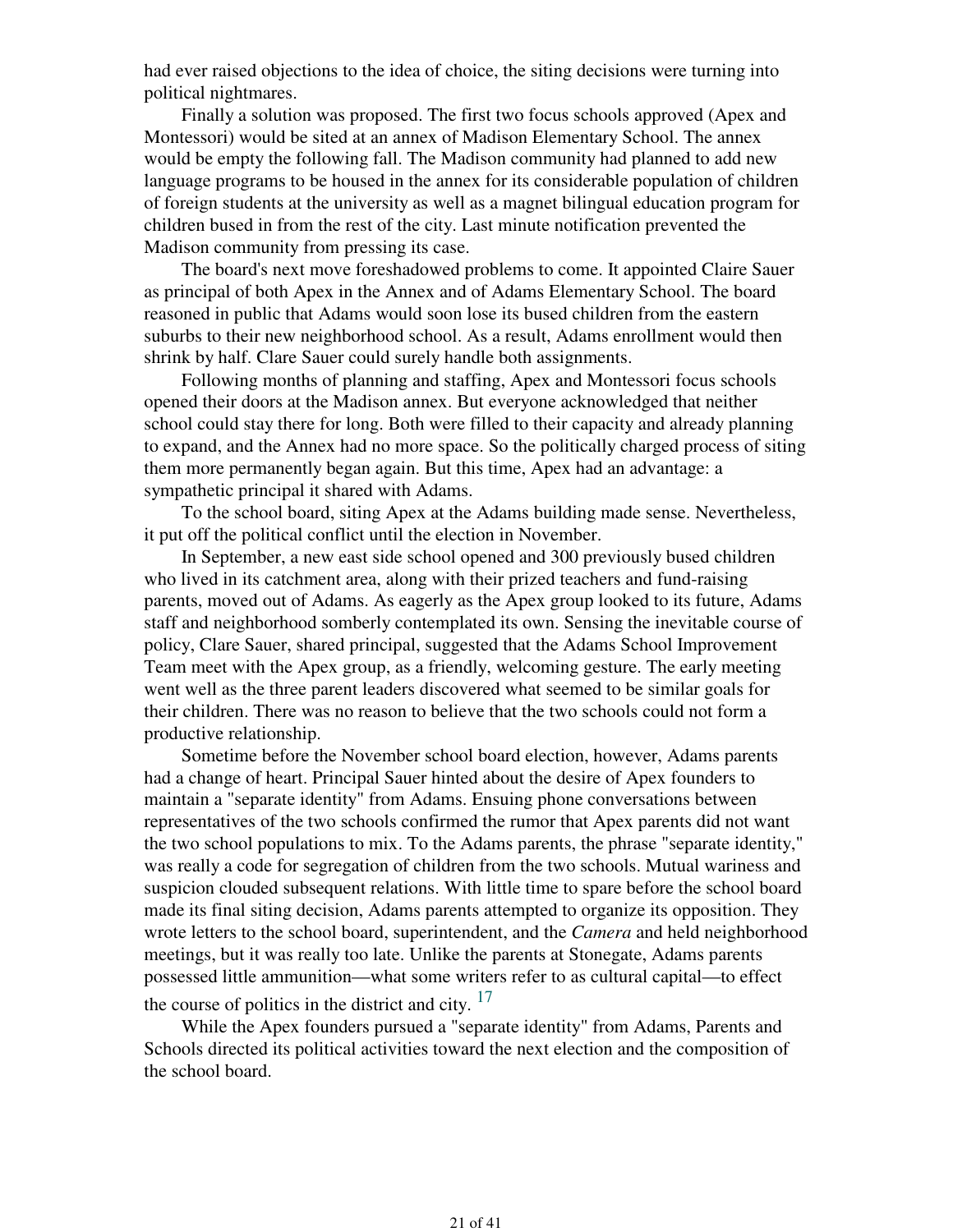#### **Colonizing the School Board**

 The school board election in November 1993 added two new faces and a shattered consensus on the board in regard to progressive restructuring. Although not among the founding members of Parents and Schools, Stephanie Hult and Kim Saporito were certainly sympathetic to its mission, always keeping "academic excellence" at the forefront of any debate. This was not the board majority they had hoped and campaigned for, but Parents and Schools finally placed some advocates there. As long as they were in the minority, they could not change policy. They could, however, radically change the style of discourse in board meetings. And change it they did, and made civility a thing of the past.

 In 1994, as the focus school drama played out, one school board member resigned, leaving room for an appointee to complete the term. Of the fourteen who applied, the board voted unanimously for Don Shonkweiler. It soon became clear that Shonkweiler's ideas about education were closer to those of Hult and Saporito than to the board's majority.

 The diligence of Parents and Schools, meanwhile, began to pay off when an International Baccalaureate program opened at Willowbrook High. In addition, one high school opened as a focus school and a middle school applied for a charter. Parents and Schools viewed the IB program as having a "ripple effect" on the rest of the district. Right away, the group began to push for a pre-IB program in a middle school that would prepare students for the IB program.

 Parents and Schools went to work in earnest as they planned for the 1995 election. Professing interests in equity, its candidates practiced stealth techniques, keeping much of their platform out of public view. In November, an incumbent and another candidate that Parents and Schools endorsed won the election and shifted the board majority. Within its first five weeks, the new board, which everyone referred to as the Hult board, approved seven applications for focus schools and one charter school. The placement of Apex at Adams was one of those decisions.

 Relations between the board and founders of Parents and Schools changed drastically. The new board majority appropriated Parents and Schools goals for its own. Academic excellence, choice and fiscal responsibility were its top stated priorities. Then the board went to work on a different variety of restructuring.

 The Hult board made no secret of their disdain for the past reforms (e.g., middle school restructuring, inclusion, heterogeneous grouping, collaborative, site-based decisions made by parents and teachers, and progressive pedagogy). Empowered by the "will of the voters," the school board immediately got to work on the agendas of the new majority, spending most of its time approving various focus schools, schools-within-schools, "strands" within schools, and wholesale adoption of basic skills curriculum for elementary schools. So much choice activity went on that the board finally had to declare a moratorium to catch its breath. And even after that, groups

approached the board behind the scenes to press for additional choices, and in some cases, getting them.

But not everyone got to choose.

 Within the administration building a new type of "restructuring" was occurring. Since the 1970's the district boardroom placed the board members and the superintendent at a long, slightly elevated table in front of a small auditorium. Soon after the election, Superintendent Damon's seat was lowered to spectator level. This gesture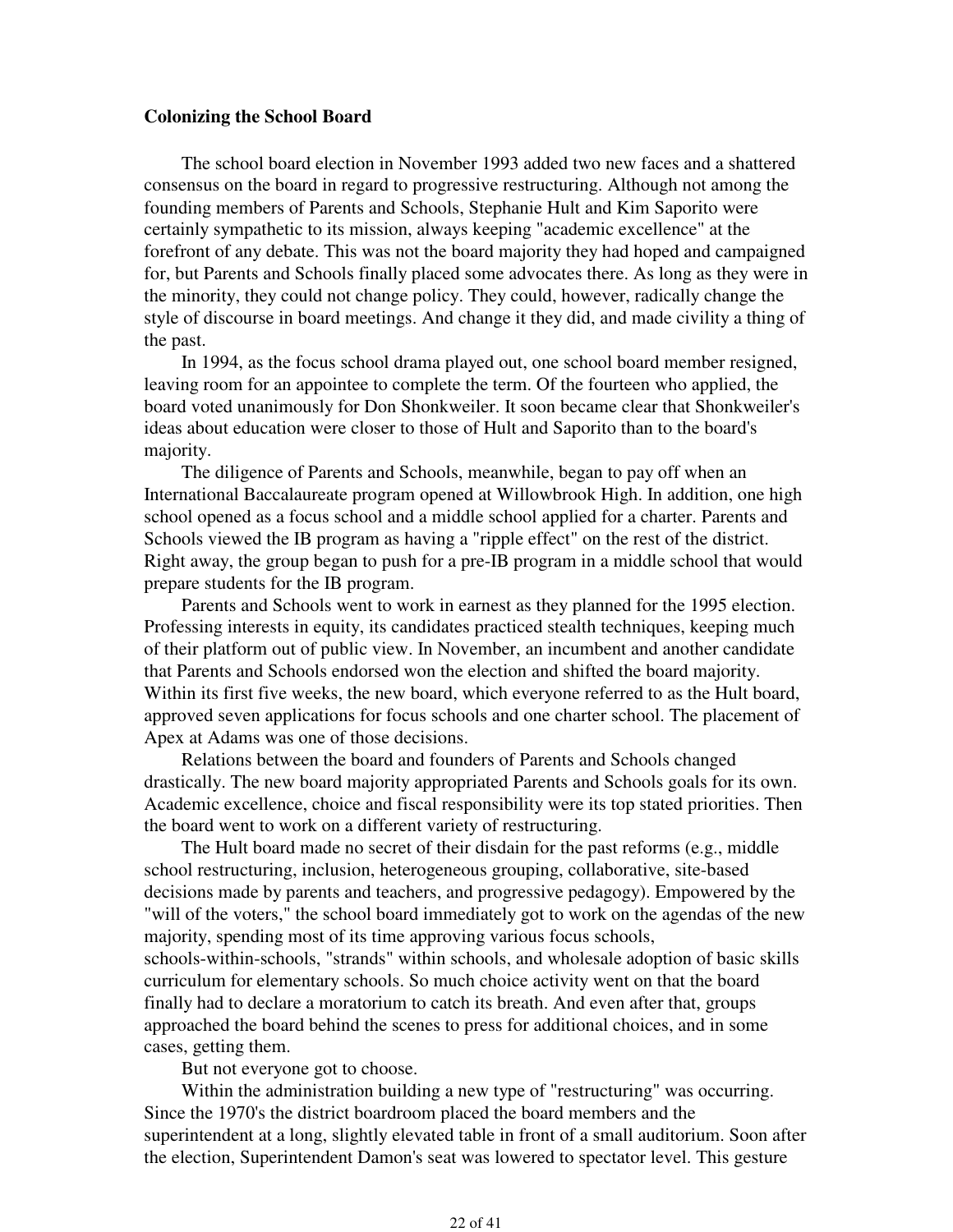Efforts of Parents and Schools to portray itself in a good light exemplifies Edelman's theory of the social construction of self, friends, enemies, and leaders. The group did not forbear from manipulating symbols and statistics to promote its image and mission. Beginning with Janet Jones's misleading analysis of achievement scores in 1991, there followed a series of other such attempts. For example, Jones often cited studies that she claimed demonstrated the effectiveness of Core Knowledge and of its effectiveness for disadvantaged children. She did not (nor did the Core Knowledge Foundation web site when we tried to track them down) provide the foundation for her claim.<sup>21</sup> In another example, Parents and Schools compared the achievement scores of children in schools of choice with children in neighborhood schools and attributed the advantage to superiority of the curriculum of choice schools. It ignored the selectivity of choice schools. It ignored lower class size and the amenities at choice schools. Instead, it attributed the higher test scores of schools of choice to parent involvement and superior programs. No matter how fallacious such accounts are constructed, the public seems not to question their validity. Nor did experts try to correct the misleading use of statistics. When ordinary citizens raised doubts, Parents and Schools called them amateurs, statistical illiterates, or enemies of school choice. This is how research is used in the political spectacle, as a rhetorical sword for partisans to wield, a way to appear rational

#### **District Accommodation**

 Parents and Schools could not have been so successful if the school district had not accommodated its values and interests. By accommodation, we mean acquiescence—the gradual adaptation of the institutional values and the common goals of the representative body of decision-makers and administrators to the goals of a special interest.

and technical without the discipline and even-handedness of science at its best.

 This case study presents compelling evidence that district officials accommodated choice parents. The election of pro-choice school board members constitutes legitimate political activity. The accommodation by the district of political activities—both public and private, both conscious and unconscious—constitutes the politics of spectacle, bifurcating on-stage and back-stage actions. District officials accommodated simply by looking away. Perhaps they accommodated out of fear of reprisals, political or institutional. The Hult board's firing of administrators who challenged its pro-choice and anti-progressive policies represents an institutional reprisal. The following quotation from Parents and Schools literature represents a political threat of reprisal:

If the local school board refuses to approve requests for magnet programs with merit, we will elect better representatives in November. There is growing, powerful support for magnet programs in the state legislature and in the Colorado Department of Education. If the charter schools legislation is approved, as expected, during this session, we will have the option of appealing local school board decisions on magnet programs. Parents have the right and responsibility to define the education they want for their children.

 Perhaps district accommodation can be thought of as a way of avoiding trouble from part of the community that had political power, as this quotation from a frustrated critic suggests:

The Apex parent leadership has become absolutely intoxicated with the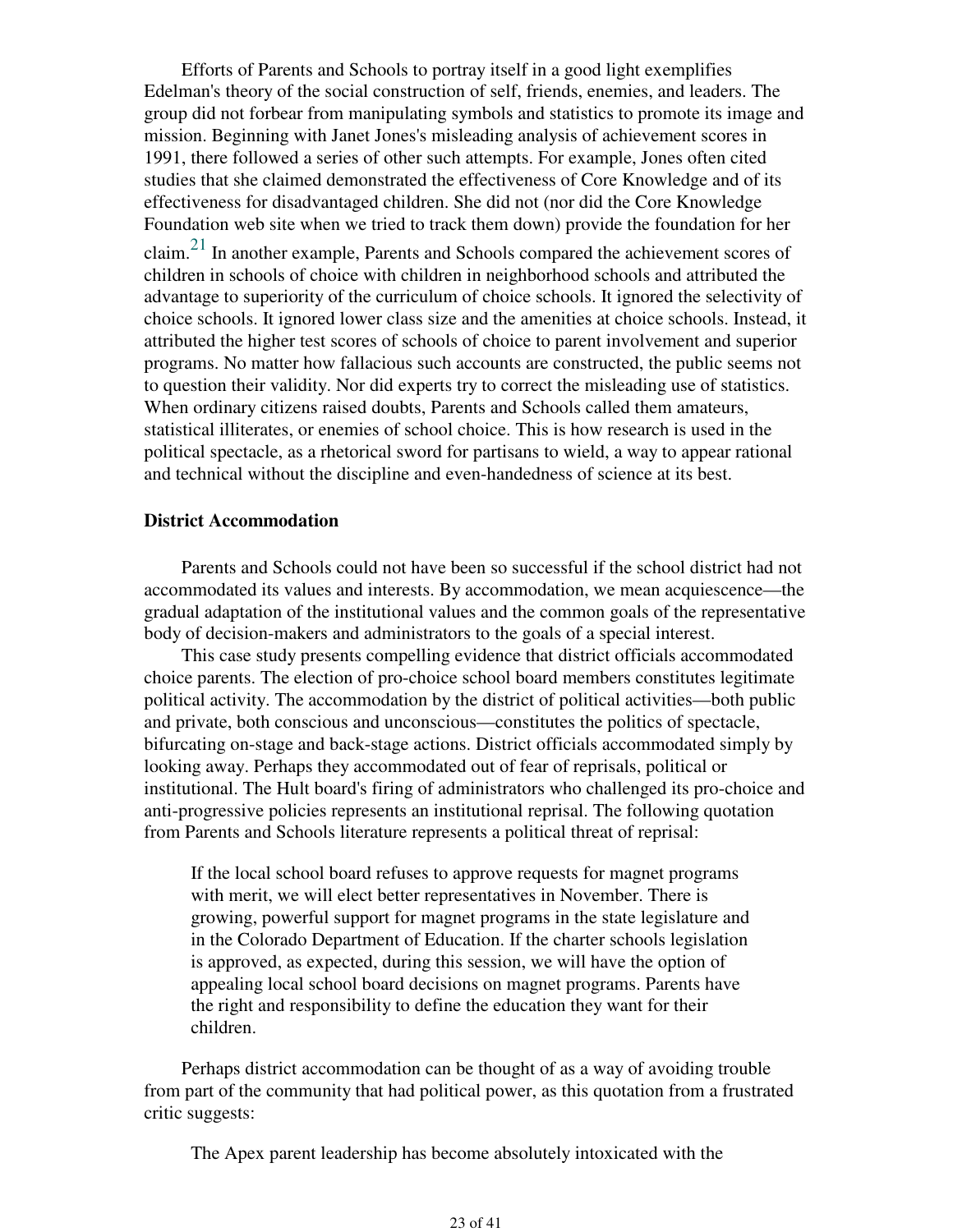power the board majority increasingly bestows upon them.... Why is the board majority willing to wholesale turnover the education of our children to these zealots?

 The district accommodated by failing to adjudicate conflict and weigh in with factions with less power. Instead of substantive help the district offered only symbolic democracy. An Adams parent commented on the conflict between the Adams and Apex transition teams. Meeting of these committees:

...made this appear to be a decision that the school governing body, teachers and parents, had actually made. But really we were just duped by the whole process.... but the administration knew what was happening and they left it up to her to maneuver it through. We were just a rubber stamp for a decision that was already made. It had the appearance of a democratic process but it really wasn't.

 But was district accommodation inevitable? To answer we describe contrasting cases of districts that acted differently.

 In Boulder's closest neighbor to the north, St. Vrain Valley School District, elite parents did not exert enough pressure on the district administration to obtain special treatment. The superintendent and board took a strong stand when they declared that any charter school in the district would be subject to strict oversight. In particular, the board made known its intention to take legal action to counter any attempt to establish schools that would select a single stratum from the student population. When asked to compare the St. Vrain district with Boulder's, the board president stated that the St. Vrain community was generally satisfied with its schools. Two applications for elementary charter schools and one application for a charter high school were submitted. The board ruled that since the two elementary school proposals were substantially the same, they should be merged into one. That charter was subsequently approved and opened. The board denied the only application for a charter high school application because the proposal failed to include a "responsible" fiscal plan. The charter school applicants appealed the district's decision to the Colorado Board of Education, an appeal built into the Colorado law. The State Board overturned the district's decision, and the school opened. Less than one year into its operation, the school's poor management had culminated in financial shortages, and the district took over the school's operation.

 Cherry Creek District south of Denver, with demographics similar to those of Boulder, also provides relevant comparisons. The board approved only two choice options because the programs proposed were different from the district's regular programs. Elite parents exerted pressure, but a Cherry Creek administrator, responding to a question about why so few choice schools operated there, said, **"**We fund our schools and we know how to say no."

 These two examples show that, even considering the pro-choice policies at the state level, capitulation to the elite parents in Boulder was not inevitable. There were alternatives that the district could have pursued that could have led, potentially, to a more even-handed outcome. First, the district could have insured that all students had an equal opportunity to enroll in choice programs. While racial quotas have recently been ruled unconstitutional, the district could have required that choice schools enroll the same percentage of free lunch students as reflected in the district. The net result of this policy would tend to serve the same purpose as a racial quota. Second, the district could have monitored enrollment procedures, particularly to insure that enrollment priority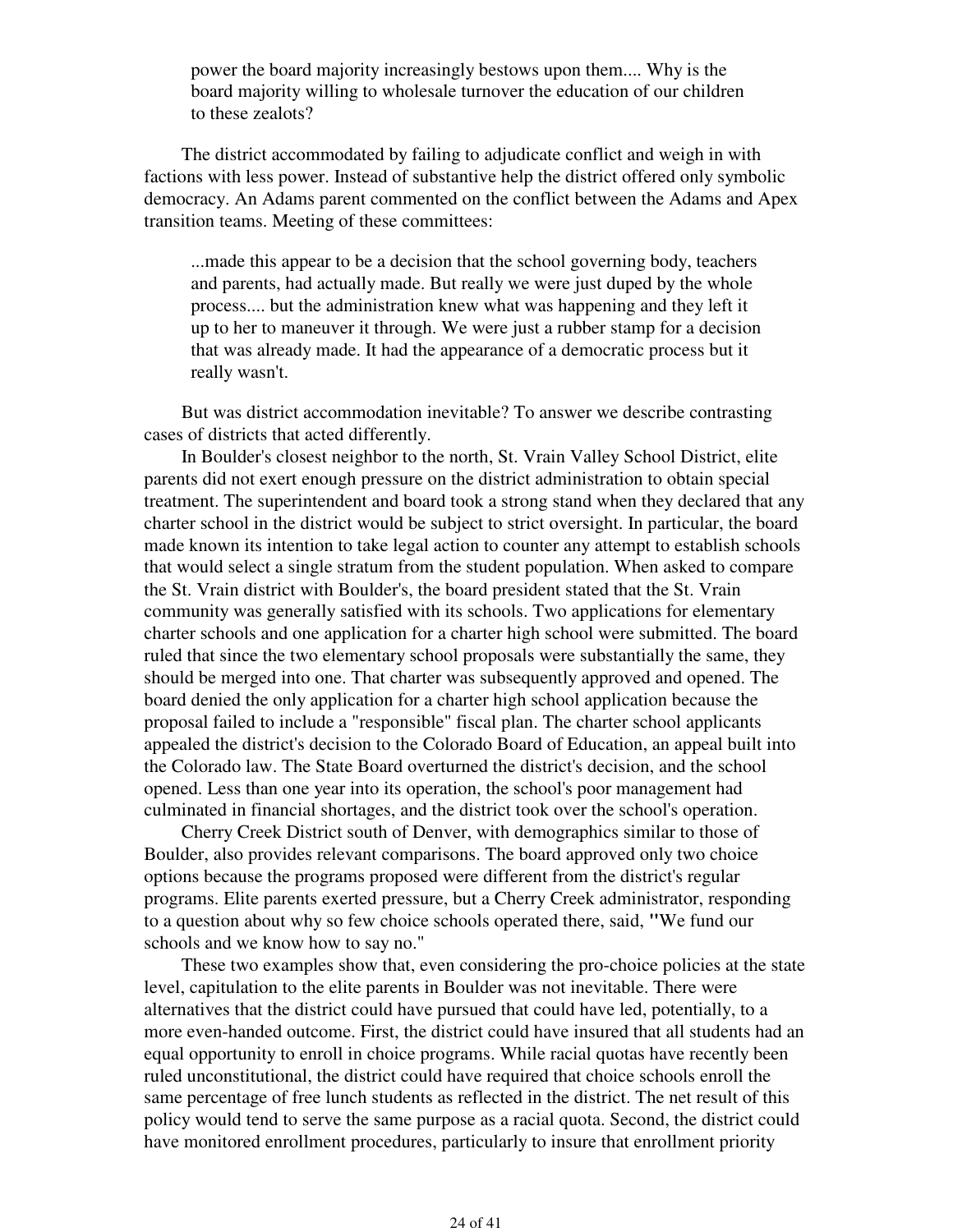pools of choice schools conformed to state law and district policy.<sup>22</sup> Third, the district could have required choice school applications to provide unique programs that did not duplicate existing district programs. BVSD has many programs that market themselves as academically rigorous. Fourth, the district administration or the board could have closely scrutinized the business and financial plans and operations of the choice schools. Although most choice schools in Boulder have not had financial problems, prudent monitoring by the district would have required schools to follow policy regarding fund raising and private donations.<sup>23</sup> The district could have insisted upon broad and fair discussions involving all constituency groups with a stake in the policy. It could have intervened to make the discussions more equal. The district could have analyzed the potential costs and risks of choice schools to the broader community. The district could have performed an evaluation of the schools after they were in operation. The district did none of these things.

#### **Democracy: Deliberative and Faux**

 Just because the post-Hult board and administration did nothing to mitigate the hegemony of elite parents does not mean it did nothing at all. What happened next represents a triumph of symbolic politics over deliberative democracy.

 Contemporary political theory and philosophy recommends democratic deliberation as a way of broadening participation on civic projects and strengthening its fairness. Amy Gutmann described the deliberative process as one of three cornerstones by which citizens can deal with disagreements in democratic societies.

Procedures are necessary for the fair and peaceful resolution of moral conflicts.... If political equals disagree on moral matters, the greater number rather than the lesser number should normally rule.... But for procedures to be fair, citizens must appreciate the value of fairness.... Fundamental constitutional values...serve as constraints on majority rule.... American constitutional democracy recognizes certain substantive values not only as preconditions to a fair democratic process but also as fundamental values independent of that process, and as such, they represent a second basis for resolving political disagreements.... The third way that democracies can deal with disagreements is by citizens and public officials deliberating over the moral disagreements that proceduralism and constitutionalism, taken alone, leave unresolved. Deliberation is public discussion and decision making that aim to reach a justifiable resolution...and to live respectfully with those reasonable disagreements that remain unresolvable..... individual citizens should be regarded as moral agents who deserve equal respect in any justifications of basic procedures and constitutional rights.... Deliberation calls upon citizens and public officials to try to justify our political positions to one another and in so doing to take into account the viewpoints of others who reasonably disagree with us. (Gutmann, 2000, pp. 73-76)

 When the post-Hult board in Boulder contemplated the complex set of changes that the district had experienced over the previous decade, it backed away from confronting them head on. The mood seemed to be that decisions already made to enhance school choice could not be remade, even if the board had the political will to do so. Instead it commissioned University of Colorado researchers Kenneth Howe and Margaret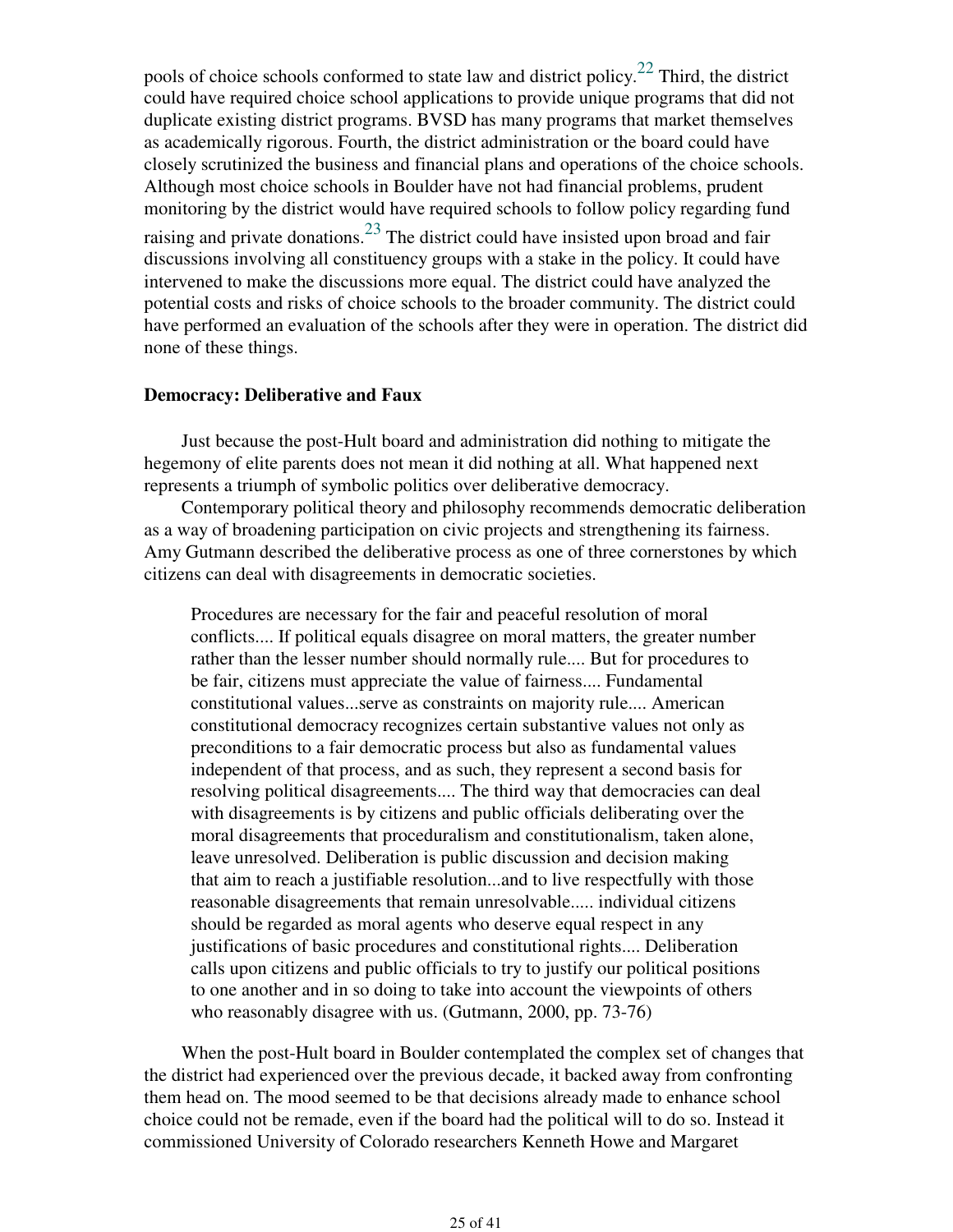Eisenhart to study the consequences of school choice.

 The district did not wait for the results of their study. Meanwhile, the new superintendent still faced the dilemma of growth in the suburbs. To build new schools he believed it was necessary to close some schools on the west side. His dilemma was how to accomplish the closings without causing a new generation of political upheaval. An administrator from that era admitted:

Parts of our community are much less likely to be included in an effort like consolidation because of the perceived power of that community. That's a hard issue but it's somewhat the way things are.... If they had a powerful population maybe we wouldn't have chosen that school [for closure].

 In April, 1998, the superintendent announced his "hit list" of schools under consideration for closure. Some of the schools on the list had high rates of poor and non-white students. The board called public meetings to present the proposal. The meetings turned into shouting matches when neighborhood families resisted the district proposal to close their schools. They complained that the district had neglected to inform them or to give them a voice in the decisions. They argued that the district had failed to justify its decision on adequate statistical information. Some members of the Facility Master Plan committee, which the board had appointed to assist them, agreed with the parents. The board retreated from its plans and postponed consolidation talks to a later time when the public could be more involved.

 In September the board passed a resolution to start a deliberative process to advise the board on future school consolidation. Item #4 of the resolution stated:

That the Board make decisions regarding facility usage by January of 2001. Implementation of any Board decision would take place no sooner than fall of 2001, giving staff, students, and parents time for transition.

 At the same time the Facility Master Plan Committee was working to gather information about district buildings so that it could be used as a guide for future decisions regarding facilities. Some committee members were concerned that consolidation would necessitate bussing of children, which in turn would exacerbate traffic and pollution problems. In September the committee presented its report to the board. The Master Plan included 13 strategies to address enrollment shifts. One of those strategies was school consolidation.

Since decisions regarding closures/consolidations are not popular with affected neighborhoods, the School District should develop a comprehensive public process for evaluating possible consolidations/closures.

 Thereafter, the board began discussions with the Colorado Association of School Boards (CASB) to aid the district in designing a deliberative process. At first board members seemed genuine in their efforts to gather information and include the public in facilities usage decisions. But they also knew that a decision had to be reached. Whatever their intentions, the deliberative process that CASB implemented failed to yield recommendations.  $24$  Thus intentions failed to match policy instruments, but were transformed in the process of implementation.25 By April*,* board minutes indicated a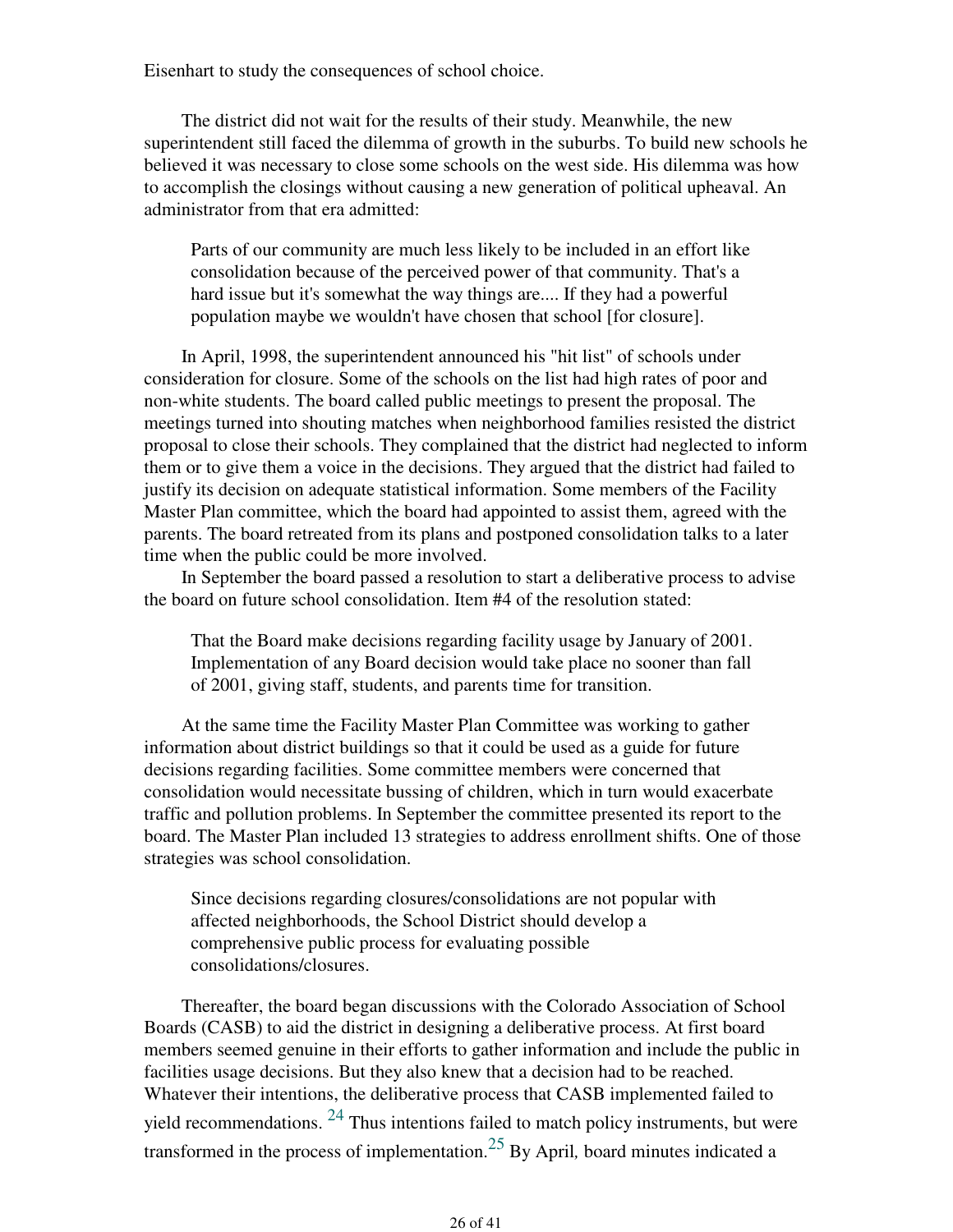change in the committee's responsibilities. The committee would no longer advice the board on school consolidation, as the resolution stated but rather deliberate as "a public exercise."

The new charge to the Committee was to

...give the process legitimacy throughout the community; create a dialogue with the entire community; reach out to community members whose voices are not often heard; empower the committee to be productive by investing them with the responsibility for the success of the process.

 Thirty-six members were appointed to serve on the committee. Board members appointed one member each. The rest of the members were selected to represent the municipalities within the district as well as proponents of school choice. District officials selected other members, primarily people of color, to insure diversity. Although it was a goal to find representatives that hadn't already served on district committees, many members were familiar faces to school district committees and politics. At the time choice schools enrolled less than 15 percent of the district's students. Almost 33 percent of the group's representatives were affiliated with choice schools.

 The first meeting for the deliberative process was held in April 1999. CASB Facilitator Jane Urschel started the session by explaining the group's charge:

The board does not expect the community to make a decision-that is the board's responsibility.... The advisory committee will not take a vote. Its job is to help the citizens of the district deliberate and reach a "public judgment." The board wants to "listen in" on the community as it works toward a public judgment and wrestles with the tough choices confronting the district.

One member took umbrage, saying afterwards:

I volunteered for the committee because the District's notice said that the committee would be making recommendations to the Board about pressing issues of closure/consolidation and choice.... It's a bait and switch.

 A district administrator noted that committee members came with a variety of expectations and personal agendas:

Some were there to fight consolidation. Some were there because of the school choice stuff, to make sure their interests were being met. Most of them came with some type of territory they were protecting.

 During an 8-month period the advisory group met more than 12 times. Each session was about three hours long. Members attempted to redirect the discussion to the issues of closure, consolidation and choice, the topics they believed were the primary charge they had been given. But Urschel insisted on the symbolic process of general discussion. Finally, the committee members, many reluctantly, gave in.

 The first task for the committee was to frame the issue the public would deliberate. After many sessions the group framed the following question, "Making Choices: How can we best use our resources to ensure all children receive an excellent education?" The group then grappled with writing five responses, both pro and con, with arguments for each. Committee members spent many sessions debating and refining the responses.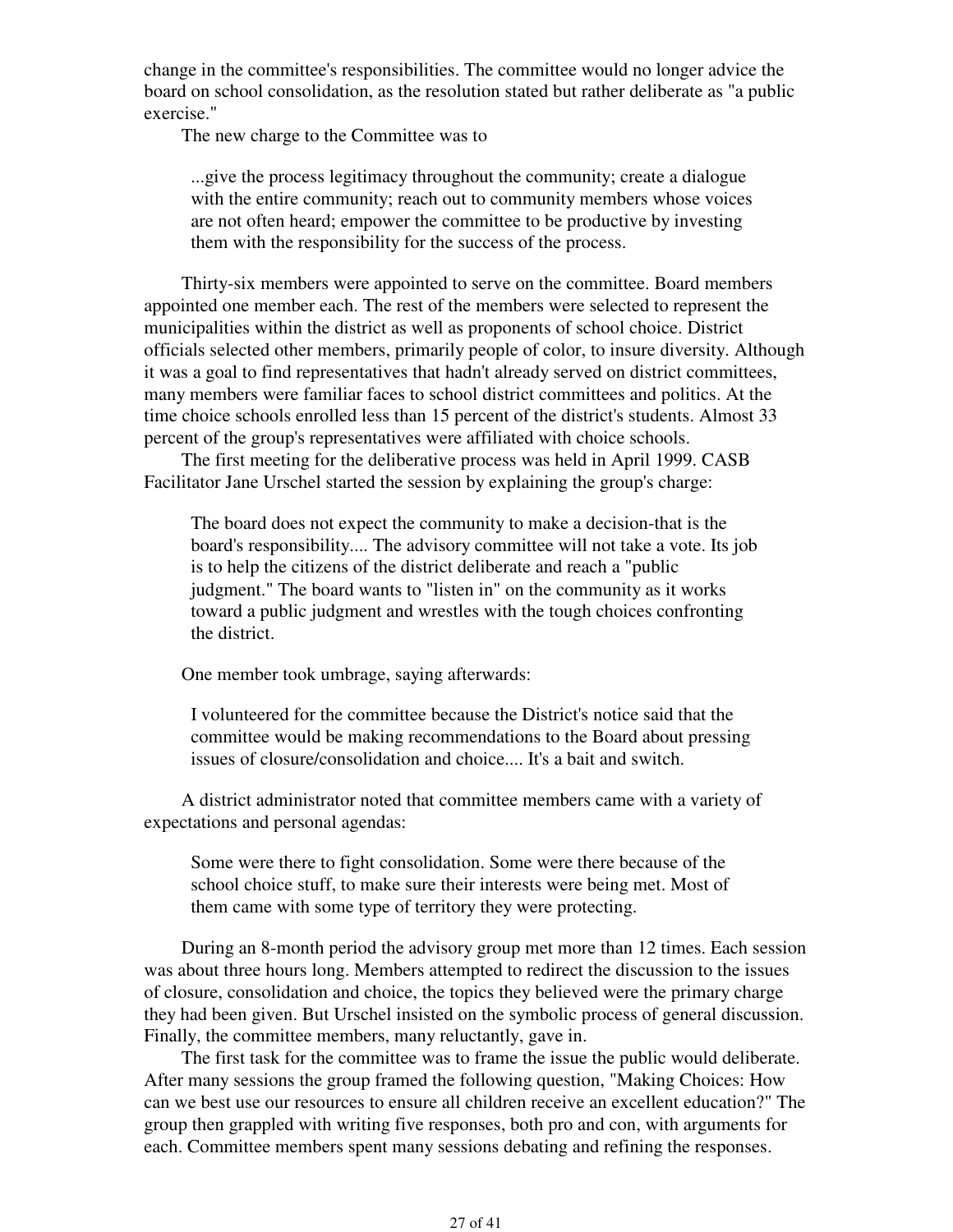After eight months the question and responses were compiled into booklets that would serve as the guide for future study circles that the public would be invited to participate in.

 In December 1999, as the committee finalized the booklets and before any study circles had met, the board announced the closure of two elementary schools. There could no longer be any mistake. The Committee was just a symbol, a shadow of democratic deliberation, nothing like Gutmann's model. The board had based its decision on recommendations that district administrators had made and on behind the scenes discussions with its constituencies, but irrespective of the Committee. The marks of choice advocates were apparent. According to a district administrator, during these months, the parent board of Promontory Charter Middle School had:

...stayed very quiet during consolidation. They knew that if people caught on to the possibility that they might get their own school they'd be ticked off about it…. They were worried that if they were seen as advocating for it (consolidation) it would fire up the opposition.

 One board member commented to a small group of people that the Promontory founder "was drooling" over this possibility of moving into one of those soon-to-be-vacated elementary school buildings and having it for itself.

 Most members of the deliberative process team were angry that the board would proceed with such plans before the Deliberative Process had completed their work and before the 2-year moratorium on school consolidation had lapsed:

We are a committee that is supposed to be pulling the community in to have these conversations about what we want our district to look like. This big heavy-duty stuff is going on over here by the administration and the school board. Essentially it was a smoke screen because they never wanted to hear from the community anyway. They decided that in order to have an excellent education you had to close schools and that's what they were going to do anyway.

 At the center of much of the public debate on the board plans to consolidate was the actual choice of schools:

When they actually closed and consolidated schools they hit the most politically incompetent schools.... But not Jefferson! Those people created politics. And nothing ever happens to Monroe because those people are too politically suave.

 The two schools destined for closure were located in neighborhoods like the Adams neighborhood—some of the few affordable places left in Boulder for young families to buy a home and where many less advantaged families lived. At one of them, for example, thirty nine percent of its 312 students were eligible for free lunch (compared to less than 20 percent across the district as a whole). Almost one-third were Limited English Proficient (LEP). Forty-three percent were children of color. Once again, the board had taken the more expedient route, targeting the families with the least cultural capital, those who would likely put up the least resistance. It was unclear whether the proposed closures would result in any savings.

 The deliberative process committee, working in public, had contributed nothing to the district's off-stage decision making. Specifically, said one member: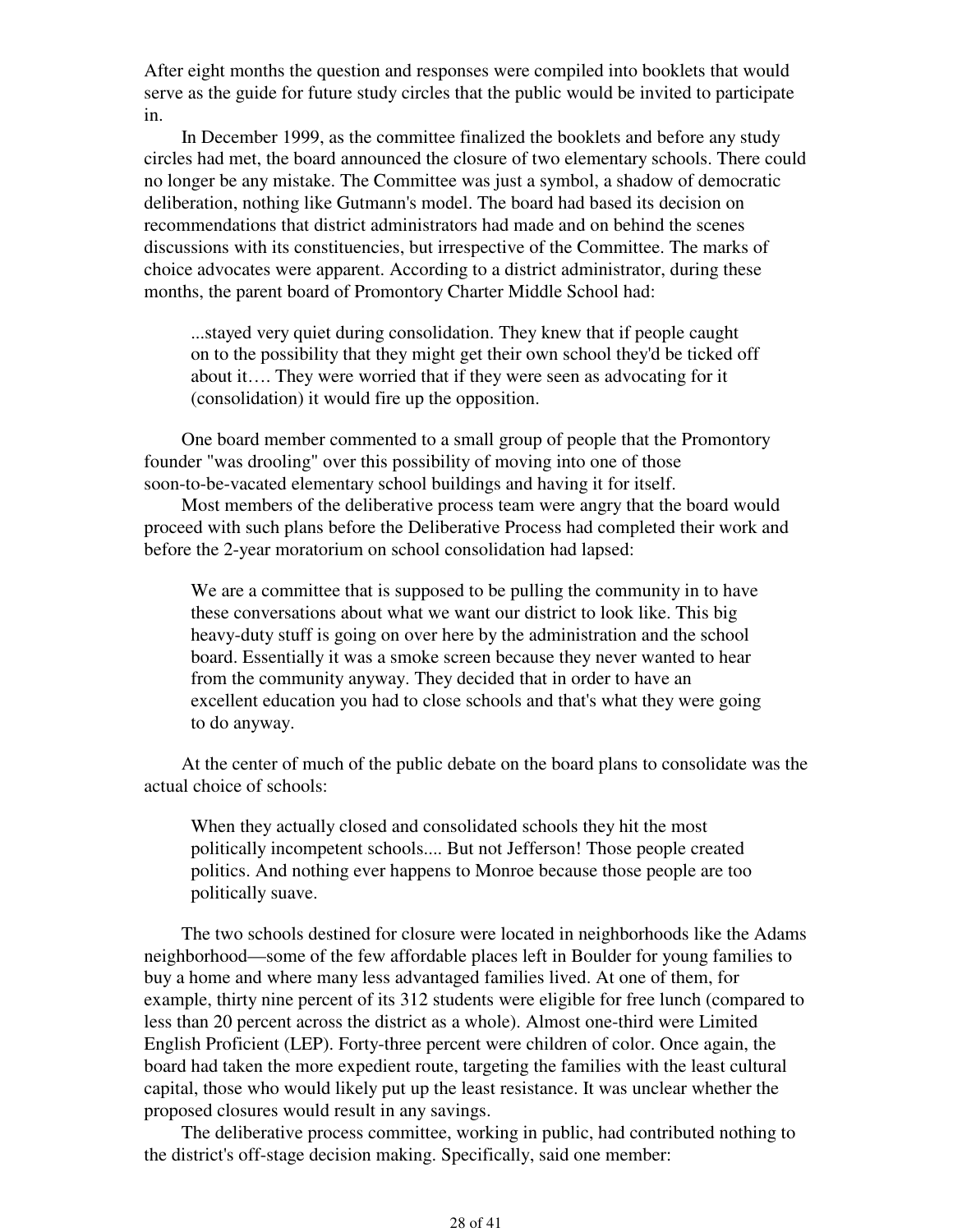The Ed center had no time, no respect, and no regard for this task force. It was just thought of as a cumbersome waste of time.... They saw it as something keeping them from doing their job. They wanted to get on with closing schools and we were standing in their way.

 Unlike the school district, the city of Boulder was committed to preserving its neighborhood schools. One city council member discussed the possibility of using city excise tax to keep the schools open. Although committing money from excise taxes turned out to be illegal, city officials offered several recommendations to the board, among them to give neighborhood children priority enrollment into schools converted to choice schools. The city also recommended that the district conduct an impact study to assess public and private costs for transportation, and a mitigation and safe access plan. The board resisted any attempt by the city council to interfere with board decisions and did not act on any of the city councils suggestions.

 After the board made its official decision, one member of the Deliberative Process committee resigned. Others stopped attending meetings. He commented:

I can't do this anymore. I'm not going to waste time on something irrelevant. They (board members) wanted to get Promontory [charter school] in somewhere and that was their hidden agenda. I think they ... decided it among them because when they took the vote there was no discussion [at the board meeting].

 In February the few remaining Deliberative Process committee members—more than half of them advocates of school choice --organized study circles to discuss the question and responses they had spent the past year creating. Nineteen study circles were held, none of them in the areas affected by the consolidation. The report the committee issued to the board (August, 2000) contained five themes that the study circles generated. But everyone was aware by then that any deliberation that took place did not affect decisions made by the board, at most the committee served as a cover for decisions on behalf of the most advantaged parts of the community, not necessarily for the common good.

## **Choice Effects in Boulder and Beyond**

 Parents and Schools echoed neo-liberals worldwide when they claimed that choice benefits all parts of society. They scoffed at the idea that choice policies actually exacerbate existing inequalities in social life generally and school achievement specifically. They discounted the possibility that families with fewer resources and less cultural capital might lack complete information on which to make a choice or might value schools in their neighborhood. They went further to label as "racist" any such doubts. They held fast to the notion that free market solutions were preferable to government imposed neighborhood school boundaries, which tended to isolate poor children in bad schools. They ignored issues of community, transportation, and dispositions that might discourage the willingness or ability of some people to make such choices. So deep were the beliefs of the members of Parents and Schools that they readily looked beyond equivocal or negative evidence or found reasons for discrediting it. $^{26}$ 

In the political spectacle, however, one set of claims is made onstage (e.g.,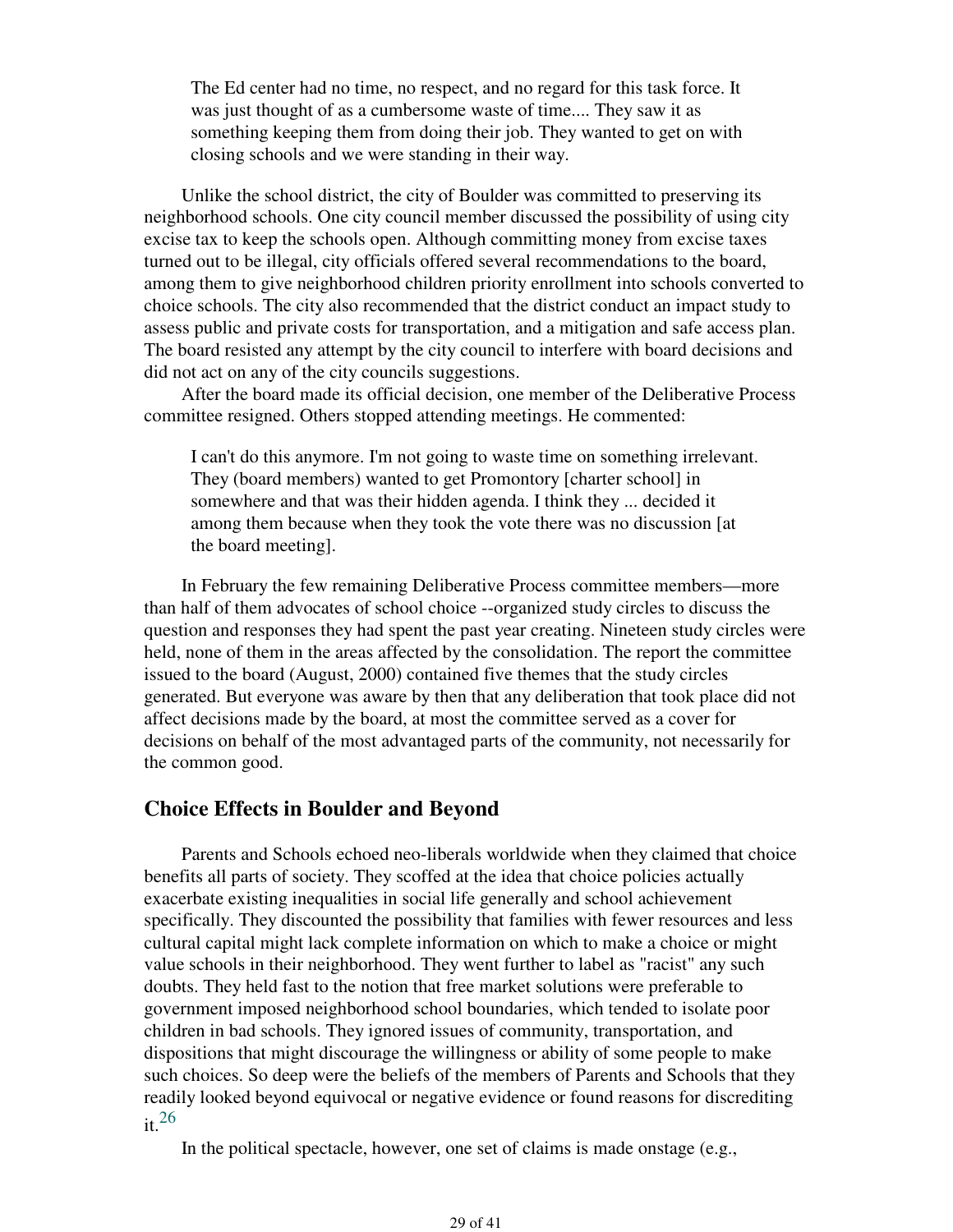enhancing equity) and another is hidden behind the scenes (e.g., maintaining privilege). In Edelman's words:

In politics, moreover, the incentive to preserve privileges or to end inequalities is always crucial, offering fertile psychological ground for using language and action strategically, including slippery definitions of means, ends, costs, benefits, and rationality (Edelman, 1988, p. 109).

 Clearly, elite parents manipulated the instruments of choice policy in Boulder. But they were not alone. Research by Elizabeth Graue and Stephanie Smith showed that elite parents used back-stage political pressure to undermine progressive reforms in math classes. The educators had attempted to remove ability grouping and implement problem-solving and cooperative learning. But the parents believed that homogeneous classes with traditional instruction had successfully prepared their children to win the credentials race, (Graue and Smith, 1996) as Labaree described it (Labaree, 1997).

 In their study of schools that attempted to eliminate ability grouping, Amy Stuart Wells and Irene Serna identified four strategies that elite parents used to undermine this reform  $\cdot^{27}$  First, elite parents threatened to withdraw their students from the "detracked" school if their children were not given the specialized curricula they demanded. Second, elite parents co-opted institutional elites by directly influencing school administrators, pressing their case until they gained advocates from within the school to create specialized placements for their students. Third, high status parents recruited the "not quite elites" to press their case for them. Parents of students in Advanced Placement classes convinced the parents of students in the next highest track to lobby for a return to tracking. The authors point, in particular, to school site-based decision-making teams that end up pushing for programs such as Advanced Placement, honors programs, and other programs that select on the basis of academic ability. In response, schools offered bribes to elite parents to keep their children in a de-tracked school or a magnet school. For example, a school might promise small classes or the best teachers to elite parents to convince them not to withdraw their children and send them to another school that offered high, homogeneous, and selective tracks (Wells and Serna, 1996). Graue and Smith believe that such strategies to restore the hierarchically arranged classes and schools have the effect of increasing stratification among schools and diminishing the quality of educational opportunities for the poor (Graue and Smith, 1996).

 In their case study of choice programs in four large urban systems, Donald Moore and Susan Davenport found that students, after the introduction of magnet schools, seemed to have a broader array of schools and programs from which to choose. But many of these options were open only to select groups of students. Choice schools were less than fair in their admission practices. Students at risk were much less likely to apply to or be selected by the schools that advertised themselves as advanced academically. Most working class and poor parents did not comprehend the application process to select schools. They were less likely to catch on to what elite parents knew: that if the schools were pushed hard enough they might well admit students who fell below the required admission standards. Junior high school counselors, even when they were available, tended to direct low-income students into less selective high schools. Programs such as the International Baccalaureate selectively advertised to students with only the top academic records and scores. Academic schools systematically excluded special education students and students whose first language was not English. The high track, academically selective schools also attracted the best teachers and the most resources from the district. Even when admitted to an academically selective school,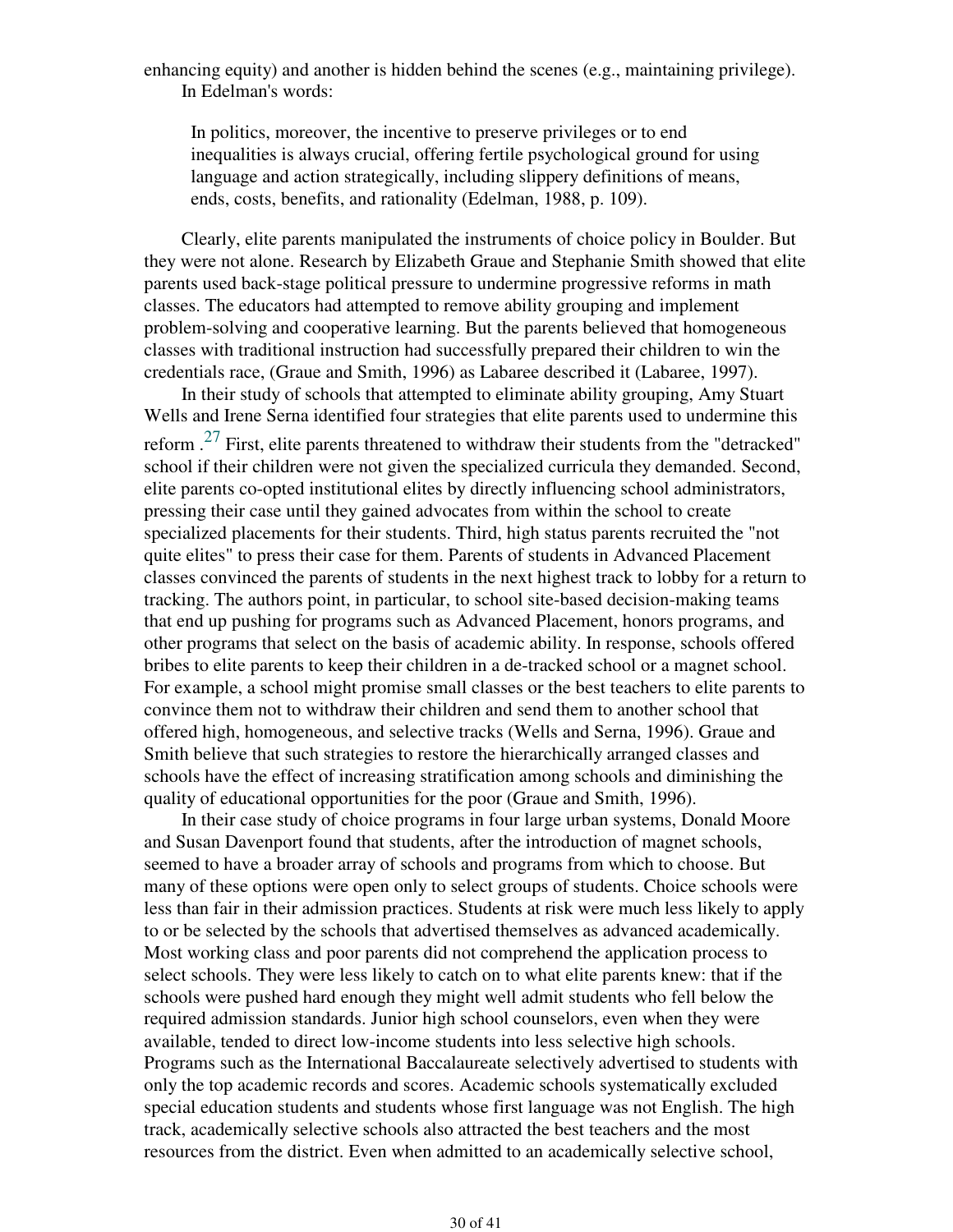students who failed to conform to its profile found themselves forced out. Finally, districts pressured school administrators to raise and maintain high test scores lest elite parents remove their high scoring children.<sup>28</sup> All of these practices further segregated children of color and poverty in the least desirable schools or tracks or schools-within-schools and thereby consigned them to the fewest educational opportunities (Moore and Davenport, 1990).<sup>29</sup>

 Hugh Lauder and David Hughes conducted research in New Zealand where school choice policies have had more influence than they have in the United States (Lauder and Hughes, 1999). Their research was conducted in an urban setting where transportation to schools outside students' neighborhood did not prevent choice of schools, as it often does in American settings. Their research tested hypotheses gleaned from both critics and advocates of school choice by statistically examining the relationships among social class and ethnicity of students, the level of academics in four high schools, and academic achievement (both of students prior to admission and to the schools' effect on subsequent achievement). They found that most lower class students in high academic schools were there not because of successful application, but because they lived in the schools' catchment area. Of the students who applied to the high status academic schools, there was a strong relationship between their successful admission and their social class. Furthermore, the following conditions exacerbated stratification of the schools:

Students from high SES background have the greatest opportunity to avoid working class schools, and most take it.... students with the highest SES background in a neighbourhood [sic] are most likely to exercise choice.....

exit from working class schools induces a spiral of decline,  $30...$  whereas schools with more applicants than spaces "effectively insulate themselves from the effects of the market (Lauder and Hughes, 1999), 101.

 The authors argue that stratified opportunities result in disparities in subsequent achievement, and that such effects accumulate over multiple years of disparate opportunities.

 Despite the remarkable consistency of findings among the studies of the effects of school choice, we do not have to look beyond Boulder to get a reading on the effects of the choice movement there. In 1999 the board of education finally decided to commission an independent analysis of the ramifications of its decisions about school choice. As a result of that analysis, Ken Howe and Margaret Eisenhart concluded that the district's policy had resulted in 16 choice schools attended by 20 percent of the district students. But families that availed themselves of choice options were not representative of the district as a whole.

This deserves the name 'skimming' because some schools are drawing a disproportionate number of students from the high scoring pool... whereas other schools are losing a disproportionate number (Howe and Eisenhart, 2000, p. 10).

 Their study also showed that, "Race/ethnicity is a prominent feature of open enrollment patterns.... students are leaving regions with higher percentages of minorities. Whites are disproportionately requesting open enrollment in schools with high test scores" (Howe and Eisenhart, 2000). Boulder schools have become substantially more stratified by ethnicity since the district adopted school choice policies.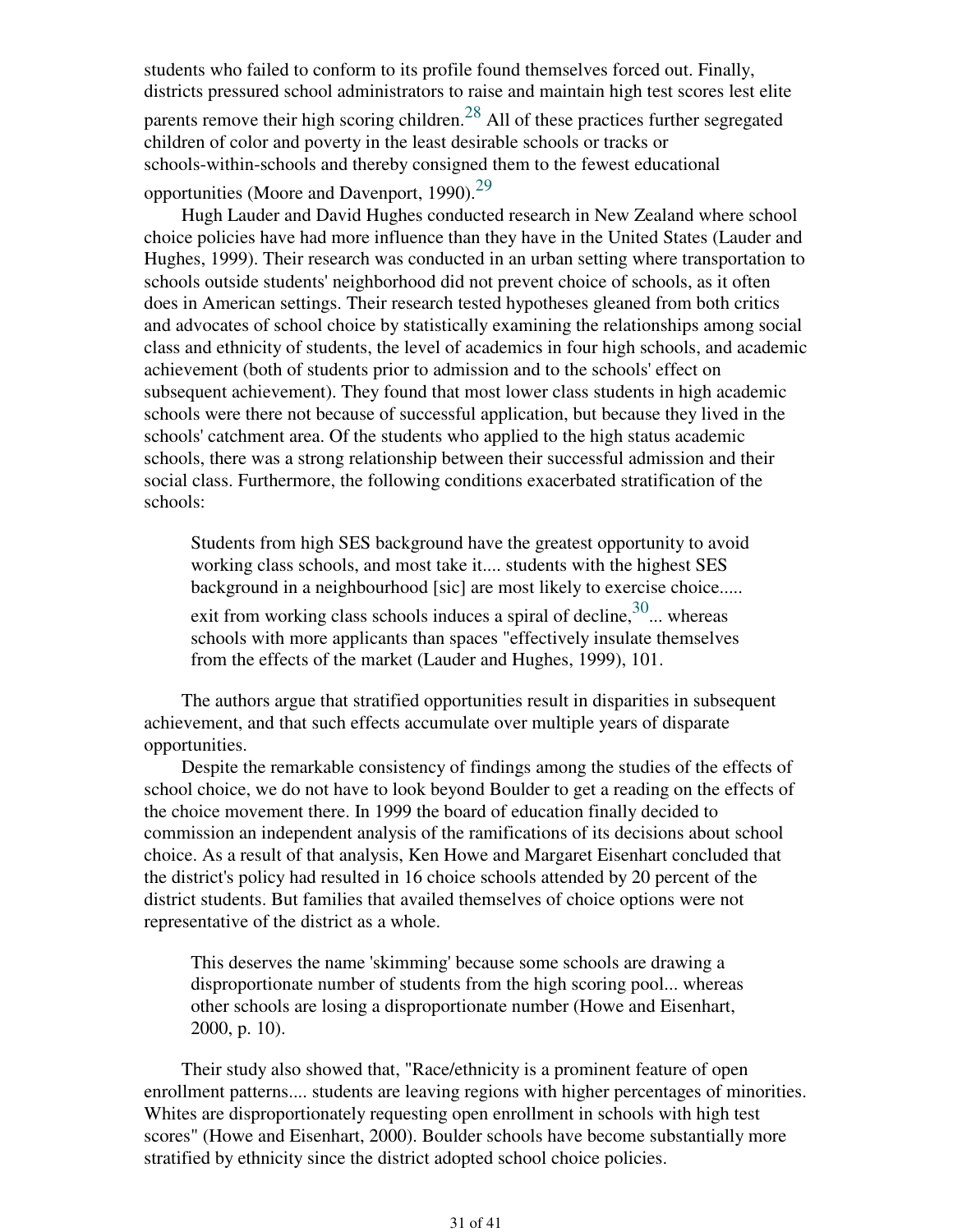Howe and Eisenhart concluded that the process by which choice schools recruit families contributes directly to the increased stratification. For example, applications that are contingent on donations, requirements that parents volunteer a certain number of hours, and transportation costs all discriminate against families with low incomes and constrained schedules. They took to task priority pools, stating that giving priorities to founders' children and others produce unfairness.

 Howe and Eisenhart also pointed out that, because of the district's system of funding schools, when advantaged families leave their neighborhood school for a charter or focus school, district funds follow. This drains the budgets of the neighborhood schools, thus exacerbating the disparities in resources. Those schools then enter a downward spiral for those who are left behind. They suggested several remedies for the vast disparities that exit in private funds parents donate to schools of choice in contrast to neighborhood schools, particularly in less advantaged neighborhoods.

 Although surveys showed that parents of both neighborhood schools and schools of choice were satisfied with their schools, the majority of respondents also believed choice had negatively affected both the sense of local community and the collegiality of the professionals. Finally, the authors recommended that the district oversee the application process, particularly of the lottery, to increase fairness (Howe and Eisenhart, 2000).

 But in Boulder, the decisions were already made. All five neighborhood schools in the city that were closed because of low enrollment have since been converted to schools of choice.

## **School Choice and the Illusion of Democracy**

 Horace Mann envisioned a system of schools financed by state taxes and available to all, indeed, providing equal education to all. He believed that providing equal education for all children, irrespective of family origin and wealth promotes the common good. Democratic participation by citizens in the goals and operations of schools would direct schools toward fair (or at least majoritarian) ends. Mann's vision was realized, in part, even though the U.S. Constitution and Bill of Rights made no mention of public schools. That the system was constructed at all, let alone that it has endured, must be testament to deeply held sentiments about educational rights and the public good.

 To neoliberals, democracy is not something like the cultural vision of citizens gathered around the pot-bellied stove at the general store, debating and voting on the ways to run schools. Instead, neoliberals define democratic participation as individuals exercising their rights to make choices in a free market of schools. The public good they define as the aggregate of individual choices of schools. The school choice movement means to take the public out of public schools.

 In spite of Mann's ideals, almost from the beginning of American public schools, parents sought to abandon them. Elite families avoided the public schools in favor of selective private schools for their children. For their own children, they did not want what was available to all. Irish immigrants withheld their children from public schools because of their profound Protestant bias. White southerners pressed the state to provide schools for their children that would exclude former slaves. When the Supreme Court struck down that possibility, they sent their children to private academies for whites only.

 Contrary to what neoliberals and the rest of the choice advocates say, therefore, public schools have never been monopolies, let alone socialist schools or government schools, or whatever incendiary labels they might deploy. School choice was ever available, at least to some families.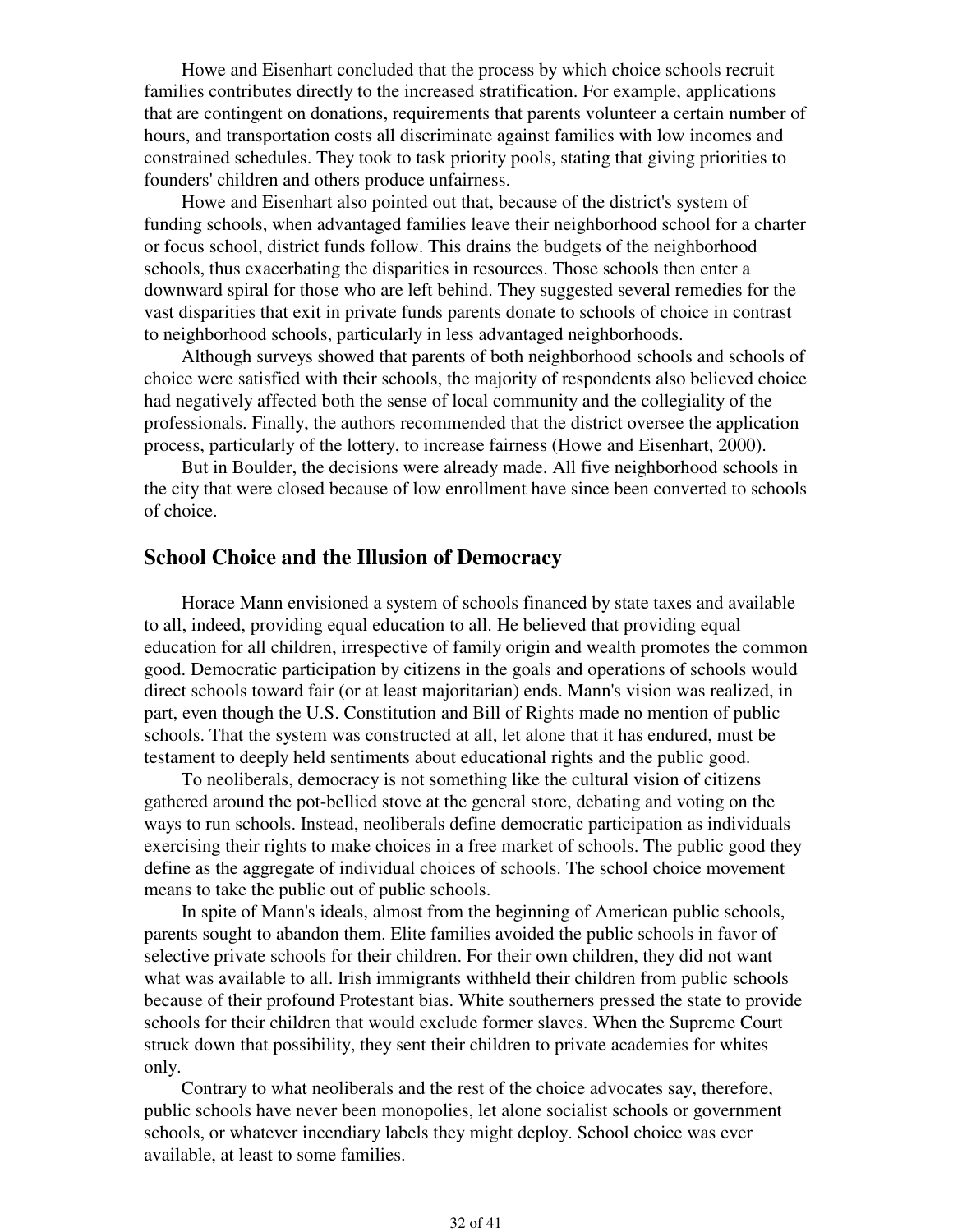Families with sufficient financial resources could always separate their children from the common school. Anyon's history of Newark public schools followed its centripetal course from commons and commoners.31 Industrial leaders moved their families from the core to the periphery of the city, later from the periphery to the suburbs. The fathers commuted by trolley, later by car, from their homes to their factories, passing within sight of the increasingly congested and poor neighborhoods. Wives and children of the industrialists lost visual access to the neighborhoods and schools they had left behind. Later still, the industrialists moved the factories themselves away from the city. They lost, therefore, even the chance to see the conditions they left behind.

 This trajectory created the relationship between neighborhood and school, between class, labor, and education. The cultural and political capital of the industrial elite solidified the relationship by vesting school finance at the local level. The economically poor would become educationally poorer over time. A two-tiered system was in the making.

 As the wealthiest families abandoned the poor and working class families to the schools in the core cities, they took with them not only their financial advantages to pour into their own schools. They also invented justification for separation and relative deprivation. They were able to tolerate school conditions for the poor that they would never have tolerated for their own children. They invented the ideology of the neighborhood school. Later they used that image to justify a system highly differentiated by class and race and to resist judicial efforts to desegregate. Still later they used the image of neighborhood schools to persuade Federal courts to lift long-standing desegregation orders (claiming that the virtues of neighborhood schools for their own children outweighed the virtues of desegregated schools for minority children).

 So school choice has always been. What is new about school choice is the political pressure by elite parents on the State to subsidize—from the public treasury—the abandonment of the common school. Just the contrary of Horace Mann's ideals. Demands for charter schools and private school vouchers count merely as an extension of the more-than-a-century-long desertion of advantaged families from public schools and the common good.

 In Colorado, choice policy provided political opportunities. In Boulder, elite parents took advantage of those opportunities to exert disproportionate power over the distribution of values. They professed pubic interests in public while pursuing private interests in private. They silenced opposition, practiced the discourse of derision, made a mockery of democratic deliberation. They conducted business in private and capitalized on connections and media savvy. They thoroughly cowed the district officials (who ought to have taken responsibility for re-balancing cultural and financial capital) to get what they wanted for their children—for only their own children. And so they did: special tracks, programs, trips, opportunities, smaller and more exclusive classes and schools. Parents won the right to control the schools, select the teachers and curriculum, select students like their own while excluding others.

 Absent political spectacle, could choice policies have transformed public schools so thoroughly in Boulder, in Arizona or New Zealand? Political spectacle diminishes democracy. Weakened democracy nourishes political spectacle. In the political spectacle, even the words "choice," or the word, "market," fog the mind. Most people eat the thin gruel of words while the few operate backstage to obtain more tangible items for themselves.

 No matter how much political conservatives dress up demands for school choice in the language of equity and liberty and free market, the sad truth is that not every parent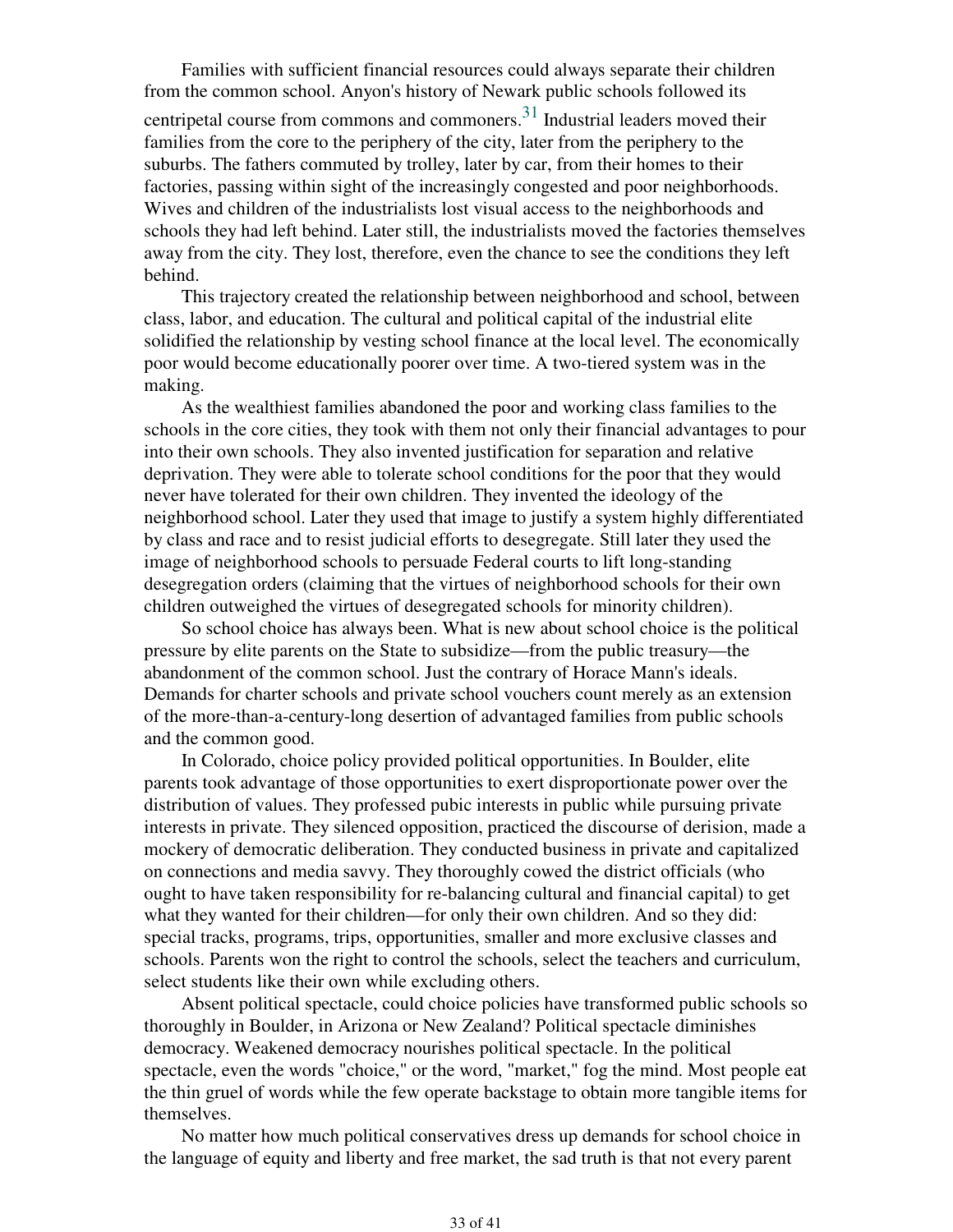will make choices, or will make informed choices, or will make choices that further the common good or that the best educational choices will be available to all or even available at all. Further, compelling research suggests that the fate of American schools in the hands of people with the most cultural and political capital is one of even greater separation, segregation, and differential opportunities than exists now (Lauder and Hughes, 1999; Cobb and Glass, 2000; Moore and Davenport, 1990; Wells and Serna, 1996; Wilson, 2000).

 And what might that bring? A post-Fordist analysis would suggest that schools and programs will proliferate, but what is available to some will not be available to all. Schools and types of students will be increasingly segregated and separated. There is every reason to predict, therefore, that wealth and cultural capital will diverge even more. Free markets create winners and losers. Devolution of responsibility will benefit only the schools for the socially advantaged. The State will retain ultimate authority for system goals and means of accountability and will exercise these means to punish and further isolate schools for children of poverty and color. And it all will happen off-stage.

## **Notes**

<sup>1</sup>The material in this report is a version of chapter three in *Political Spectacle and the Fate of American Schools* (Smith, M.L. with Miller-Kahn, L., Fey, Patricia, Heinecke, W. & Noble, A.),. The book will be published in 2002 by Routledge/Falmer Press in Michael Apple's series in critical perspectives in education. The authors appreciate the cooperation among editors and publishers to be able to include this research in the Archives.

*<sup>2</sup>*On the Public Broadcasting Network broadcast of The History of American Schools (September 4, 2001), former Reagan Department of Education official Chester Finn made this argument—that schools are the only things that Americans cannot change. The producers failed to ask him about the place of libraries, fire and police departments, prisons, public hospitals, highways, trash removal, and a long list of other public institutions that occupy the same relationship between individual and state. Such is the role of language in the political spectacle—it fogs the mind to the point that audiences fail to question it.

<sup>3</sup>Other parts of the coalition invoked these parents of color whenever they needed to counter the claims of critics that school choice favored the already advantaged parts of society.

 $4$  Recall an incident that occurred during the 2000 post election campaign, in which one candidate held a press conference. Behind the podium with the official seal were two American flags. Later, a candidate from the other party gave a press conference with five American flags backing him. Still later a candidate appeared before a huge array of flags. This time, the candidates went too far, and their posing provided fodder for comedians. The transporting of disputed ballots from Miami to Tallahassee provided another opportunity for dramatic staging. Television cameras in helicopters focused on the trucks the entire length of the trip. Media over reports the dramatic and the visual.

5Edelman refers to democratic participation and rationality as myths. We prefer the possibility of both, but recognize that in the political spectacle, they are apt to be absent.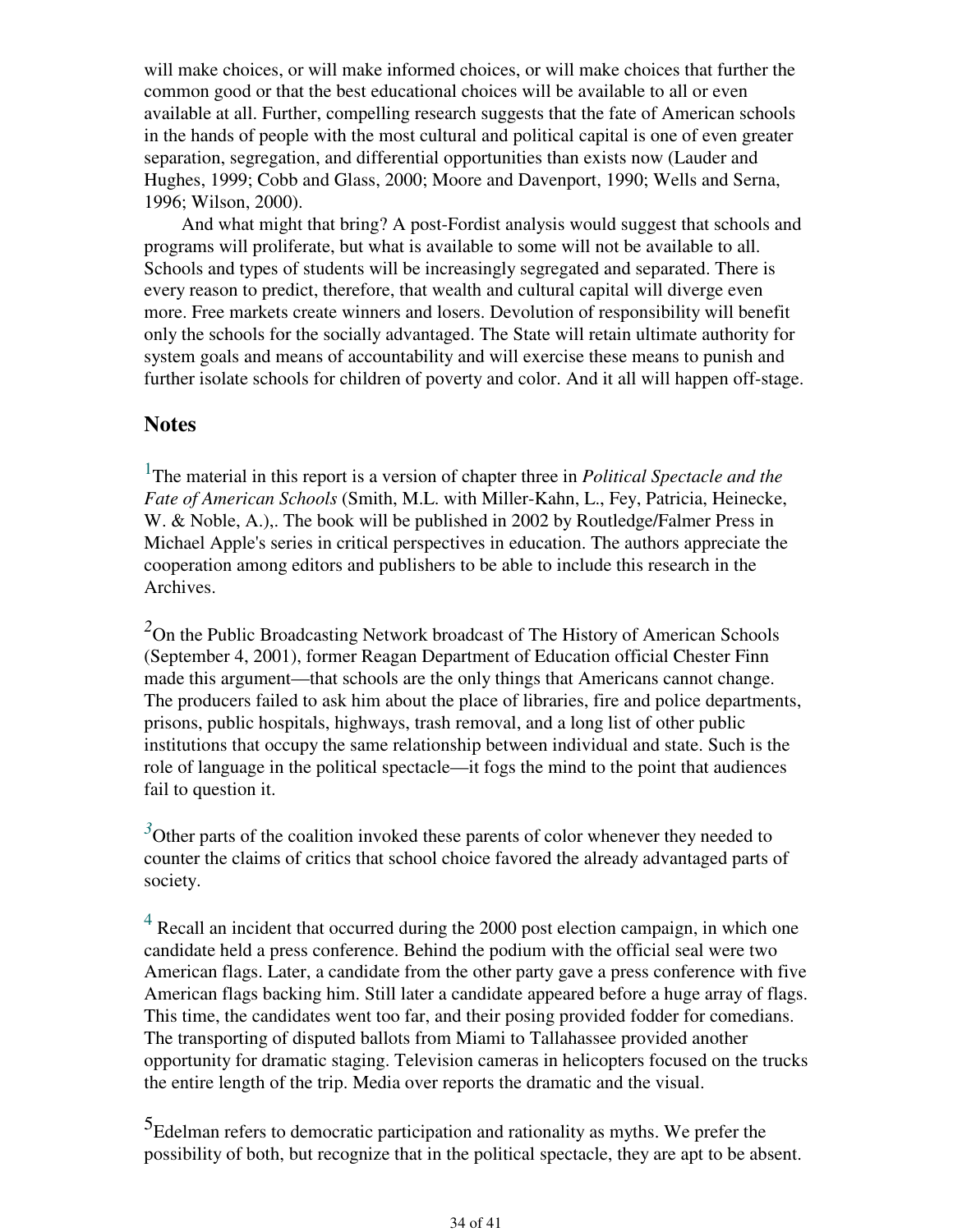Therefore we refer to them as illusions.

 $6$ The movement of both national parties to the political center may then result from both listening to the same polls.

<sup>7</sup>Herbst, S. (1993). *Numbered voices: How public opinion polling has shaped American politics*. Chicago, University of Chicago Press, p. 50.

 ${}^{8}$ Herbst, p. 156

 $9<sup>9</sup>$ The arguments above do not discount entirely the place of research in policy. Far from it. Properly interpreted, research studies can contribute to policy arguments. Moreover, for politicians and policy makers to ignore the research literature may also constitute irrationality. George W. Bush, when he was governor of Texas, aimed his education policies at ending "social promotion." He sought to replace the movement of students from grade to grade based on age with a procedure based on test results. Those who failed the test failed the grade. Anyone that advocates a policy such as this must deliberately ignore a body of contrary research that consistently shows the ineffectiveness of grade repetition. Not only do repeaters make little progress they are also much more likely to drop out of school instead of graduating. Bush also had to overlook the inconvenient fact that even before his policy Texas schools practiced little social promotion. Grade retention rates were high in comparison with other states.

*<sup>10</sup>*A reference to the Lawrence Schiller (1999) book *Perfect Murder in a Perfect Town* about the Jon Benet Ramsey case in Boulder about the same time as these data were collected.

 $11$ In this article, we use the names of public figures. Any other characters have been given pseudonyms.

<sup>12</sup>At the time the parent corporation of the Camera was Knight Ridder. Note that examples and tallies are available in Miller-Kahn, 2000.

<sup>13</sup>State statute and district policy also must conform to Federal law, specifically the Improving America's Schools Act of 1994. Part C—Public Charter Schools, allows for federal grant money allocated to states for Charter schools. The exact language follows: "In General—The Secretary may award grants to State educational agencies having applications approved pursuant to section 10303 to enable such agencies to conduct a charter school program in accordance with this part."

<sup>14</sup>These disputed images of focus schools vis-a-vis charter schools echoed the disparate images of charter schools vis-a-vis vouchers. Choice advocates see charters as entrees to the preferable alternative of vouchers where as public school advocates see charters as ways to preempt vouchers. Parents could use the Charter School Act as a "threat" to force the district to create magnet schools. Districts propose the lesser evil from their point of view to cool out or dampen the determination of parent advocates of choice.

*<sup>15</sup>*One year later Stonegate was approved as a focus school in its own right. Active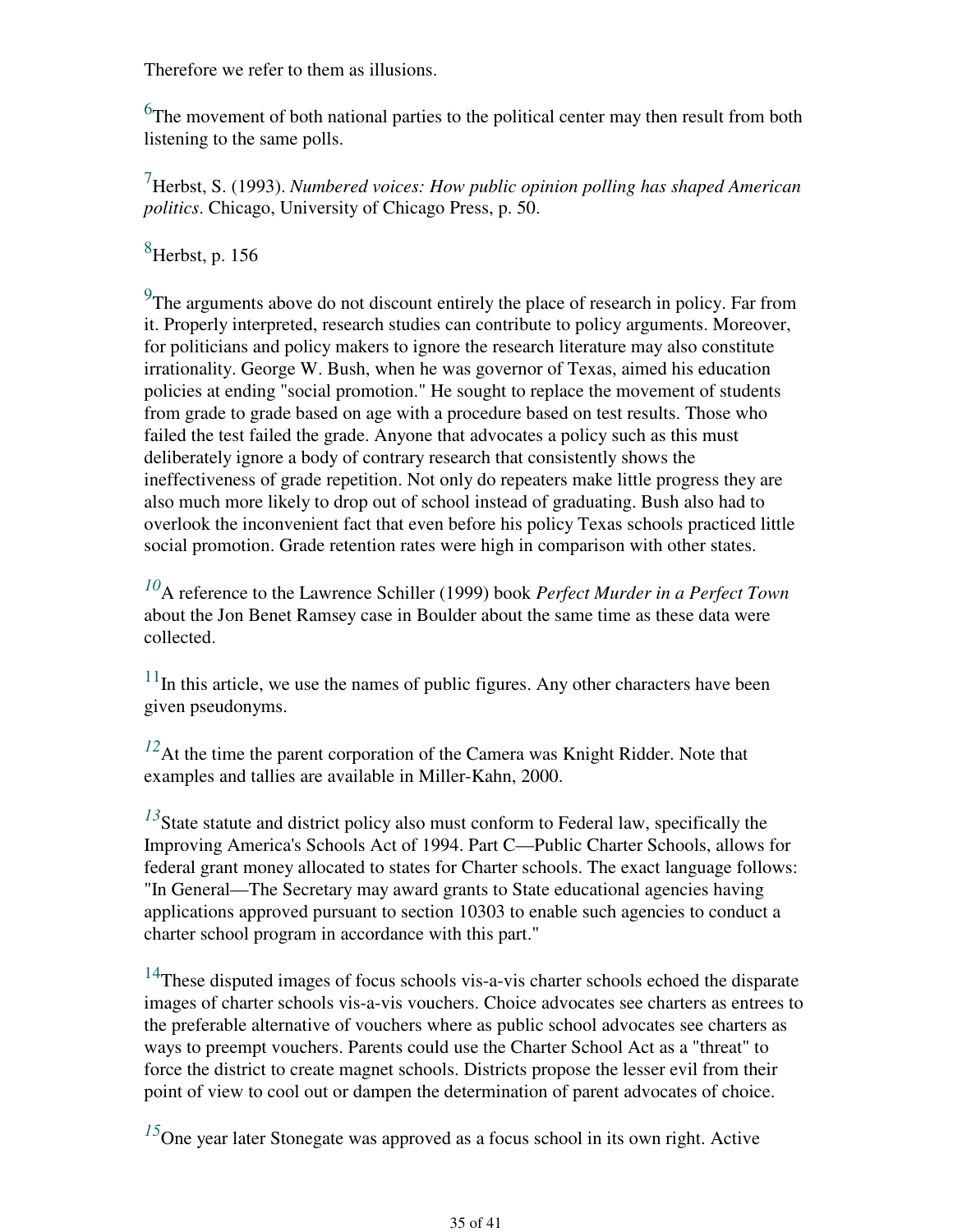parents at the school believed that the designation protected them from advances from other focus school proposals and a school board sympathetic to school choice**.**

*<sup>16</sup>*Swize and the Adams principal (also a close friend of Swize) met with Apex's founders to discuss the eventual situating of Apex at Adams but parents and teachers were never informed of the meetings.

*<sup>17</sup>*See, for example, (Bourdieu, 1977).

<sup>18</sup>Hult proposed deleting Marine's resignation speech from the board minutes but that motion failed.

*<sup>19</sup>*At the Montessori Focus School, priority listed students also took most of the available slots. The founders of Zenith, the K-12 charter school, adopted similar guidelines but defined as "founder" anyone who paid a fee to get on the list of applicants. That way, any family on the list would be exempt from the lottery and there would be fewer slots determined by lot.

*<sup>20</sup>*Apex teachers threatened to walk out on two occasions because parents interfered with professional decisions. The district knew of the problems and once again paid for a trained mediator to help teachers and parents work out their problems. The mediator found that the teachers' concerns were real and suggested that the governance structure be revamped to include more faculty representation on the Lead Team.

*<sup>21</sup>*A further investigation of the Core Knowledge Foundation website listed its own research to support the claim that Core Knowledge curriculum was superior to the curriculum of most school districts. The website did refer to a recent, independent, longitudinal study on Core Knowledge conducted by John Hopkins University. The study was funded by the Walton Foundation, a group that has issued grants to Core Knowledge schools across the country for several years. In an abstract written by a Core Knowledge employee, the researchers claimed that in schools where Core Knowledge was consistently implemented the results were promising. They did, however, state that the positive results were not necessarily due to the Core Knowledge curriculum, but more likely the result of a consistently applied program (Marshall, 1999).

*<sup>22</sup>*Nine months after the CU report on open enrollment that recommended that the district handle all choiceapplications to insure an equitable process the Zenith web site still instructed parents to send two applications directly to the school. One application was for school purposes and the other would be turned into the district for oversight.

*<sup>23</sup>*Fund raising was another problematic area according to the CU report.

*<sup>24</sup>*The National Issues Forum format, selected by the CASB facilitators for the deliberative process, was not designed to create recommendations, especially the kind that Resolution 98-18 required. This may have been a plus for board members who felt that their decision-making abilities might be threatened by the group's outcome.

<sup>25</sup>Intentions of policy makers frequently get transformed through the various layers of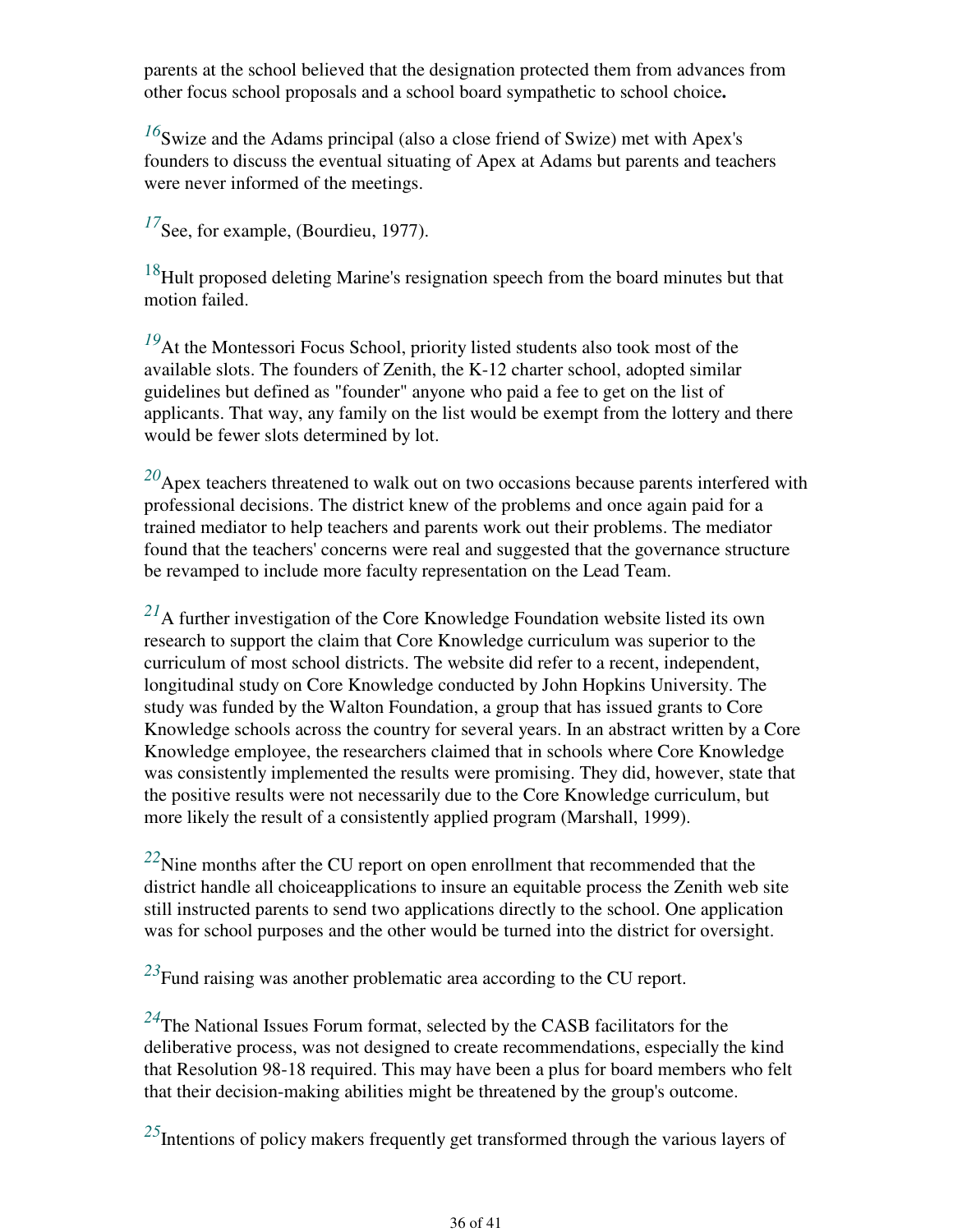implementation. See (Hall, 1995).

*<sup>26</sup>* Anyon, J. (1997). *Ghetto Schooling : A Political Economy of School Reform*. New York, Teachers College Press.

<sup>27</sup>This study focused on de-tracking within schools. Only two of their ten cases were magnet schools per se. Nevertheless, their findings are relevant here, because schools of choice in a position to select their students will select the students that best fit their profiles, whether arts magnets or accelerated academic achievement magnets. Selecting within a school building for homogeneous groups of successful students follows the same principle (Wells and Serna, 1996).

*<sup>28</sup>*(Moore and Davenport, 1990).

<sup>29</sup>Both of the studies just described emphasized the negative consequences involved with the use of achievement tests to select students or to establish accountability. Most standardized tests are systematically biased by socio-economic status. Therefore, to use test scores as the basis of admission to special schools or programs is automatically to produce schools stratified according to social class, and by extension, to race (Moore and Davenport, 1990)and (Wells and Serna, 1996).

*<sup>30</sup>*They decline rather than close, as the market theorists would have predicted, these schools stay open and work on advertising and public image such as pushing increases in test scores (Lauder and Hughes, 1999).

*<sup>31</sup>*Also see (Anyon, 1997).

## **References**

Apple, M. (2001). *Educating the "Right" Way.* New York: Routledge.

Anyon, J. (1997). *Ghetto Schooling : A Political Economy of School Reform*. New York: Teachers College Press.

Berliner, D. C. and B. B. Biddle (1995). *The Manufactured Crisis: Myths, Fraud, and the Attack on America's Public Schools*. Reading, MA: Addison-Wesley.

Bourdieu, P. (1977). Cultural reproduction and social reproduction. *Power and Ideology in Education*. J. Karabel and A. H. Halsey. New York: Oxford University Press: 487-511.

Bourdieu, P. and J. C. Passeron (1977). *Reproduction in Education, Society, and Culture*. Beverly Hills, CA: SAGE Publications.

Cobb, C. and G. V. Glass (2000). Ethnic segregation in Arizona charter schools. *Education Policy Analysis Archives, 7*(1). [Available http://epaa.asu.edu/epaa/v7n1/.]

Edelman, M. (1985). *The Symbolic Uses of Politics*. Urbana, Illinois: University of Illinois Press.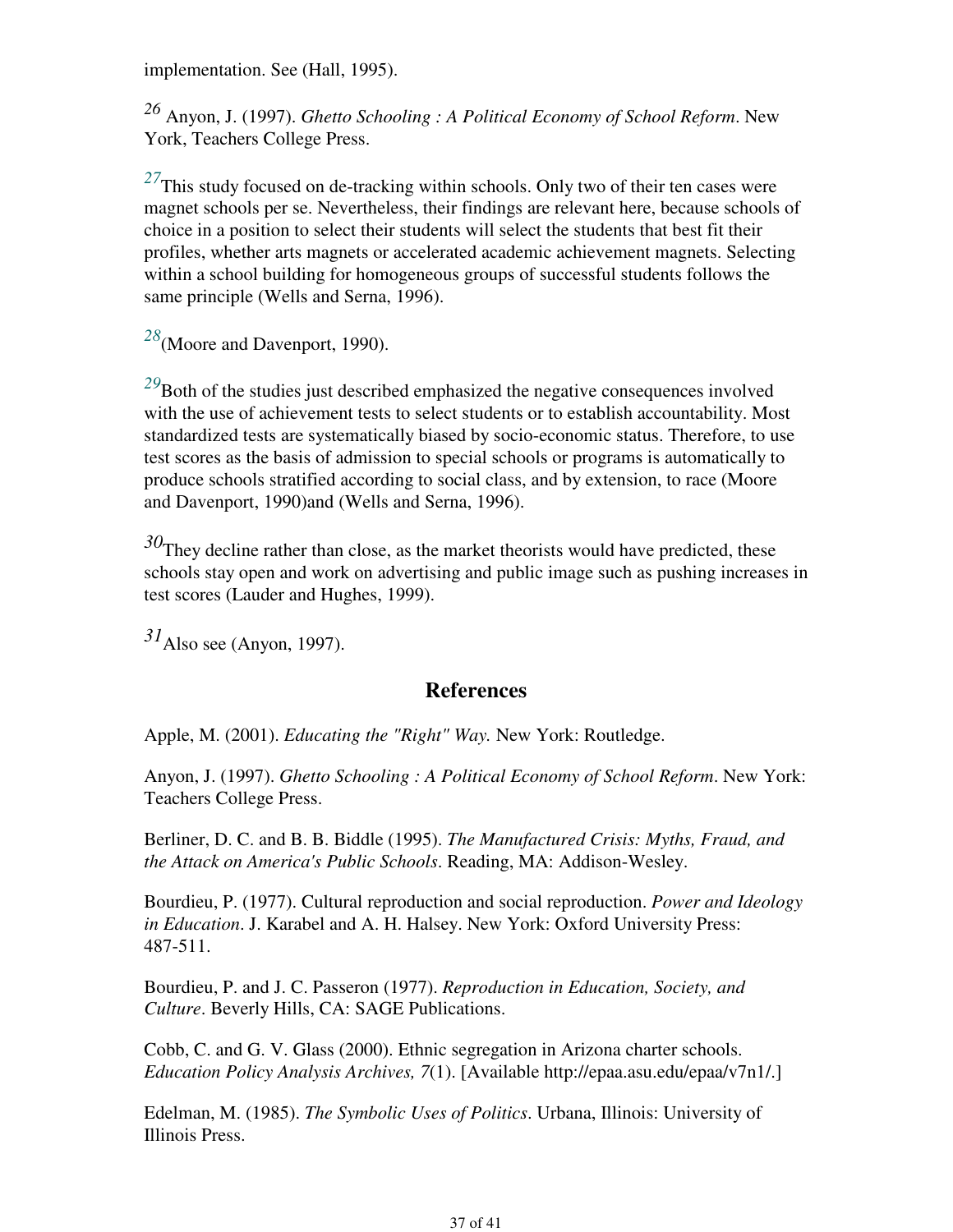Edelman, M. (1988). *Constructing the Political Spectacle*. Chicago, IL: University of Chicago Press.

Fetler, M. (1997). Where have all the teachers gone? *Education Policy Analysis Archives, 5*(2). [Available http://epaa.asu.edu/epaa/v5n2.html]

Graue, M. E. and S. Z. Smith (1996). Parents and mathematics education reform: Voicing the authority of assessment. *Urban Education 30*(4), 395-421.

Gutmann, A. (2000). Why Should Schools Care about Civic Education? *Rediscovering the Democratic Purposes of Education*. L. M. McDonnell, P. M. Timpane and R. Benjamin. Lawrence, KS: University of Kansas Press: 73-90.

Hall, P. M. (1995). The consequences of qualitative analysis for sociological theory: Beyond the microlevel. *The Sociological Quarterly, 36*(2), 397-423.

Herbst, S. (1993). *Numbered voices: How public opinion polling has shaped American politics*. Chicago, IL: University of Chicago Press.

Howe, K. R. and M. Eisenhart (2000). A Study of Boulder Valley School District's Open Enrollment System. Boulder, CO: University of Colorado.

Labaree, D. F. (1997). *How to Succeed in School—Without Really Trying*. New Haven, CT: Yale University Press.

Lasswell, H. D. (1965). World revolution of our time: A Framework for basic political research. *World revolutionary elites*. H. D. Lasswell and D. Lerner. Cambridge, MA: M.I.T. Press.

Lauder, H. and D. Hughes (1999). *Trading in Futures: Why Markets in Education Don't Work*. Philadelphia, PA: Open University Press.

Marshall, M. (1999). Three Year National Study Confirms Effectiveness of Core Knowledge Sequence. Charlottesville, VA: Core Knowledge Foundation.

Miller-Kahn, L. (2000). Parents, Power and Policy. Boulder, Colorado: Unpublished paper.

Moore, D. R. and S. Davenport (1990). School Choice: The New and Improved Sorting Machine. *Choice in Education: Potential and Problems*.Pp. 187-223 in W. L. Boyd and H. J. Walberg. Berkeley, CA: McCutchan Publishing Company.

National Commission on Education. (1983). A Nation at Risk: The Imperative for Educational Reform. Washington, D.C.: United States Department of Education.

Schiller, L. (1998). . *Perfect Murder, Perfect Town: JonBenet and the City of Boulder.* N.Y.: Harper-Collins.

Schneider, A. L. and H. Ingram (1997). *Policy Design for Democracy*. Lawrence, Kansas: University of Kansas Press.

Smith, S. (1995a). It's a Fact: Our Public Schools Aren't Working. *Boulder Daily*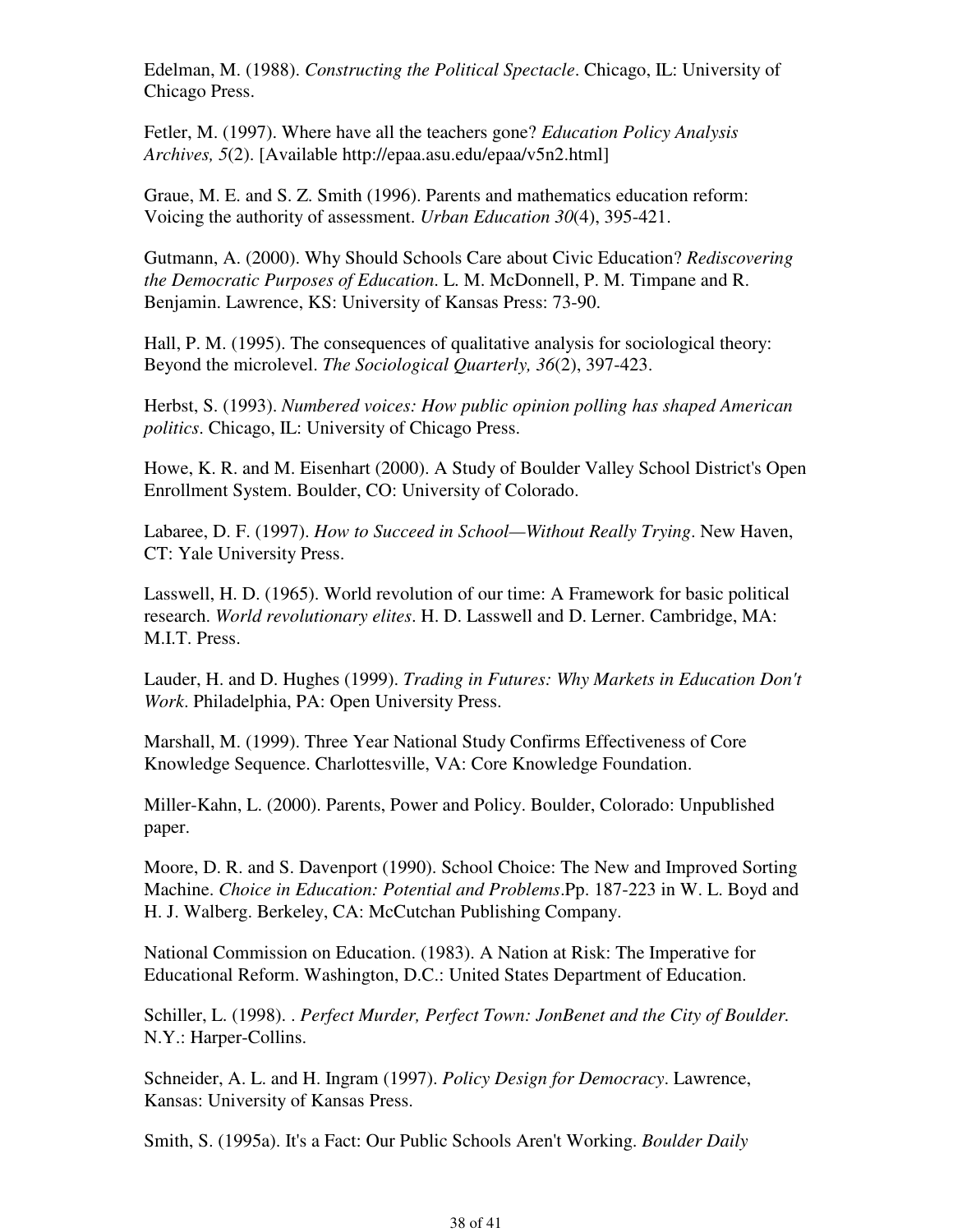*Camera*. Boulder, Colorado.

Smith, S. (1995b). Why the Schools Must Change. *Boulder Daily Camera*. Boulder, Colorado.

Stone, D. (1997). *Policy Paradox: The Art of Political Decision Making*. New York: Norton.

Wells, A. S. and I. Serna (1996). The Politics of culture: Understanding local political resistance to detracking in racially mixed schools." *Harvard Educational Review 66*(1), 93-118.

Wilson, G. Y. (2000). Effects on funding equity of the Arizona Tax Credit law. *Education Policy Analysis Archives 8*(38). [Available http://epaa.asu.edu/epaa/v8n38.html].

## **About the Authors**

**Linda Miller-Kahn** graduated from Western State College of Colorado with a BA in education. After teaching elementary education for 17 years, she received an MA in Educational Foundations, Policy and Practice from the University of Colorado in 2000.

**Mary Lee Smith** is Professor of Educational Policy Studies in the College of Education, Arizona State University and also Professor of Methodological Studies. In her early research career she worked on methodology of meta-analysis, particularly the meta-analysis of research on psychotherapy effectiveness. She has spent a number of years working on alternative methodologies in evaluation and policy research and has applied them to study assessment policies and policies to end social promotion.

Email: mlsmith@asu.edu

### **Copyright 2001 by the** *Education Policy Analysis Archives*

The World Wide Web address for the *Education Policy Analysis Archives* is **epaa.asu.edu**

General questions about appropriateness of topics or particular articles may be addressed to the Editor, Gene V Glass, glass@asu.edu or reach him at College of Education, Arizona State University, Tempe, AZ 85287-0211. (602-965-9644). The Commentary Editor is Casey D. Cobb: casey.cobb@unh.edu .

# **EPAA Editorial Board**

| Michael W. Apple             | <b>Greg Camilli</b>            |
|------------------------------|--------------------------------|
| University of Wisconsin      | <b>Rutgers University</b>      |
| John Covaleskie              | Alan Davis                     |
| Northern Michigan University | University of Colorado, Denver |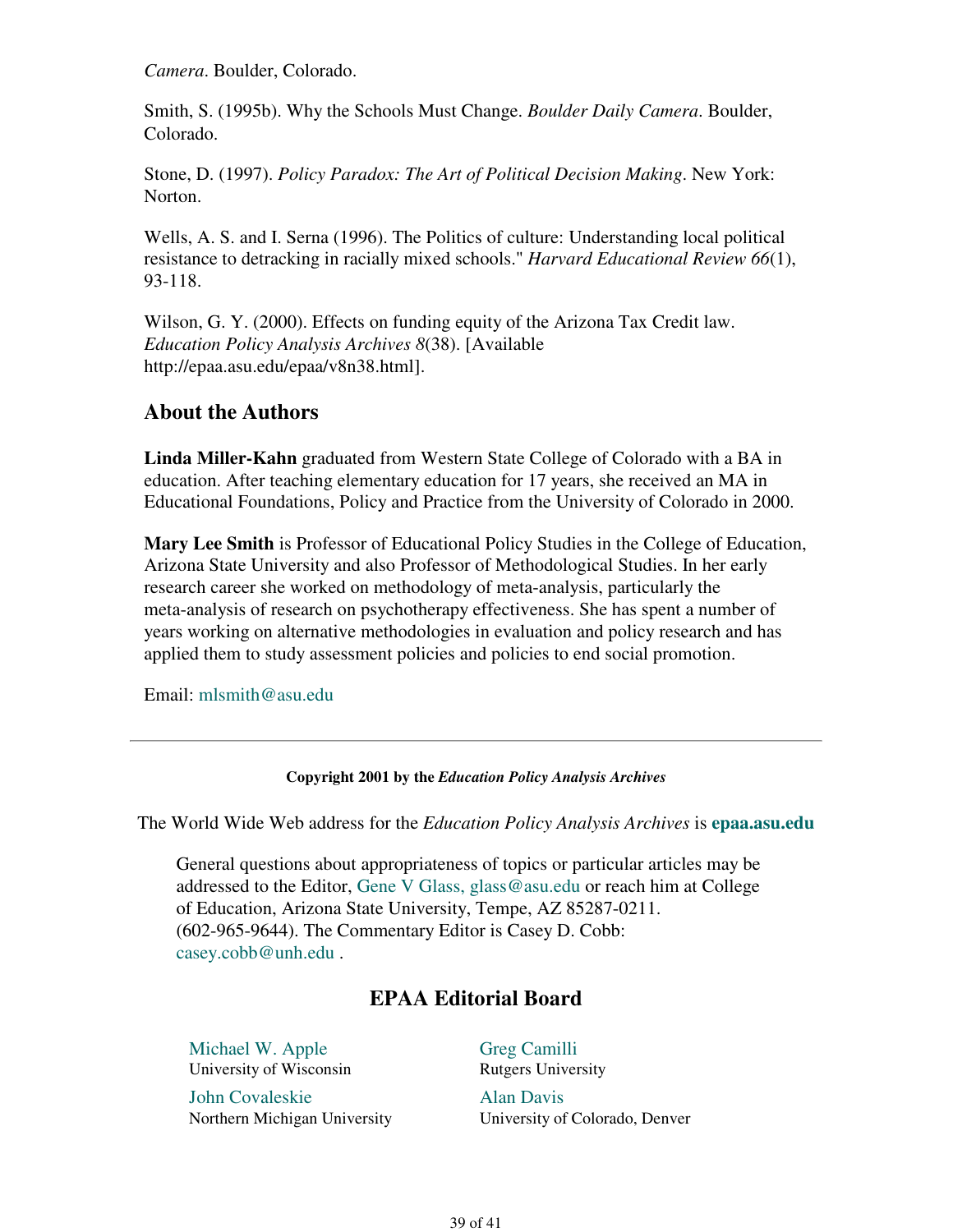Sherman Dorn University of South Florida

Richard Garlikov hmwkhelp@scott.net

Alison I. Griffith York University

Ernest R. House University of Colorado

Craig B. Howley Appalachia Educational Laboratory

Daniel Kallós Umeå University

Thomas Mauhs-Pugh Green Mountain College

William McInerney Purdue University

Les McLean University of Toronto

Anne L. Pemberton apembert@pen.k12.va.us

Richard C. Richardson New York University

Dennis Sayers California State University—Stanislaus

Michael Scriven scriven@aol.com

Robert Stonehill U.S. Department of Education Mark E. Fetler California Commission on Teacher Credentialing

Thomas F. Green Syracuse University

Arlen Gullickson Western Michigan University

Aimee Howley Ohio University

William Hunter University of Calgary

Benjamin Levin University of Manitoba

Dewayne Matthews Education Commission of the States

Mary McKeown-Moak MGT of America (Austin, TX)

Susan Bobbitt Nolen University of Washington

Hugh G. Petrie SUNY Buffalo

Anthony G. Rud Jr. Purdue University

Jay D. Scribner University of Texas at Austin

Robert E. Stake University of Illinois—UC

David D. Williams Brigham Young University

## **EPAA Spanish Language Editorial Board**

**Associate Editor for Spanish Language Roberto Rodríguez Gómez Universidad Nacional Autónoma de México**

roberto@servidor.unam.mx

Adrián Acosta (México) Universidad de Guadalajara adrianacosta@compuserve.com

Teresa Bracho (México) Centro de Investigación y Docencia Económica-CIDE bracho dis1.cide.mx

J. Félix Angulo Rasco (Spain) Universidad de Cádiz felix.angulo@uca.es

Alejandro Canales (México) Universidad Nacional Autónoma de México canalesa@servidor.unam.mx